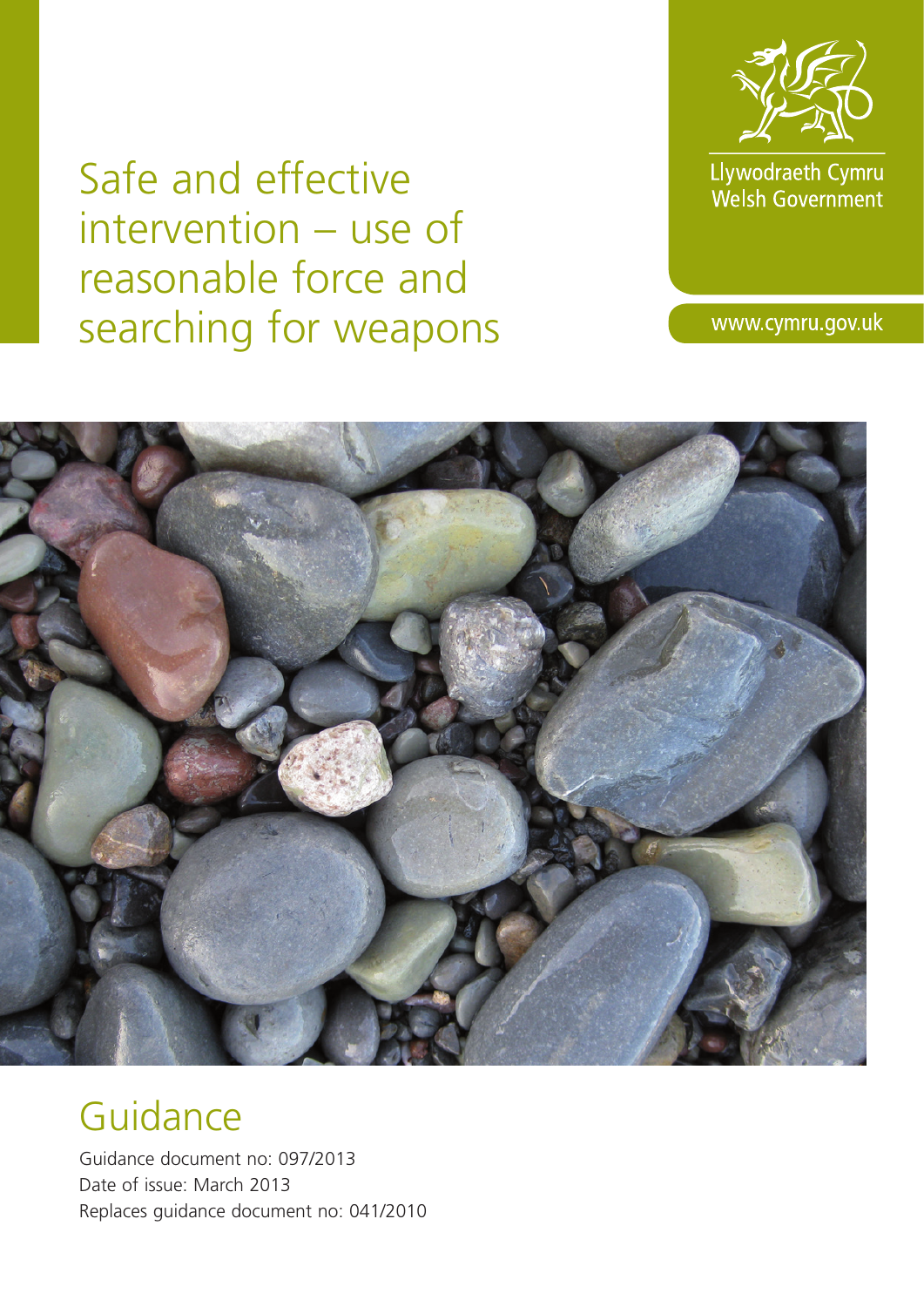# Safe and effective intervention – use of reasonable force and searching for weapons

- **Audience** Governing bodies and headteachers of maintained and independent schools and pupil referral units in Wales; local authorities; teaching and other unions; church diocesan authorities; and national and local bodies in Wales with an interest in education.
- **Overview** This document covers two elements: revised quidance on the use of force, and new powers to search for weapons contained in the Violent Crime Reduction Act 2006.
- **Action** Schools and local authorities should have regard to this quidance in **required** using force and searching for weapons.
- **Further** Enquiries about this document should be directed to: **information** Pupil Wellbeing Branch Support for Learners Division Department for Education and Skills Welsh Government Cathays Park Cardiff CF10 3NQ Tel: 029 2082 6080 e-mail: wellbeingshare@wales.gsi.gov.uk This document and further summary information can be accessed

from the Welsh Government website at www.wales.gov.uk/inclusionandpupilsupport

**Related** *Inclusion and Pupil Support* National Assembly for Wales Circular **documents** No: 47/2006 *Exclusion from schools and pupil referral units* Welsh Government Guidance document no: 081/2012 *Special Educational Needs Code of Practice for Wales* (2002)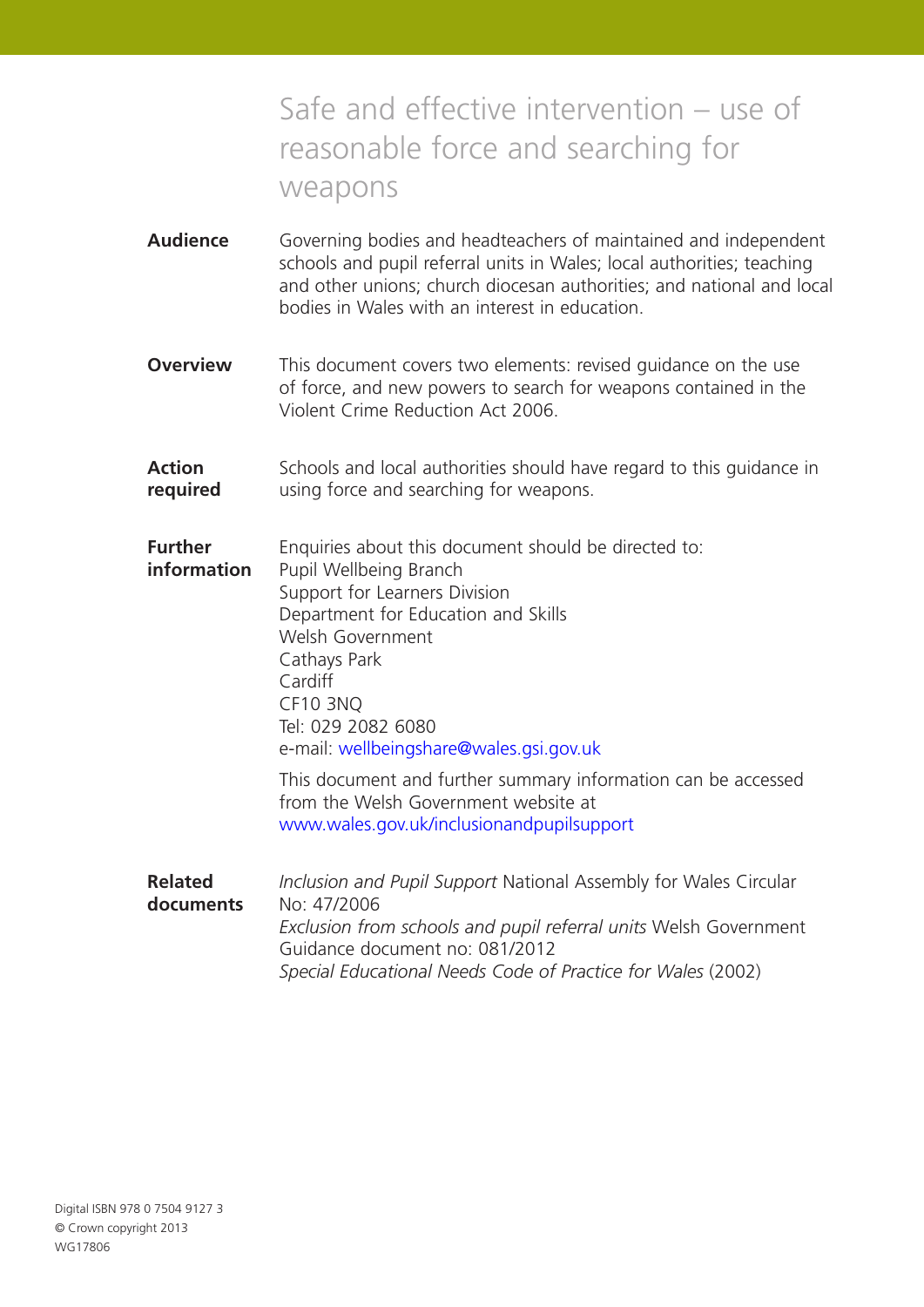# **Contents**

|    | Summary             |                                                                                     | 1               |
|----|---------------------|-------------------------------------------------------------------------------------|-----------------|
|    | <b>Introduction</b> |                                                                                     | $\mathbf{2}$    |
|    | <b>Section 1:</b>   | The use of reasonable force to control or restrain<br>pupils                        | 4               |
| 1. |                     | Introduction                                                                        | $\overline{4}$  |
| 2. |                     | What the law says                                                                   | $\overline{7}$  |
| 3. |                     | Effective practice for schools                                                      | 9               |
|    |                     | Policy and procedures                                                               | 9               |
|    |                     | Reducing the likelihood of situations arising where use<br>of force may be required | 10              |
|    |                     | Pupils with special educational needs and/or disabilities                           | 10              |
|    |                     | Ensuring staff know who has statutory power to use force                            | 12 <sub>2</sub> |
|    |                     | Deciding if the use of force would be appropriate                                   | 12              |
|    |                     | <b>Examples of situations</b>                                                       | 13              |
|    |                     | <b>Risk assessments</b>                                                             | 14              |
|    |                     | Situations where staff should not normally intervene<br>without help                | 14              |
|    |                     | Using force                                                                         | 14              |
|    |                     | Use of quiet rooms and areas                                                        | 15              |
|    |                     | Staff training                                                                      | 16              |
|    |                     | Recording and reporting incidents                                                   | 17              |
|    |                     | Post-incident support                                                               | 19              |
|    |                     | Dealing with complaints and allegations                                             | 20              |
|    |                     | Physical contact with pupils in other circumstances                                 | 20              |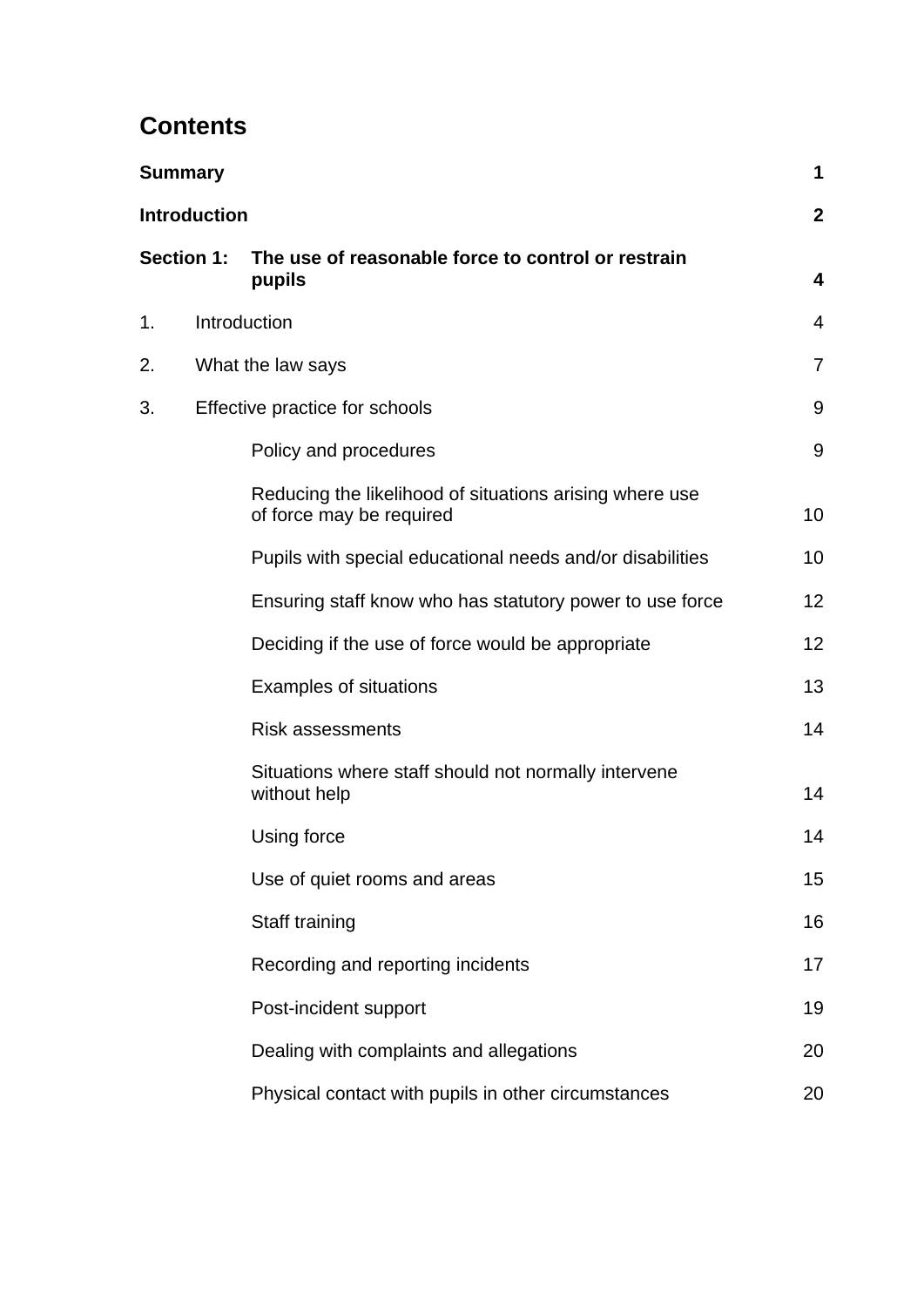| 4.                                                        | The use of restrictive physical interventions for pupils with<br>severe behavioural difficulties<br>21 |                                                                                                                                                             |    |
|-----------------------------------------------------------|--------------------------------------------------------------------------------------------------------|-------------------------------------------------------------------------------------------------------------------------------------------------------------|----|
|                                                           |                                                                                                        | Introduction                                                                                                                                                | 21 |
|                                                           |                                                                                                        | Model policy guidelines for LAs                                                                                                                             | 22 |
|                                                           |                                                                                                        | Model policy guidelines for special schools                                                                                                                 | 25 |
|                                                           |                                                                                                        | Assessing and managing risks for children who present<br>challenging behaviours                                                                             | 30 |
| Annex 1A:                                                 |                                                                                                        | School policies – suggested framework                                                                                                                       | 35 |
| Annex 1B:                                                 |                                                                                                        | Use of force to control or restrain pupils: incident<br>record form                                                                                         | 38 |
| Annex 1C:                                                 |                                                                                                        | Proforma for assessing and managing foreseeable risks for<br>children who present challenging behaviours - developing a<br><b>Behaviour Management Plan</b> | 39 |
| <b>Section 2:</b>                                         |                                                                                                        | Screening and searching of pupils for weapons                                                                                                               | 43 |
| 1.                                                        |                                                                                                        | Introduction                                                                                                                                                | 43 |
| 2.                                                        |                                                                                                        | Scope of powers                                                                                                                                             | 44 |
| 3.<br>Role of school employer: school statement of policy |                                                                                                        | 46                                                                                                                                                          |    |
| 4.                                                        | Options before a without-consent search<br>47                                                          |                                                                                                                                                             |    |
| 5.                                                        | During a search: practical aspects                                                                     |                                                                                                                                                             |    |
| 6.                                                        |                                                                                                        | Training for school staff                                                                                                                                   | 50 |
| 7.                                                        |                                                                                                        | Liaison between the school and local police                                                                                                                 | 50 |
| 8.                                                        |                                                                                                        | Use of staff from security firms                                                                                                                            | 51 |
| 9.                                                        |                                                                                                        | Authorisation                                                                                                                                               | 51 |
| 10.                                                       |                                                                                                        | Reasonable suspicion (which allows a search to take place)                                                                                                  | 52 |
| 11.                                                       | Location                                                                                               |                                                                                                                                                             | 53 |
| 12.                                                       | Extent of search – clothes and possessions                                                             |                                                                                                                                                             | 53 |
| 13.                                                       |                                                                                                        | Use of force                                                                                                                                                | 54 |
| 14.                                                       | Special educational needs/medical needs                                                                |                                                                                                                                                             |    |
| 15.                                                       |                                                                                                        | Consequences                                                                                                                                                | 55 |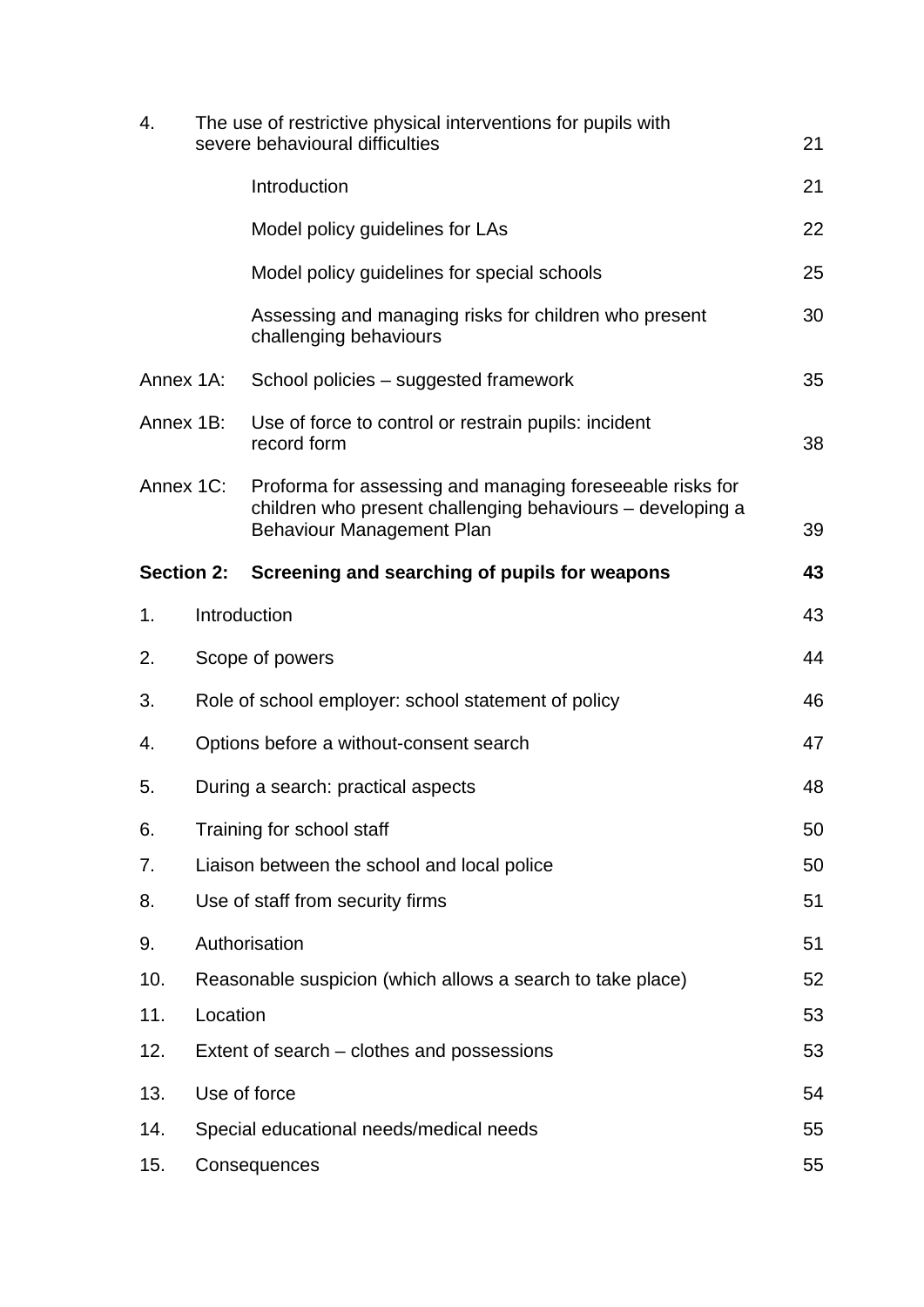# **Summary**

This document represents guidance on 2 aspects intended to support schools, local authorities and their partners in providing a safe environment for children and young people. The power to search pupils for weapons without their consent were introduced in October 2010, whilst the power to use reasonable force are largely the same as those previously in place, introduced in the Education Act 1996.

The 2 sections of the guidance are as follows:

### Section 1

Revised guidance on the use of force to control or restrain pupils. This is more comprehensive guidance replacing that currently contained in Welsh Office Circular 37/98. The guidance has two main parts, one relevant for all schools and pupils and one relating to pupils with severe behavioural difficulties, which will be particularly relevant for special schools.

#### Section 2

Guidance relating to the new power for schools to be able to search pupils for weapons without their consent, contained in the Violent Crime Reduction Act 2006. This is a new power rather than a duty and therefore does not create any new requirement on schools that choose not to use the power.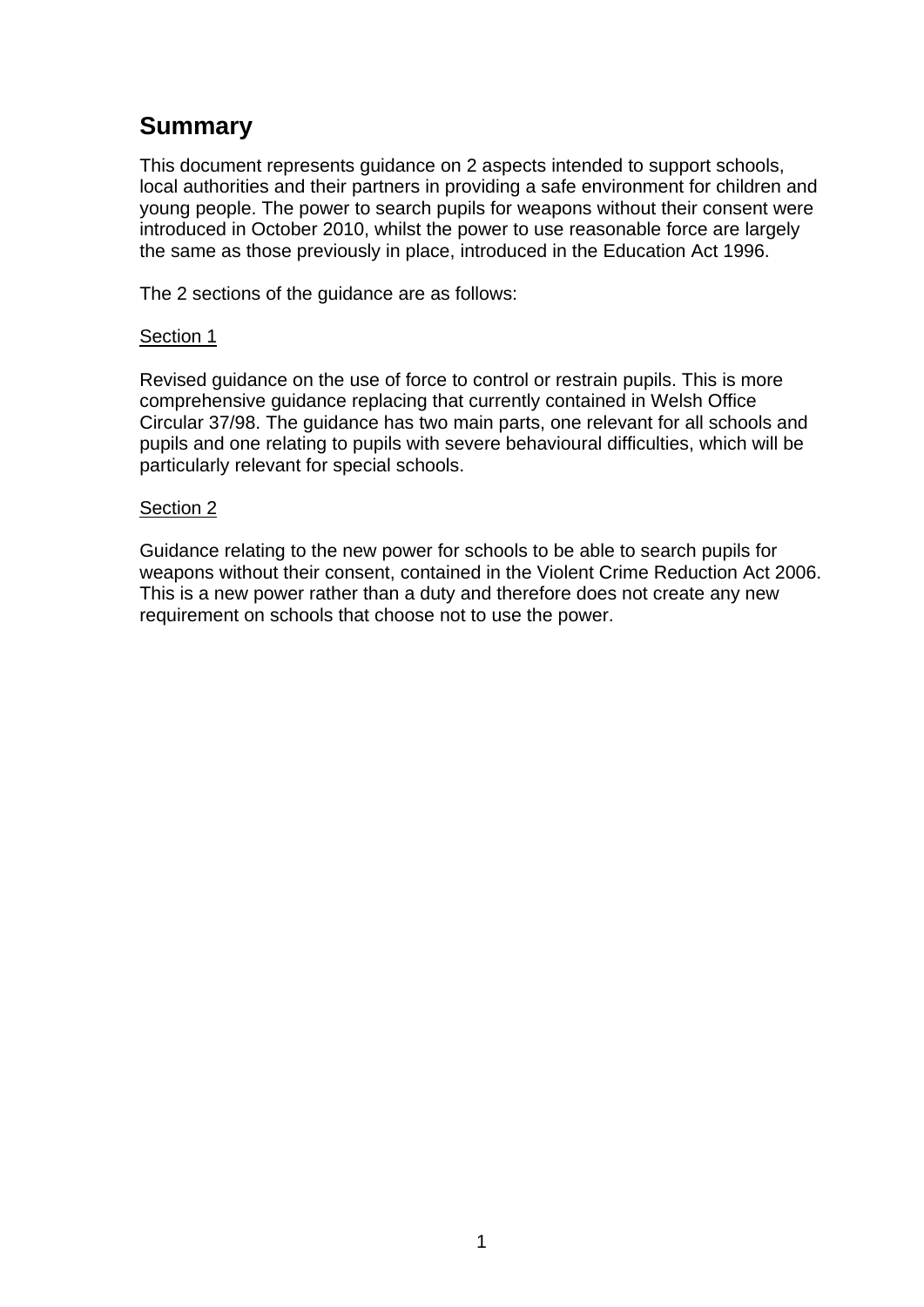# **1. Introduction**

1.1. This document contains guidance on two powers available to schools to help manage pupils' behaviour. The powers were commenced in October 2010 and are as follows:

- Section 1: The Use of Force to Control or Restrain Pupils, the powers of which are contained in Section 93 of the Education and Inspections Act 2006, which replaced Section 550A of the Education Act 1996, with minor changes. The guidance replaces that currently contained in Welsh Office Circular 37/98.
- Section 2: Screening and Searching Pupils for Weapons, new powers contained in Section 45 of the Violent Crime Reduction Act 2006).

1.2. While the majority of pupils behave well and schools are generally orderly and productive places of learning, the Welsh Government wishes to support teachers and other school staff to deal effectively with poor and disruptive behaviour, whilst at the same time minimising the disruption to other pupils' learning, and so possibly their life chances.

across Wales. This in turn will protect the rights of children and young people to be treated consistently and fairly 1.3. Rather than increase the number of sanctions applied to pupils the legislative changes are intended to ensure greater clarity on what schools can do to promote positive behaviour and to promote greater consistency of application

Wales, which will include the promotion of positive behaviour and dealing with disruptive behaviour. The Framework sets out a national purpose for schools and two elements of this are particularly relevant in terms of the purpose of maintaining 1.4. The Welsh Government has put in place the School Effectiveness Framework in order to develop and promote effective approaches in schools in schools as safe and protective environments which promote positive behaviour. These two elements are as follows:

- to enable all children and young people to develop their full potential by acquiring skills, knowledge, understanding and attitudes, including personal, social and emotional skills, to enable them to become economically, socially and personally active citizens and lifelong learners; and
- promote a culture of social inclusion and respect for diversity, particularly through developing the wellbeing of learners and personalising their learning

1.5. The School Councils Regulations 2005 require all maintained schools in Wales to have a school council that is democratically elected by pupils and which meets at least six times a year. The school council is a democratic channel which allows all pupils to have a voice and be listened to, as set out in Article 12 of the United Nations Convention on the Rights of the Child (UNCRC). The Welsh Government recommends that schools develop a whole-school Participation Policy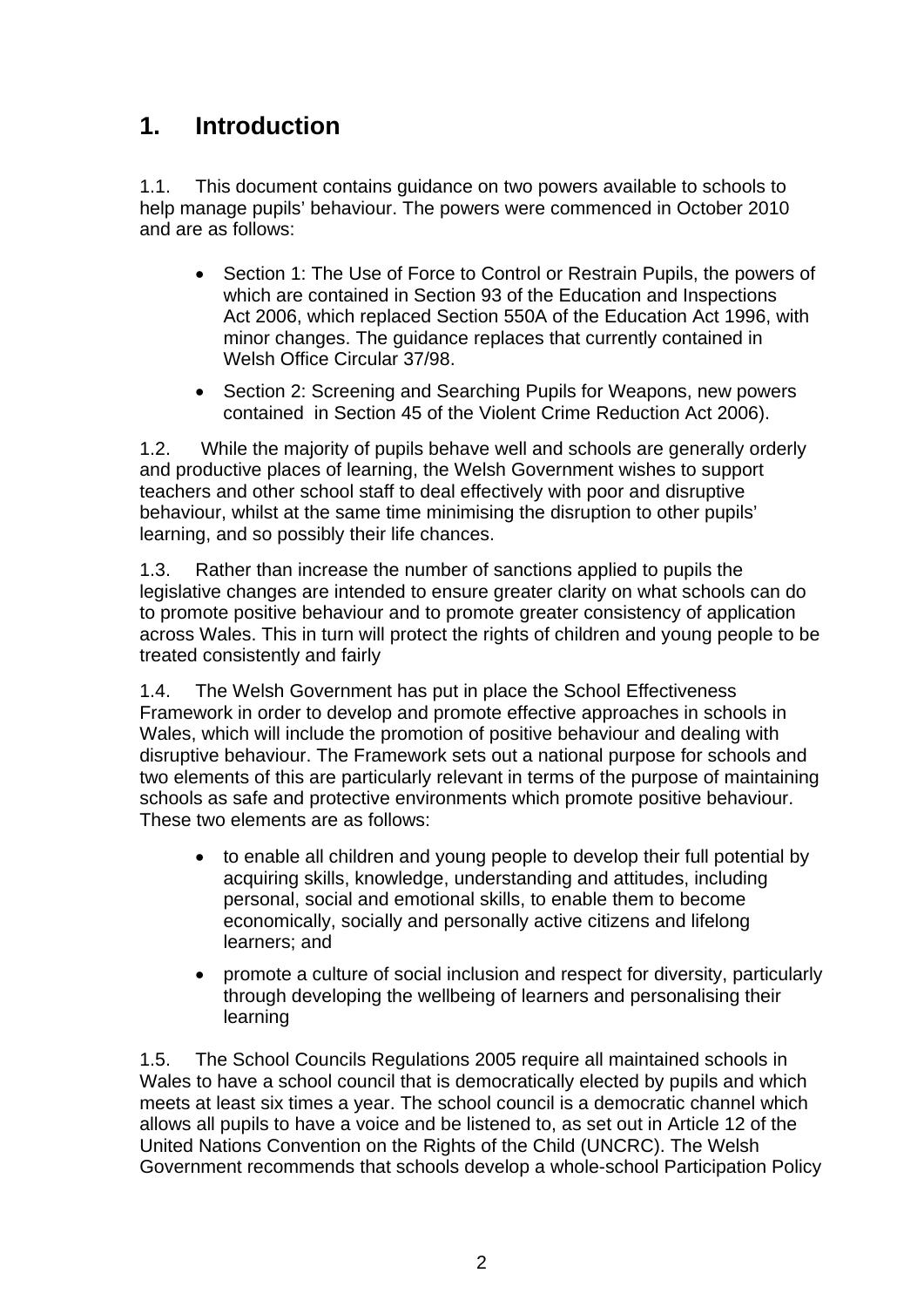setting out a variety of ways in which pupils can be actively involved in decisions that affect them at different levels of schools life (eg including class councils, ecoschools, healthy schools, peer mentors, assessment for learning, etc)

1.6. Positive behaviour is a matter of concern for all pupils, ensuring that they experience a safe and positive learning environment. These policies are more likely to be respected and adhered to where pupils are directly involved in formulating and monitoring behaviour policies and have a stake in them, Pupils can be involved in a variety of ways – eg through:

- consultations, suggestion boxes and focus groups;
- schemes to promote and implement positive behaviour eg peer mentors systems;
- involvement in revision and monitoring of a whole-school behaviour policy;
- development of codes of conduct at class levels; and
- implementation of reward and merit schemes.

1.7. In involving pupils in promoting and implementing positive behaviours, schools should adhere to the National Children and Young People's Participation Standards for Wales.

1.8. This guidance should be seen within the framework of inclusion and pupil support set out in Welsh Government Circular 47/06. It should also be considered alongside the overall suite of guidance on these aspects including those for exclusions, tackling bullying and the SEN Code of Practice.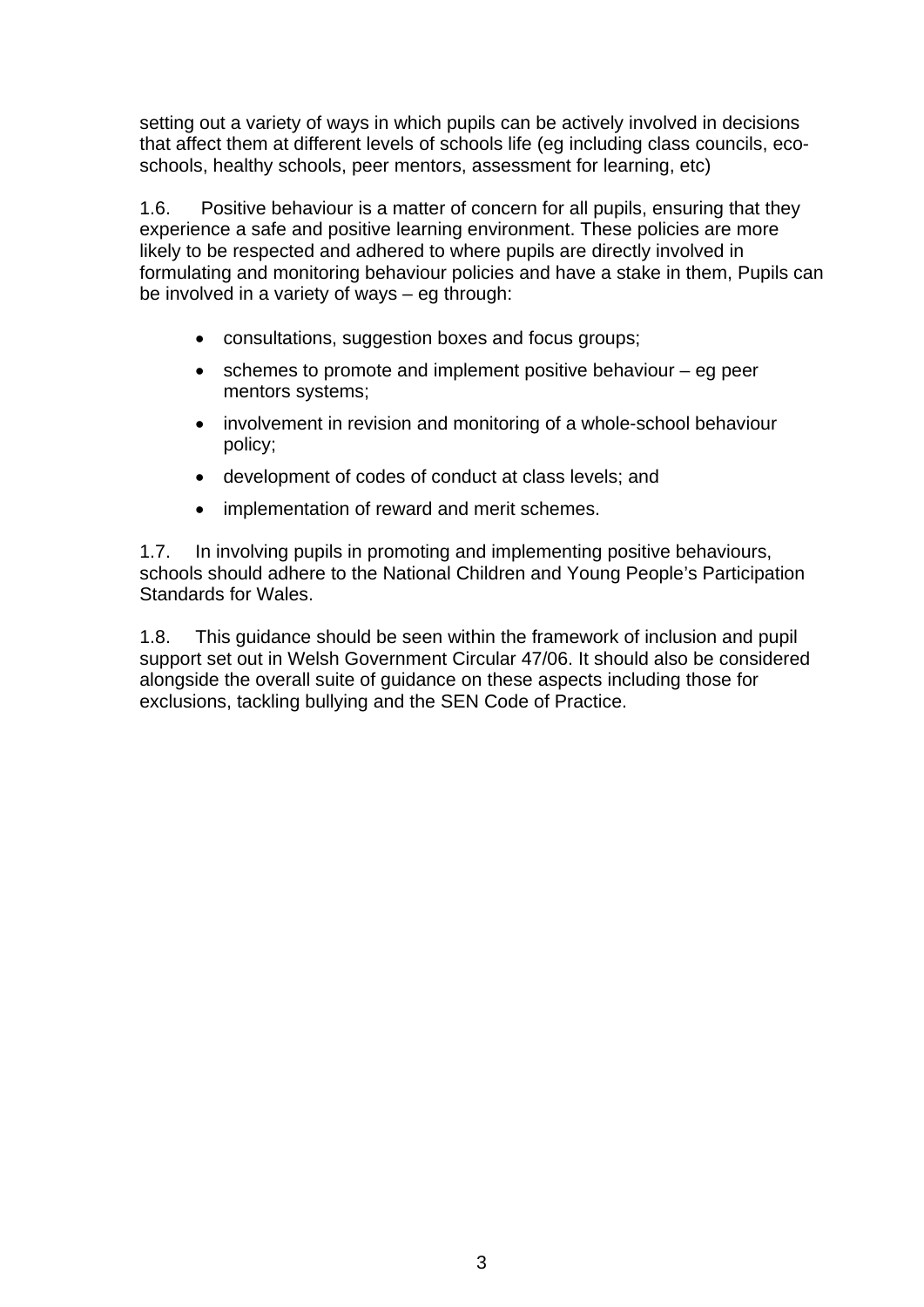# **Section 1: The use of reasonable force to control or restrain pupils**

### **1. Introduction**

1.1. This guidance replaces that currently contained in Welsh Office Circular 37/98 and provides direction on the powers of school staff to use force set out in Section 93 of the Education and Inspections Act 2006. These powers commenced in October 2010 and replaced Section 550A of the Education Act 1996, with minor changes.

1.2. All school staff members have a legal power to use reasonable force to prevent pupils committing a criminal offence, injuring themselves or others, or damaging property; and to maintain good order and discipline amongst pupils.

1.3. The focus should be on preventing, as far as possible, the need for the use of force on pupils, by creating a calm, orderly and supportive school climate that lessens the risk and threat of violence of any kind. The use of force should only be a last resort, schools should minimise the possibility of force being needed. However, this may not always be possible and in such circumstances staff need to be aware of sensitivities associated with any form of physical contact with pupils.

1.4. Schools should never seek to inhibit the ability of staff to use force by adopting a 'no contact' policy. The power to use force helps ensure pupil and school safety and the risk with a no-contact policy is that it might place a member of staff in breach of their duty of care towards a pupil, or prevent them taking an action needed to prevent a pupil causing injury to others.

1.5. The purpose of legislating on the use of force was to provide a clear and transparent power which enables staff to use reasonable force on pupils in specified circumstances, whilst at the same time also protects children and young people from physical violence, injury or abuse, as set out in Article 19 of the United Nations Convention on the Rights of the Child. This document provides guidance on how the power should be exercised, particularly to:

- help school staff to understand what the law means for them in practical terms;
- protect pupils by reducing the risks that force may be used inappropriately; and
- provide advice on good practice;

1.6. Although the Education and Inspections Act 2006 specifically refers to "force" this covers the broad range of strategies that involve a degree of physical power to prevent pupils from hurting themselves or others, damaging property or causing disorder. The range stretches from leading a pupil to safety by the hand or arm, through to extreme circumstances where a pupil needs to be restrained to prevent violence or injury to themselves or others.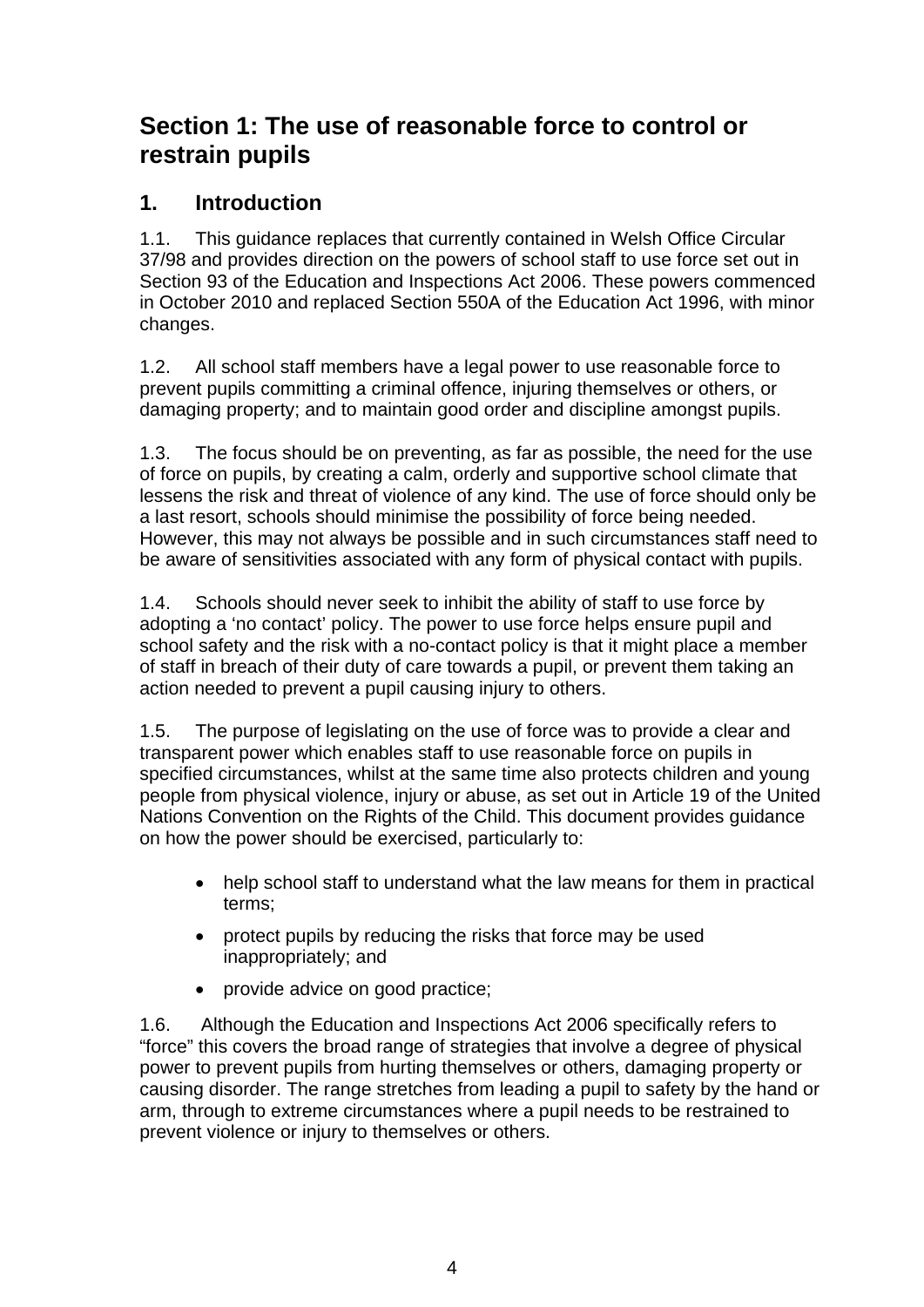1.7. In schools, force is generally used for two different purposes – to control pupils and to restrain them.

- Control can mean either passive physical contact (eg standing between pupils or blocking a pupil's path) or active physical contact (e.g. leading a pupil by the hand or arm, or ushering a pupil away by placing a hand in the centre of the back).
- When members of staff use "restraint" they physically prevent a pupil from continuing what they were doing after they have been told to stop. Restraint techniques are usually used in more extreme circumstances, such as when two pupils are involved in a fight and physical intervention is needed to separate them.
- 1.8. Some examples of situations where reasonable force might be used are:
	- to prevent a pupil from attacking a member of staff, or another pupil, or to stop a fight between two or more pupils;
	- to prevent a pupil causing serious, deliberate damage to property;
	- to prevent a pupil causing injury or damage by accident, by rough play, or by misuse of dangerous materials or objects;
	- to ensure that a pupil leaves a classroom where the pupil persistently refuses to follow an instruction to do so;
	- to prevent a pupil behaving in a way that seriously disrupts a lesson; or
	- to prevent a pupil behaving in a way that seriously disrupts a school sporting event or school visit.

serious damage or disruption and reduce the likelihood of actions by staff being 1.9. The guidance should help schools to understand what the law means for them in practical terms, as well as providing them with advice on good practice. The purpose of the law and this guidance is to protect staff and pupils, prevent successfully challenged in the courts. Schools would therefore be strongly advised to follow the guidance but it should not be treated as a complete and authoritative statement of the law. Interpreting the law is a matter for the courts.

contact with pupils. This guidance also offers advice on physical contact other than the direct use of force. 1.10. Staff will be aware of sensitivities associated with any form of physical

1.11. The guidance should be seen within the wider context of the Welsh Government's Framework for Restrictive Physical Intervention Policy and Practice.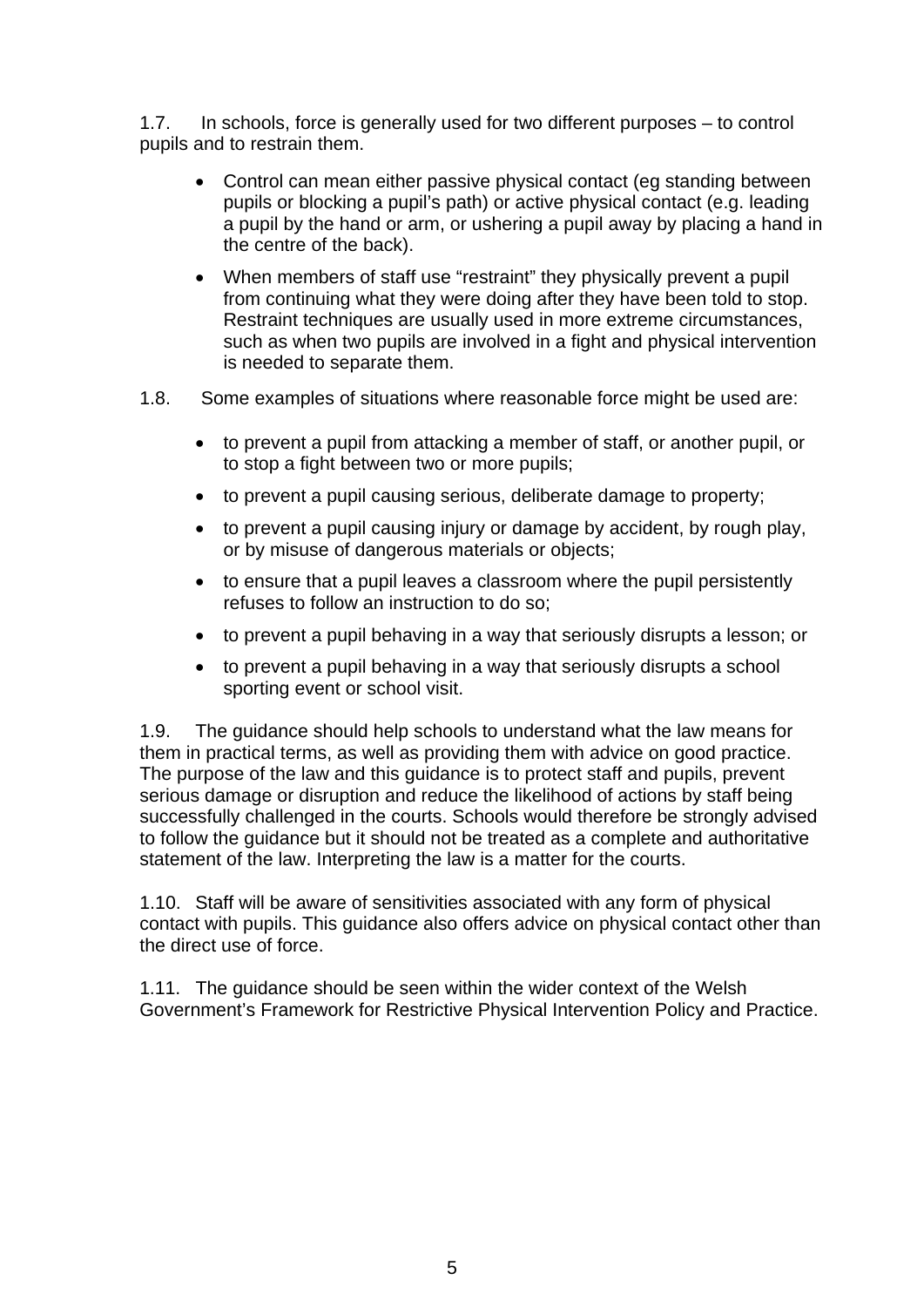- 1.12. The main areas covered in this section are:
	- What the law says
	- Effective practice for schools
	- The Use of Restrictive Physical Interventions for Pupils with Severe Behavioural Difficulties (primarily aimed at special schools but also relevant to mainstream schools with such pupils.)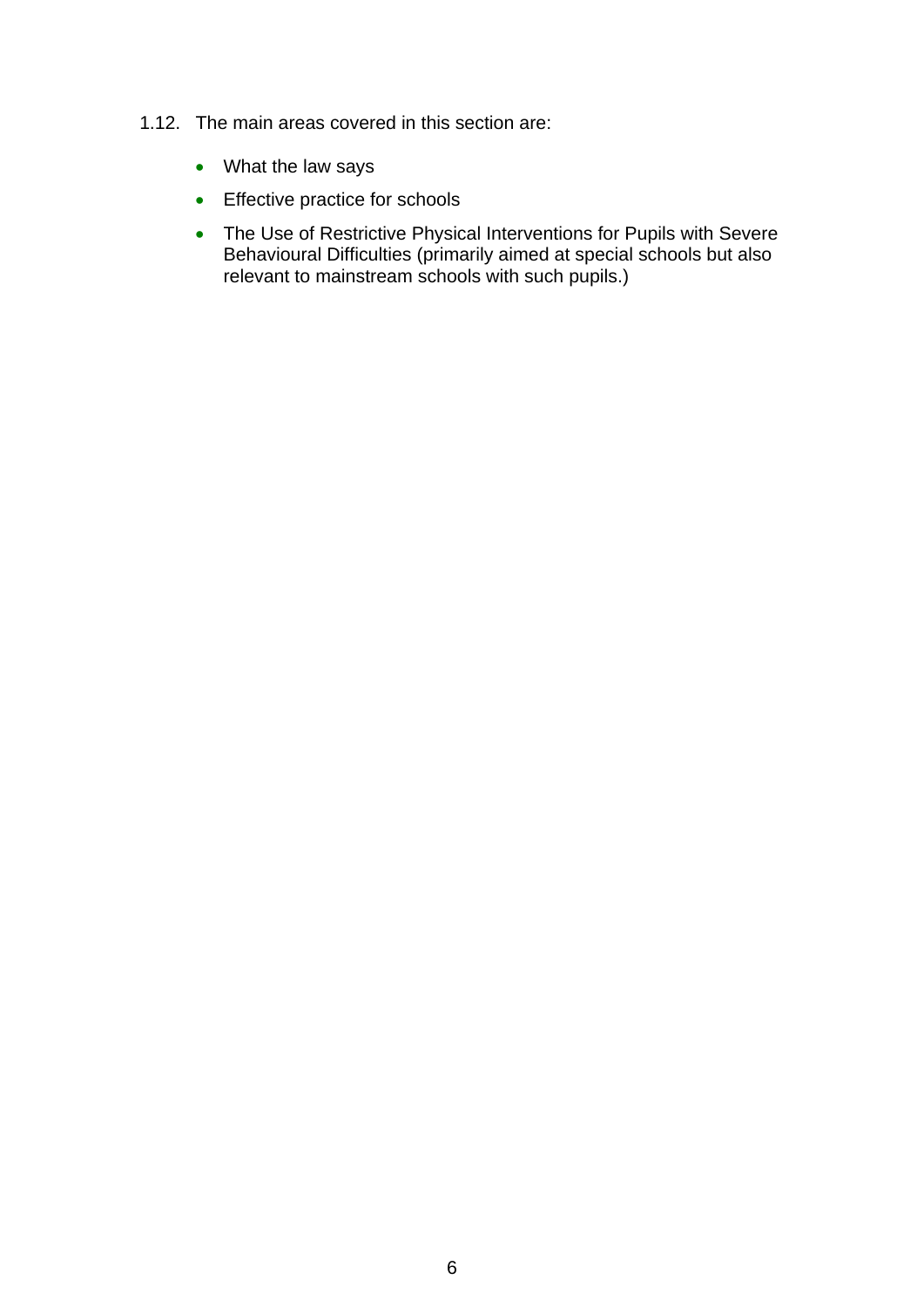### **2. What the law says**

Section 93 of the Education and Inspections Act 2006, replaced Section 550A of the Education Act 1996 and enables school staff to use such force as is reasonable in the circumstances to prevent a pupil from doing, or continuing to do, any of the following:

- committing any offence (or, for a pupil under the age of criminal responsibility, what would be an offence for an older pupil);
- causing personal injury to, or damage to the property of, any person (including the pupil himself); or
- prejudicing the maintenance of good order and discipline at the school or among any pupils receiving education at the school, whether during a teaching session or otherwise

The staff to which this power applies are defined in section 95 of the Act. They are:

- any teacher who works at the school, and any other person whom the head has authorised to have control or charge of pupils. This:
- i) includes support staff whose job normally includes supervising pupils such as teaching assistants, learning support assistants, learning mentors and lunchtime supervisors.
- ii) can also include people to whom the head has given temporary authorisation to have control or charge of pupils such as paid members of staff whose job does not normally involve supervising pupils (for example catering or premises-related staff) and unpaid volunteers (for example parents accompanying pupils on schoolorganised visits).
- iii) does not include prefects.

Those exercising the power to use force must also take proper account of any particular special educational need (SEN) and/or disability that a pupil might have. Under the Equality Act 2010 schools have key duties:

- not to treat a disabled pupil less favourably, because of his/her disability, than a non-disabled pupil;
- not to treat a disabled pupil unfavourably because of a reason related to their disability, without justification;
- not to apply a provision, criterion or practice that puts or would put a disabled pupil at a particular disadvantage compared with a nondisabled pupil, without justification; and to take reasonable steps to avoid putting a disabled pupil at a substantial disadvantage in comparison with a non-disabled pupil (known as the reasonable adjustments duty).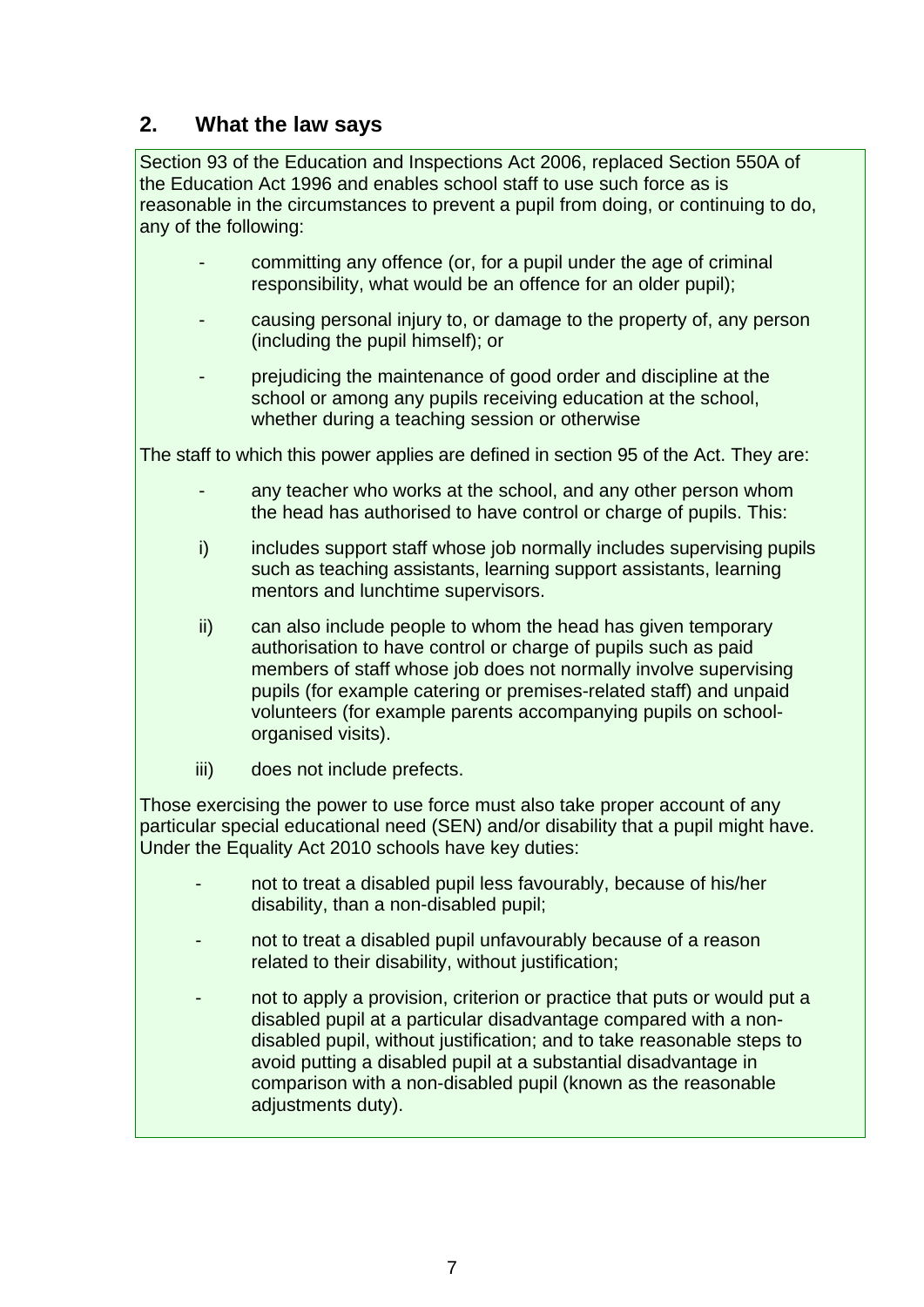2.1 The power may be used where the pupil (including a pupil from another school) is on school premises or elsewhere in the lawful control or charge of the staff member (for example on a school visit).

2.2. There is no legal definition of when it is reasonable to use force. That will always depend on the precise circumstances of individual cases. To be judged lawful, the force used would need to be in proportion to the consequences it is intended to prevent. The degree of force used should be the minimum needed to achieve the desired result. Use of force could not be justified to prevent trivial misbehaviour. However, deciding whether misbehaviour is trivial also depends on circumstances. For example, running in a corridor crowded with small children where there is a real danger of knocking them into walls or down steps may be dangerous enough not to be regarded as trivial.

2.3. The statutory power conferred by Section 93 of the Education and Inspections Act 2006 is in addition to the common law power of any citizen in an emergency to use reasonable force in self-defence, to prevent another person from being injured or committing a criminal offence. On preventing injury or damage to property, the statutory power is similar in scope to the common law power, except that it is only available to people authorised to have control or charge of pupils.

2.4. On preventing other types of criminal offence, Section 93 provides essential clarification. It is by no means clear that all the behaviours that prejudice school discipline are also criminal offences and most primary pupils are below the age of criminal responsibility. So Section 93 makes it clear that authorised staff may use force to prevent behaviour that prejudices the maintenance of school discipline regardless of whether that behaviour would also constitute a criminal offence.

2.5. Reasonable force may also be used in exercising the statutory power, introduced under Section 45 of the Violent Crime Reduction Act 2006, to search pupils, without their consent, for weapons. This search power would apply to head teachers and staff authorised by them, where they have reasonable grounds for suspecting that a pupil has a weapon. Reasonable force could be used by the searcher and/or the second person required to be present at a search. However the Welsh Government strongly advises schools not to search pupils where resistance is expected, but rather to call the police. (See Section 3 for more detail.)

2.6. **It is always unlawful to use force as a punishment**. This is because it would fall within the definition of corporal punishment, abolished by Section 548 of the Education Act 1996.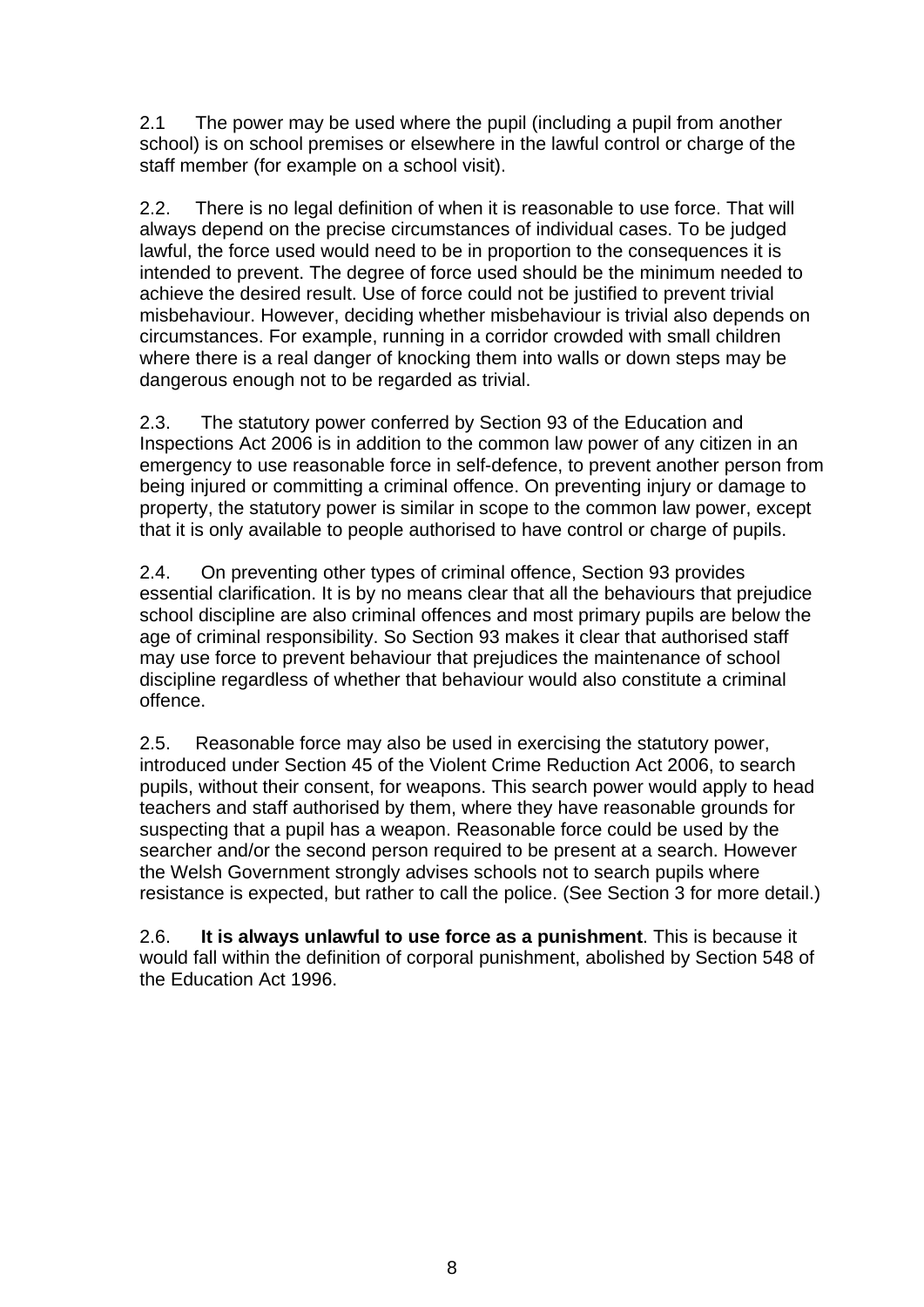## **3. Effective practice for schools**

### **Policy and procedures**

3.1. It is good practice for a school to have an explicit policy on the use of reasonable force to control or restrain pupils. It is also good practice for governors, staff, recognised trade unions, pupils and those with parental responsibility to be consulted about the policy and for the policy to be approved formally by the Governing Body and made known to staff, pupils and parents either as part of the school's behaviour policy or separately. Where the local authority provides a model policy on the use of force, maintained schools in particular may wish to take account of this in formulating and reviewing their own policies, whilst at the same time ensuring that they reflect the particular circumstances of their school.

3.2. As the statutory power to use force would be held by individual members of staff, no school should have a policy of 'no physical contact' because this would make staff members feel deprived of that power or hinder their exercise of it.

3.3. It would be sensible for a school's policy on the use of force to describe both the kinds of circumstances the school regarded as justifying the use of force to restrain a pupil (for example, to prevent them injuring somebody) and the kinds of circumstances the school regarded as justifying the use of force to require a pupil to comply with a reasonable instruction (for example, to leave the classroom). All staff - authorised and unauthorised - need to understand their powers and the options open to them. They need to know what is acceptable and what is not. Similarly, all pupils should be made aware of what powers are available to school staff and the circumstances under which this power could be used.

3.4. A school's policy on use of force should be consistent with but not necessarily part of its behaviour policy. The Welsh Government guidance on the promotion of positive behaviour and school behaviour policies can be found in the Inclusion and Pupil Support Circular 47/2006. It should also be consistent with the school's policies on child protection and health and safety.

3.5. A school's policy on the use of force should describe examples of:

- the different approaches which should be used prior to force being used;
- the circumstances which the school sees the use of force to restrain a pupil as reasonable (for example, to prevent them injuring somebody); and
- the circumstances the school regards as justifying the use of force to require a pupil to comply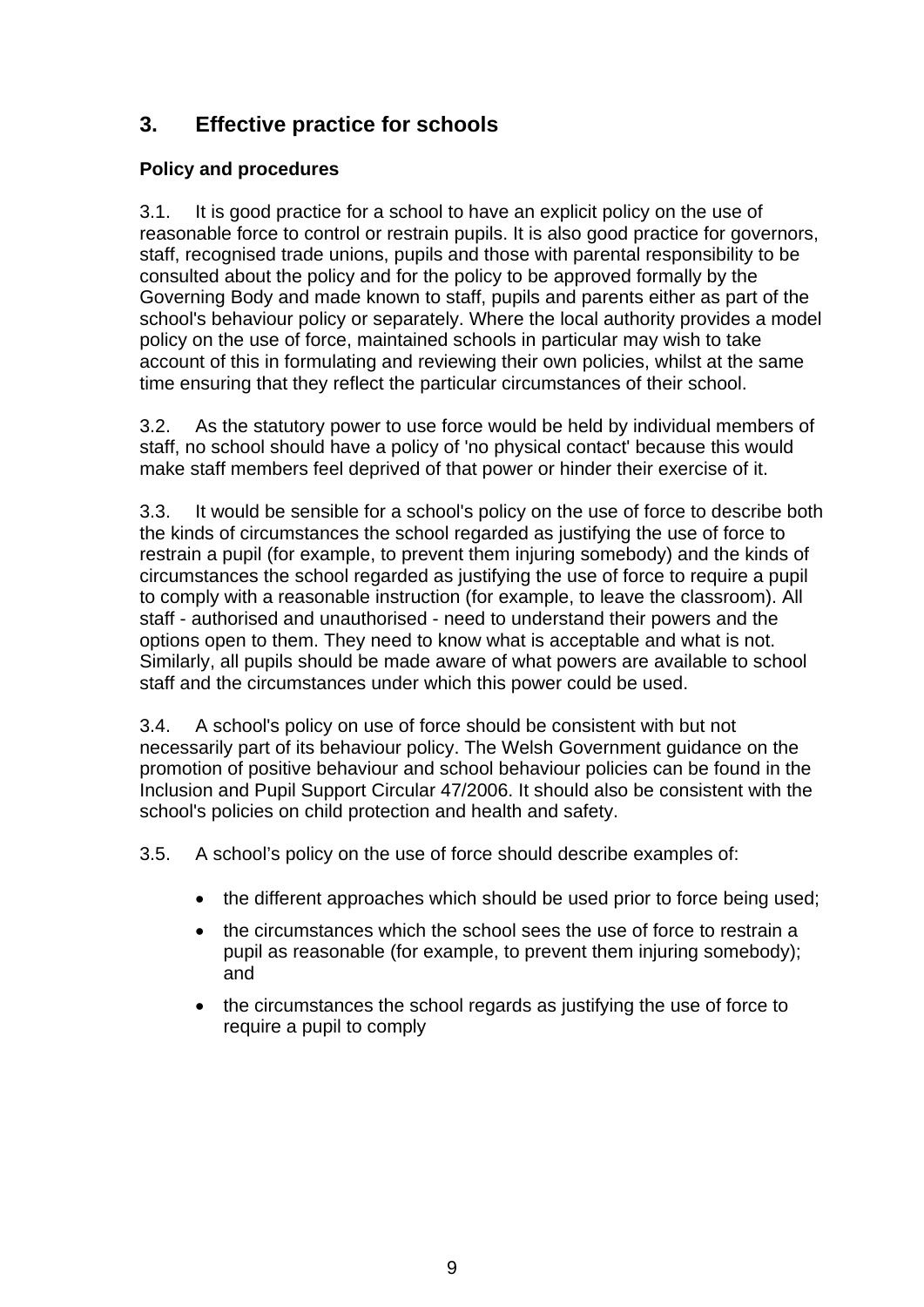3.6. **Annex 1A** suggests a framework for a policy that schools may find helpful, including a list of subjects the policy could usefully cover.

### **Reducing the likelihood of situations arising where use of force may be required**

3.7. Although preventative measures will not always work, there are a number of steps which schools can take to help reduce the likelihood of situations arising where the power to use force may need to be exercised:

- creating a calm, orderly and supportive school climate that minimises the risk and threat of violence of any kind;
- developing effective relationships between pupils and staff that are central to good order;
- adopting a whole-school approach to developing social and emotional skills such as the Social and Emotional Aspects of Learning (SEAL) programme;
- taking a structured approach to staff development that helps staff to develop the skills of positive behaviour management; managing conflict and also to support each other during and after an incident. Further guidance is provided in the Welsh Government's Inclusion and Pupil Support Guidance, Circular 47/2006;
- effectively managing individual incidents. It is important to communicate calmly with the pupil, using non-threatening verbal and body language and ensuring the pupil can see a way out of a situation. Strategies might include, for example, going with the staff member to a quiet room, away from bystanders or other pupils, so that the staff member can listen to concerns; or being joined by a particular member of staff well known to the pupil; and
- wherever practicable, warning a pupil that force may have to be used before using it.

### **Pupils with special educational needs and/or disabilities**

3.8. The following advice is particularly relevant to pupils with SEN and/or disabilities:

- Involve the SEN Co-ordinator or other named member of staff and parents in developing the school's policy and practice on the use of force. This will help ensure that appropriate account is taken of the needs of individual pupils with SEN and/or disabilities including "fragile" pupils. (Further advice on "fragile" pupils and risk assessments is at paragraphs 3.16-3.17 and Annex 1C.)
- Develop behaviour management plans for individual pupils assessed as being at greatest risk of needing restrictive physical interventions in consultation with the pupil and his or her parents or carers. Further advice on risk assessments is provided in paragraphs 3.16 and 3.17 and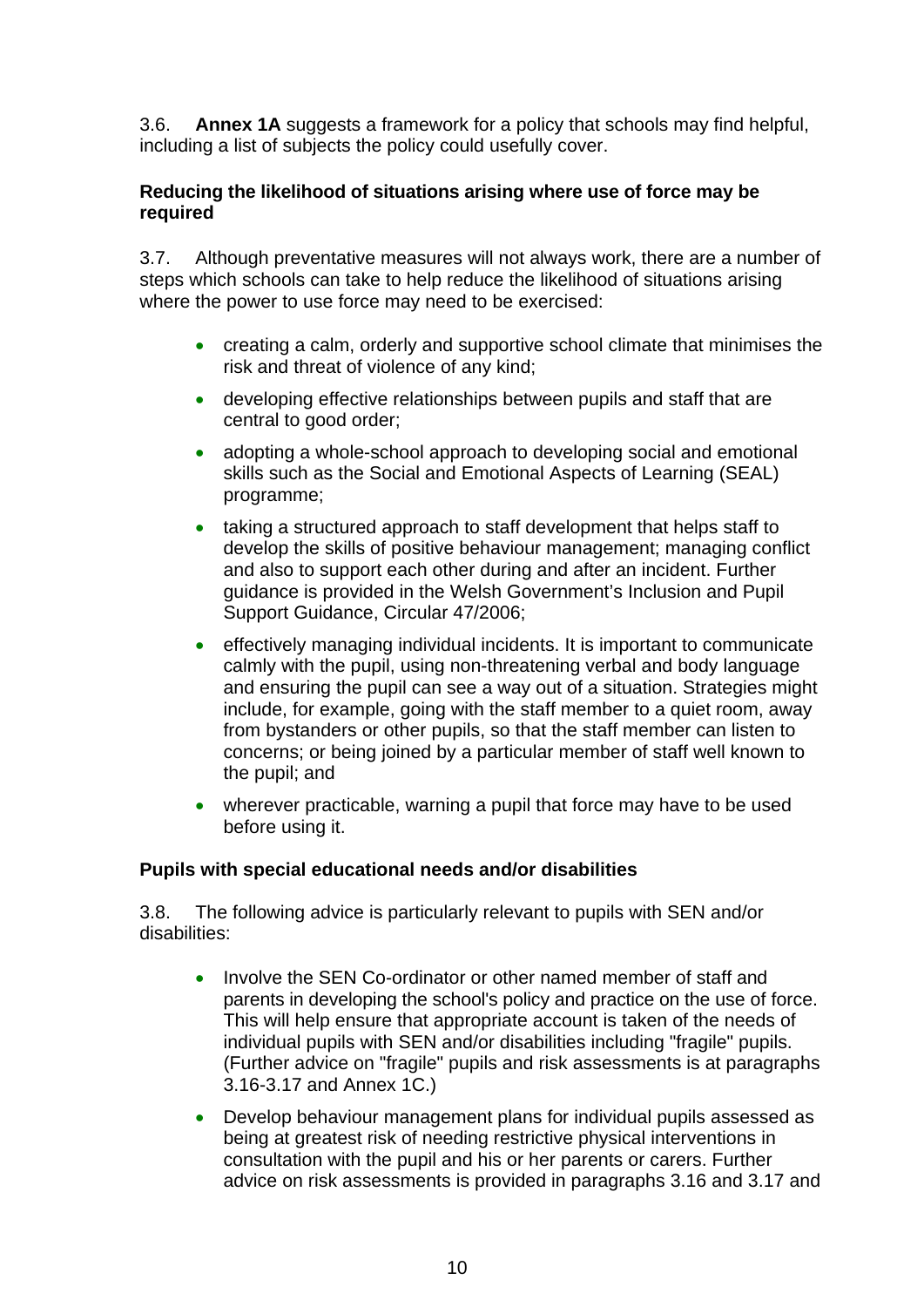Annex 1C. Behaviour management plans set out the techniques that should be used and those that should not normally be used. Any planned potential use of physical intervention should be compatible with a pupil's statement and properly documented in school records.

- As far as practically possible, make staff who come into contact with such pupils aware of the relevant characteristics of those individuals, particularly:
	- i) situations that may provoke difficult behaviour, preventive strategies and what de-escalation techniques are most likely to work;
	- ii) what is most likely to trigger a violent reaction, including relevant information relating to any previous incident requiring use of physical intervention; and
	- iii) if physical intervention is likely to be needed, any specific strategies and techniques that have been agreed by staff, parents and the pupil concerned.
- Information from parents may be as valuable as information held by the school. Some of this information may be sensitive. Schools should seek express (preferably written) consent from the parent to inform appropriate staff. However, where consent is unreasonably withheld the information may still be made available to staff who need it where this would be in the best interests of the pupil concerned. The importance of providing such information will be a factor in decisions about giving temporary authorisation to parent volunteers and others to supervise pupils.
- Designate staff to be called if incidents related to particular pupils occur. This does not necessarily mean waiting for them to arrive before taking action if the need for action is urgent. However they should always be involved in post-incident follow-up. Consideration should also be given as to whether there are certain circumstances where it is necessary for staff to work in pairs to safeguard pupils and/or staff.
- Teach pupils who are at risk how to communicate in times of crisis and strategies to use in a crisis (such as using personal communication passports and non-verbal signals to indicate the need to use a designated quiet area or cool-off base) and ensure staff are familiar with these strategies.

3.9. More detail on working with pupils with Severe Behaviour Difficulties is contained in Part 4.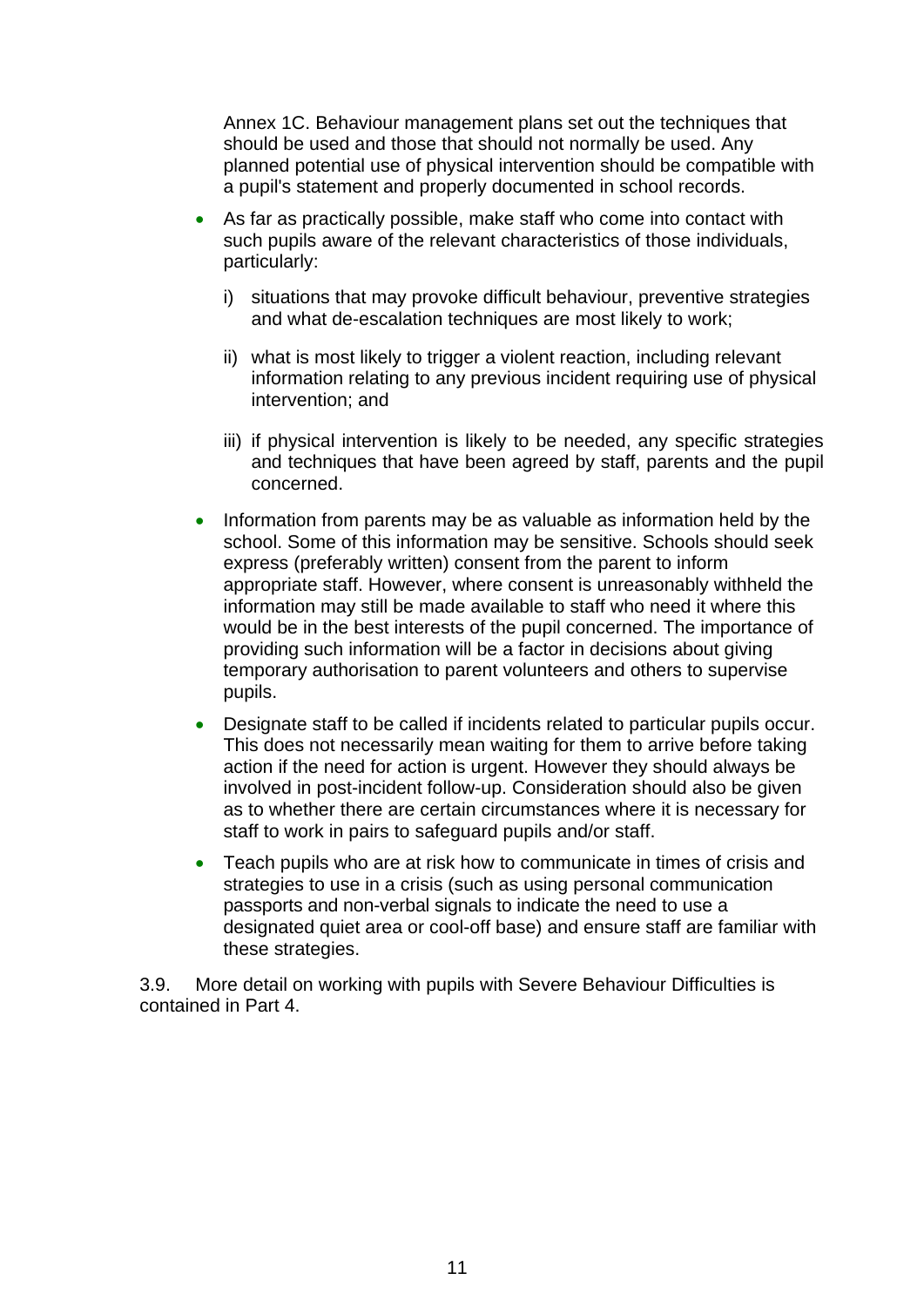### **Ensuring staff know who has statutory power to use force**

3.10. The head teacher or delegated senior member of staff is advised to do the following.

- As part of an induction process, explicitly inform the people concerned of their responsibilities in relation to the school policy on use of force. He / she should make clear that all teachers and staff the head has authorised to have control or charge of pupils automatically have the statutory power to use force.
- For staff who have temporary authorisation he/she should make clear the circumstances in which staff whose jobs did not normally involve supervising pupils and volunteers working with pupils will be authorised to be in control or charge of pupils and therefore have statutory power to use force;
- Keep an up-to-date record of temporarily authorised people and ensure that permanently authorised staff (i.e. all staff whose job involves supervising pupils) knows who they are. Given the requirement for schools to maintain a central, up-to-date record of the Criminal Records Bureau status of all staff and volunteers, they may wish to align these two sets of records.

### **Deciding if the use of force would be appropriate**

3.11. The judgment on whether to use force and what force to use should always depend on the circumstances of each case and - crucially in the case of pupils with SEN and/or disabilities - information about the individual concerned.

3.12. Decisions on whether the precise circumstances of an incident justify the use of significant force must be reasonable. Typically such decisions have to be made quickly, with little time for reflection. Nevertheless, staff need to make the clearest possible judgments about:

- the seriousness of the incident, assessed by the effect of the injury, damage or disorder which is likely to result if force is not used. The greater the potential for injury, damage or serious disorder, the more likely it is that using force may be justified;
- the chances of achieving the desired result by other means. The lower the probability of achieving the desired result by other means, the more likely it is that using force may be justified; and
- the relative risks associated with physical intervention compared with using other strategies. The smaller the risks associated with physical intervention compared with other strategies, the more likely it is that using force may be justified.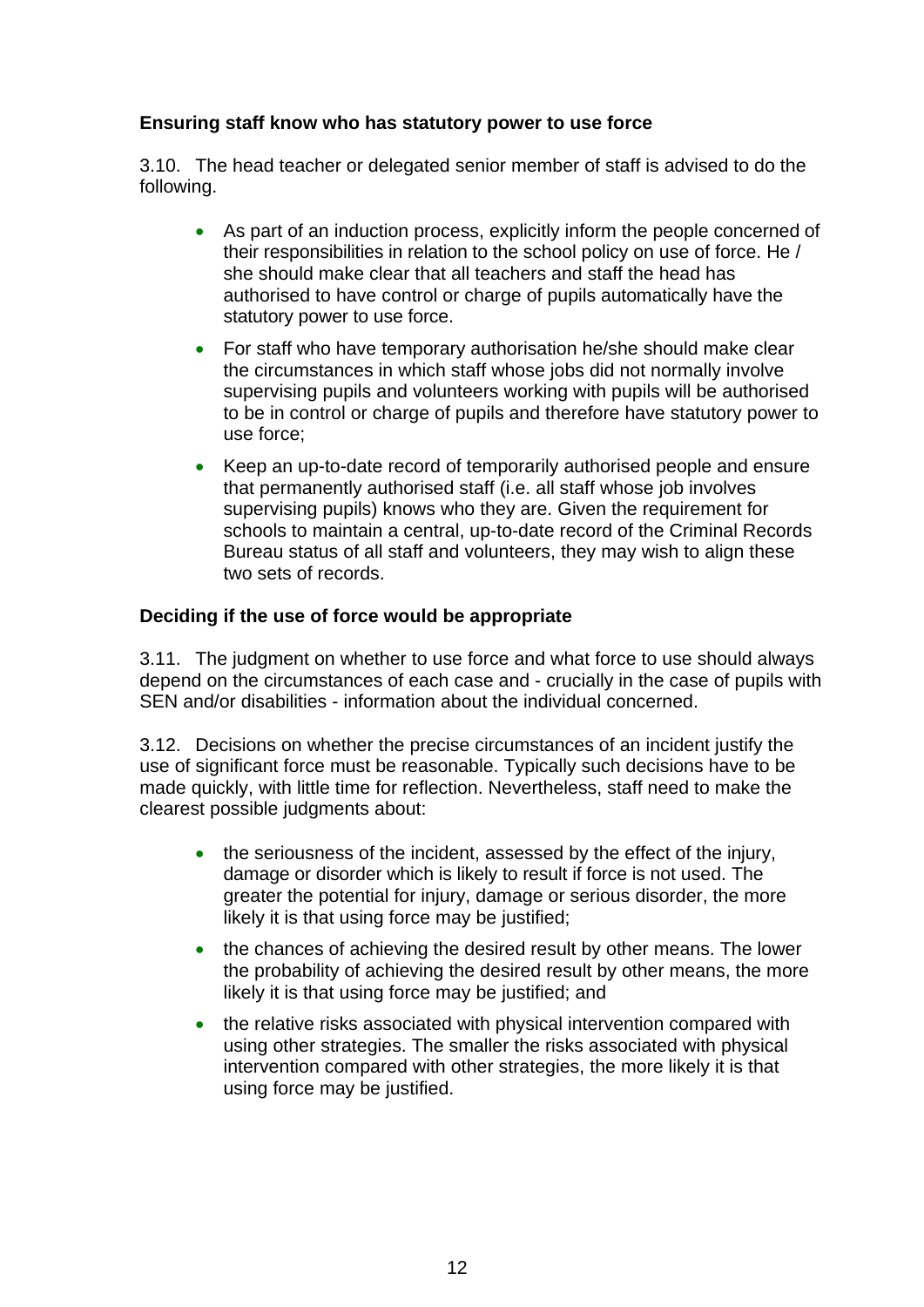### **Examples of situations**

3.13. Examples of situations that particularly call for judgments of this kind include:

- a pupil attacks a member of staff, or another pupil;
- pupils are fighting, causing risk of injury to themselves or others;
- a pupil is committing, or on the verge of committing, deliberate and serious damage to property;
- a pupil is causing, or at risk of causing, injury or damage by accident, by rough play, or by misuse of dangerous materials or objects;
- a pupil absconds from a class or tries to leave school other than at an authorised time. Refusal of a pupil to remain in a particular place is not enough on its own to justify use of force. It would be justifiable where allowing a pupil to leave would:
	- i) entail serious risks to the pupil's safety (taking into account age and understanding), to the safety of other pupils or staff, or of damage to property; or
	- ii) lead to behaviour that prejudices good order and discipline, such as disrupting other classes;
- a pupil persistently refuses to follow an instruction to leave a classroom;
- a pupil is behaving in a way that seriously disrupts a lesson; or
- a pupil is behaving in a way that seriously disrupts a school sporting event or school visit.

3.14. In these examples use of force would be reasonable (and therefore lawful) if it was clear that the behaviour was sufficiently dangerous or disruptive to warrant physical intervention of the degree applied and could not realistically be dealt with by any other means. A record of the incident should be made as soon as practically possible, while the incident is still easy to recall. See paragraphs 3.34- 3.46 for more detail.

3.15. Wherever possible, these judgements should take account of the particular characteristics of the pupil, including his or her age, understanding and any SEN or disability that he or she may have. This would include the outcomes of any risk assessment and, as appropriate, any specific strategies and techniques set out in the pupil's positive handling plan.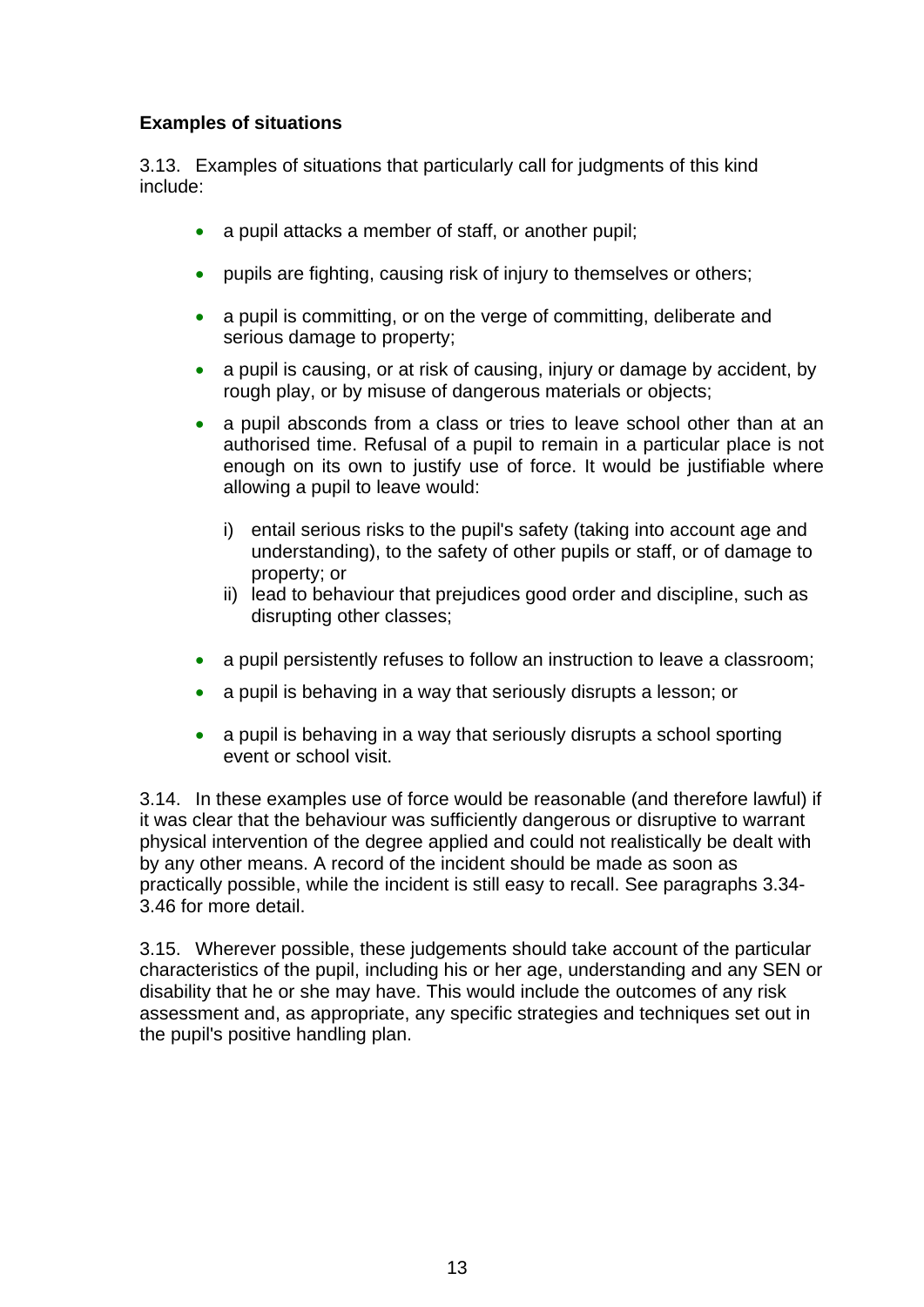### **Risk assessments**

3.16. Leadership teams are advised to assess the frequency and severity of incidents requiring use of force that are likely to occur in their school. Historical patterns usually provide a good starting point. These assessments will help to inform decisions about staff training (see paragraphs 3.29 to 3.33 below).

3.17. Schools may also need to make individual risk assessments where it is known that force is more likely to be necessary to restrain a particular pupil, such a pupil whose SEN and/or disability is associated with extreme behaviour. An individual risk assessment is also essential for pupils whose SEN and/or disabilities are associated with:

- communication impairments that make them less responsive to verbal communication;
- physical disabilities and/or sensory impairments;
- conditions that makes them fragile, such as haemophilia, brittle bone syndrome or epilepsy; or
- dependence on equipment such wheelchairs, breathing or feeding tubes.

### **Situations where staff should not normally intervene without help**

3.18. An authorised member of staff should not intervene in an incident without help, unless it is an emergency. Schools should have communication systems that enable a member of staff to summon rapid assistance when necessary. Help may be needed in dealing with a situation involving an older or physically stronger pupil, a large pupil, more than one pupil or if the authorised member of staff believes he or she may be at risk of injury. In these circumstances he or she should take steps to remove other pupils who might be at risk and summon assistance from other authorised staff, or where necessary phone the police.

### **Using force**

3.19. Before using force staff should, wherever practicable, tell the pupil to stop misbehaving and communicate in a calm and measured manner throughout the incident. Staff should not act out of anger or frustration, or in order to punish a pupil, and should make it clear that physical contact or restraint will stop as soon as it ceases to be necessary.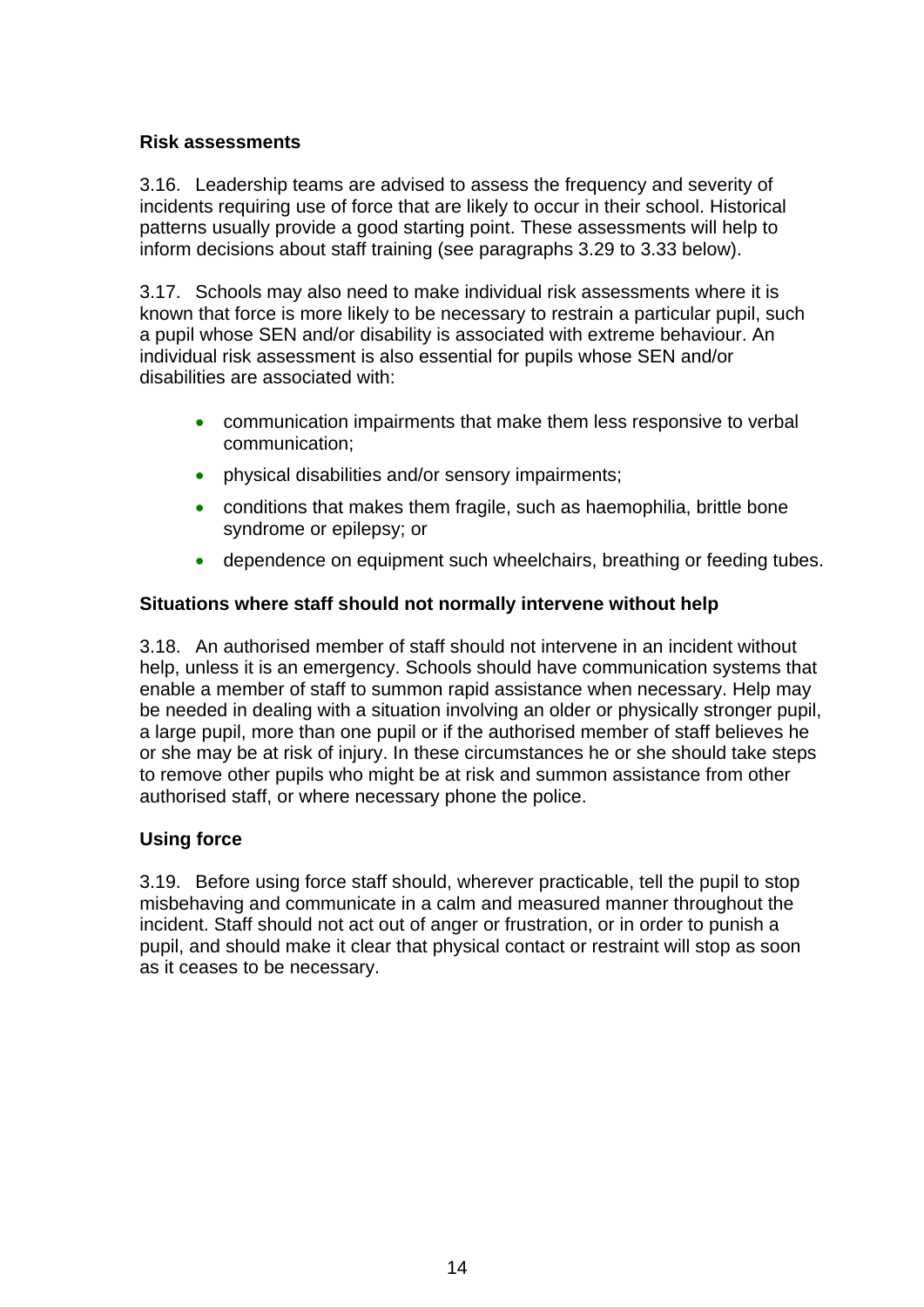- 3.20. The types of force used could include:
	- passive physical contact resulting from standing between pupils or blocking a pupil's path;
	- active physical contact such as:
		- i) leading a pupil by the hand or arm;
		- ii) ushering a pupil away by placing a hand in the centre of the back;
		- iii) in more extreme circumstances, using appropriate restrictive holds, **which require specific expertise or training.**

3.21. Where there is a high and immediate risk of death or serious injury, any member of staff would be justified in taking any necessary action (consistent with the principle of seeking to use the minimum force required to achieve the desired result). Such situations could include preventing a pupil running off the pavement onto a busy road or preventing a pupil from hitting someone with a dangerous object such as a glass bottle or hammer.

3.22. Staff should make every effort to avoid acting in a way that might reasonably be expected to cause injury. However, in the most extreme circumstances it may not always be possible to avoid injuring a pupil.

3.23. Staff should always avoid touching or restraining a pupil in a way that could be interpreted as sexually inappropriate conduct.

### **Use of quiet rooms and areas**

3.24. The use of quiet or isolation rooms/areas may be used as a short term measure in order to defuse a situation and reduce or remove the need for reasonable force. Where a pupil's behaviour warrants removal from a classroom or incident the pupil should not, other than in the most exceptional circumstances, be locked in a room. The Courts may consider it an offence/breach of a child's human rights to lock a child in a room except in an emergency when, for example, the use of a locked room is a temporary measure while seeking assistance. In such a circumstance the child should always be supervised by an adult. Placing pupils in a room which they cannot leave of their own volition should not be used as a punishment in any instances.

3.25. If a pupil goes with a staff member to a quiet room away from an incident, the staff member must remain with the pupil in the quiet room or area until such time as the pupil is calm and orderly. Depending on the circumstances, it may be more beneficial for pupils to be accompanied by a staff member who is well known to them. Once the pupil is calm and safe, the staff member may leave the pupil unaccompanied, although not unmonitored, in the room but the door must not be locked.

3.26. All quiet rooms or areas must have sufficient daylight, access and exit points and not be within a confined space that could cause the pupil to feel trapped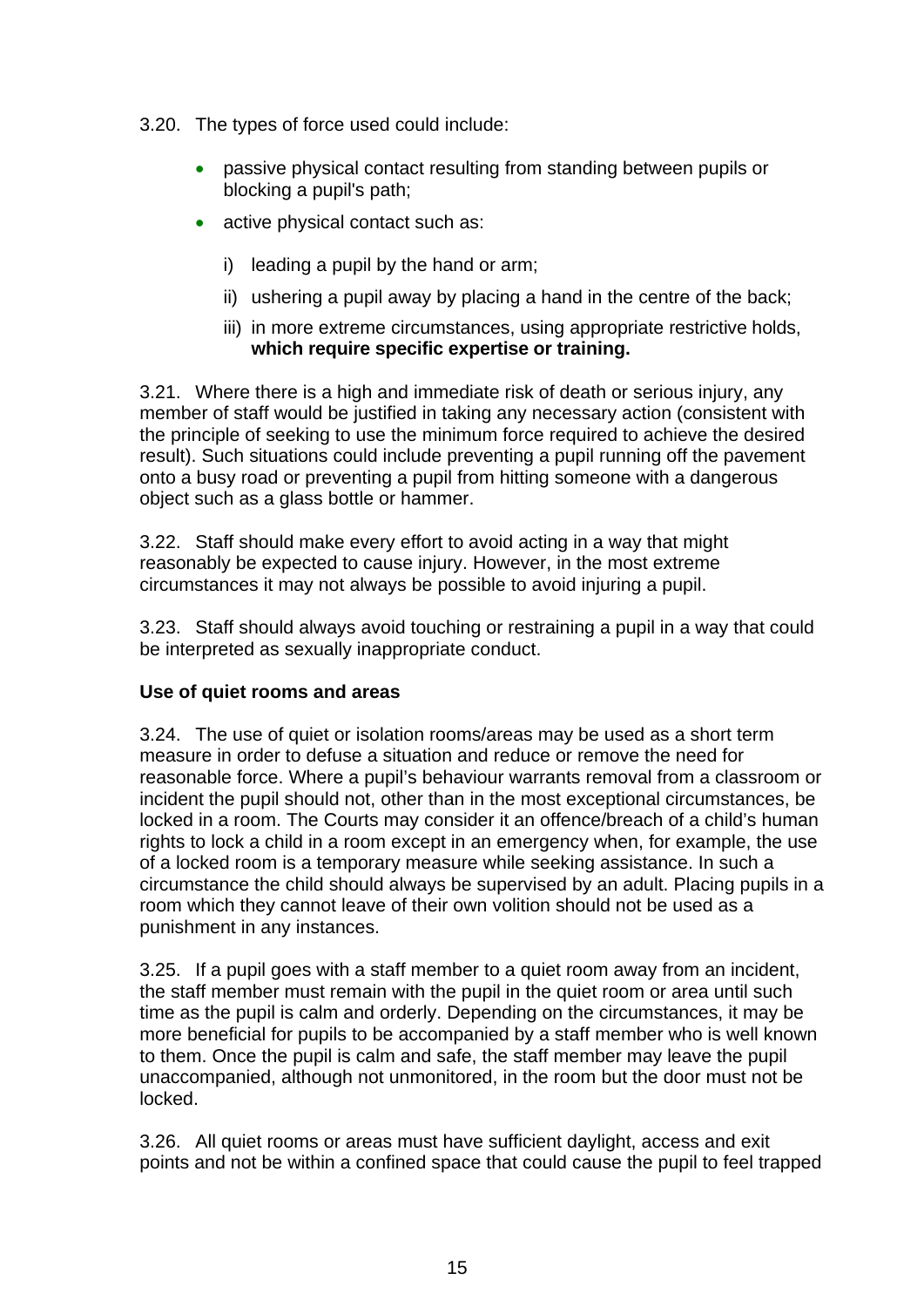or scared and therefore increase any anxiety, aggression or violence which may have been evident in the original incident.

3.27. The use of quiet rooms should also be consistent with the school's policies on safeguarding and health and safety. Proper records must be maintained of the use of such rooms and any form of physical restraint that has been employed.

3.28. The British Institute of Learning Disabilities (BILD) has a useful factsheet which explains the difference between 'time out' and 'isolation' <http://www.bild.org.uk/information/factsheets/>

### **Staff training**

3.29. Like other forms of professional development, decisions about training in physical intervention are best made by individual schools in the light of their particular needs and circumstances. It is good practice for schools to set out their approach to relevant training in their school policy on use of force. A school may decide that all staff who supervise pupils should have such training. However, individuals have statutory power to use force by virtue of their job. So a school policy cannot lawfully prevent teachers or other staff whose job involves having control or charge of pupils from using that power regardless of whether they have received training. However, schools should make it clear to staff that unreasonable or inappropriate use of force may lead to disciplinary action.

3.30. Schools will also need to make a judgement on the level and form of training that they provide to those who have been given temporary authorisation, due to their not usually having control of pupils.

3.31. As indicated below, there will be particular training needs for staff working closely with pupils with SEN and/or disabilities. Risk assessments (see paragraphs 3.16 and 3.17 above) will help inform decisions about staff training. They will also inform the circumstances in which schools would temporarily authorise staff or volunteers to have control or charge of pupils.

3.32. Schools are advised to ensure that training covers techniques for avoiding or defusing situations in which physical intervention might become necessary as well as methods of physical intervention. This is particularly important for staff who work closely with pupils with SEN and/or disabilities associated with challenging behaviour. Schools should ensure that the training needs of these staff are identified and appropriately met.

3.33. A number of organisations offer training in the use of physical force and related techniques such as de-escalation. Information about this is available at [www.bild.org.uk.](http://www.bild.org.uk/) Local authority advice and guidance on training can also help schools, particularly in the maintained sector, to ensure well-targeted and appropriate training.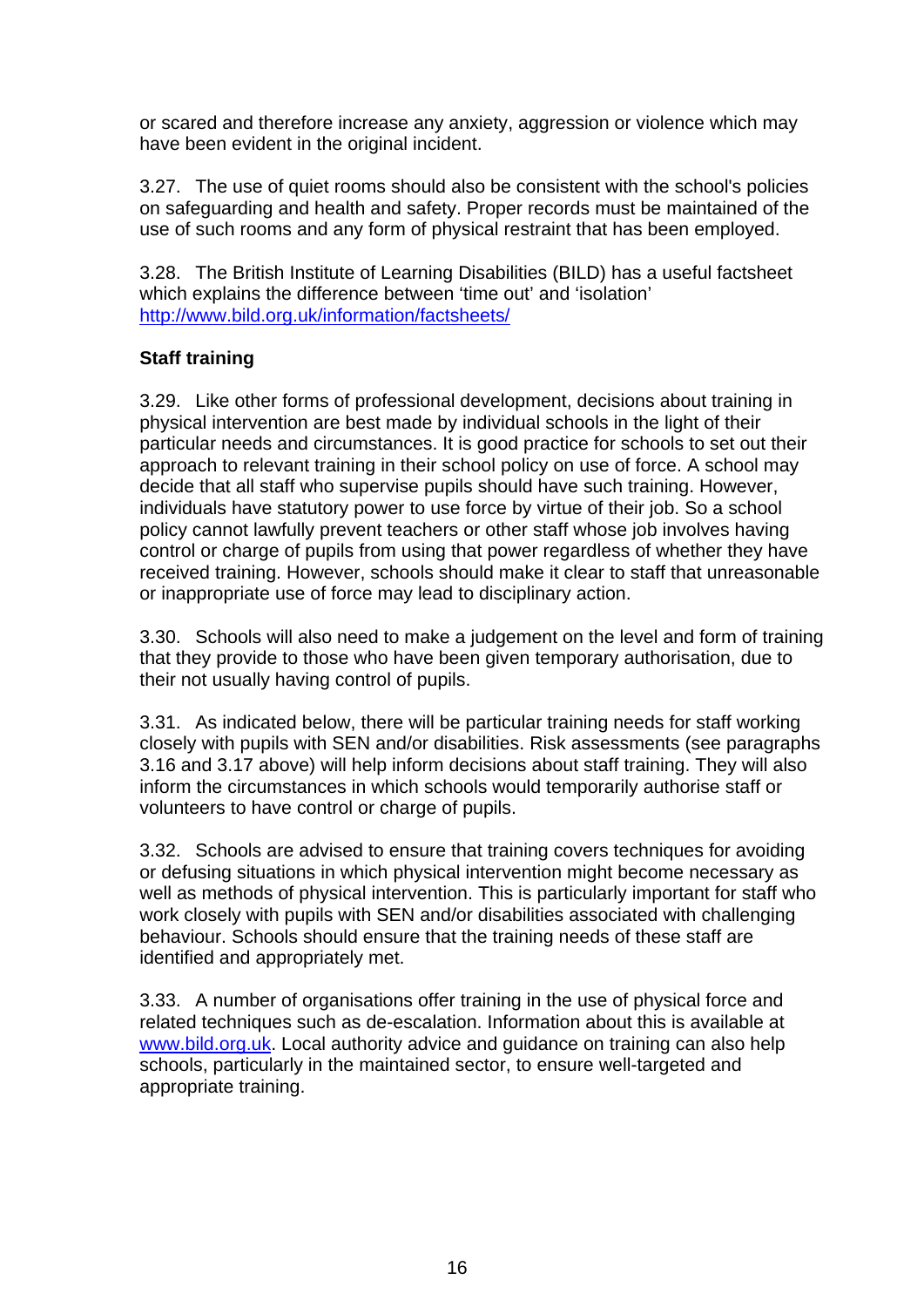### **Recording and reporting incidents**

3.34. Schools are strongly advised to keep systematic records of every significant incident in which force has been used, in accordance with school policy and procedures on the use of force and its child protection requirements. The purpose of recording is to ensure policy guidelines are followed, to inform parents, to inform future planning as part of school improvement processes, to prevent misunderstanding or misinterpretation of the incident and to provide a record for any future enquiry.

3.35. Schools may find the following questions helpful in deciding whether an incident is significant and requires a written record:

- Did the incident cause injury or distress to a pupil or member of staff?
- Even though there was no apparent injury or distress, was the incident sufficiently serious in its own right to require a written record? Any use of restrictive holds would, for example, fall into this category.
- Is a written record needed to be able to justify the use of force? This is particularly relevant where the judgement was very finely balanced.
- Is a record needed to help identify and analyse patterns of pupil behaviour or staff training needs?
- Were other agencies involved, such as the police?

3.36. If the answer to any of these questions is "yes", it would be strongly advisable to make a written record. Such records can provide evidence of defensible decision making in case of a subsequent complaint or investigation. It is possible that not all of the specifics of an incident can be recorded where it is not known on whom force was used, as for example where a member of staff has hastily had to part several pupils encircling a fight. The staff member may (understandably) focus on and recall the identities of the fighting pupils and not the individual spectators who were drawn aside to allow access. Staff may find it helpful to seek the advice of a senior colleague or a representative of their professional association when compiling a report.

3.37. Schools may find the model recording form provided in Annex 1B helpful. This identifies the types of information that should be recorded.

3.38. The member of staff involved in an incident is usually best placed to compile the record. It would be good practice for the member of staff with lead responsibility for safeguarding to check the record and for the school to provide the member of staff involved in the incident with a copy of the final version. Staff training could usefully include good practice on completing incident records.

3.39. Differing accounts given of the same incident should all be recorded. It is not always advisable as a matter of course to give parents a copy of the incident record, but parents should be told when and where the incident took place, which members of staff were directly involved (anonymised where necessary), why they decided that force had to be used, what force was used, whether there were any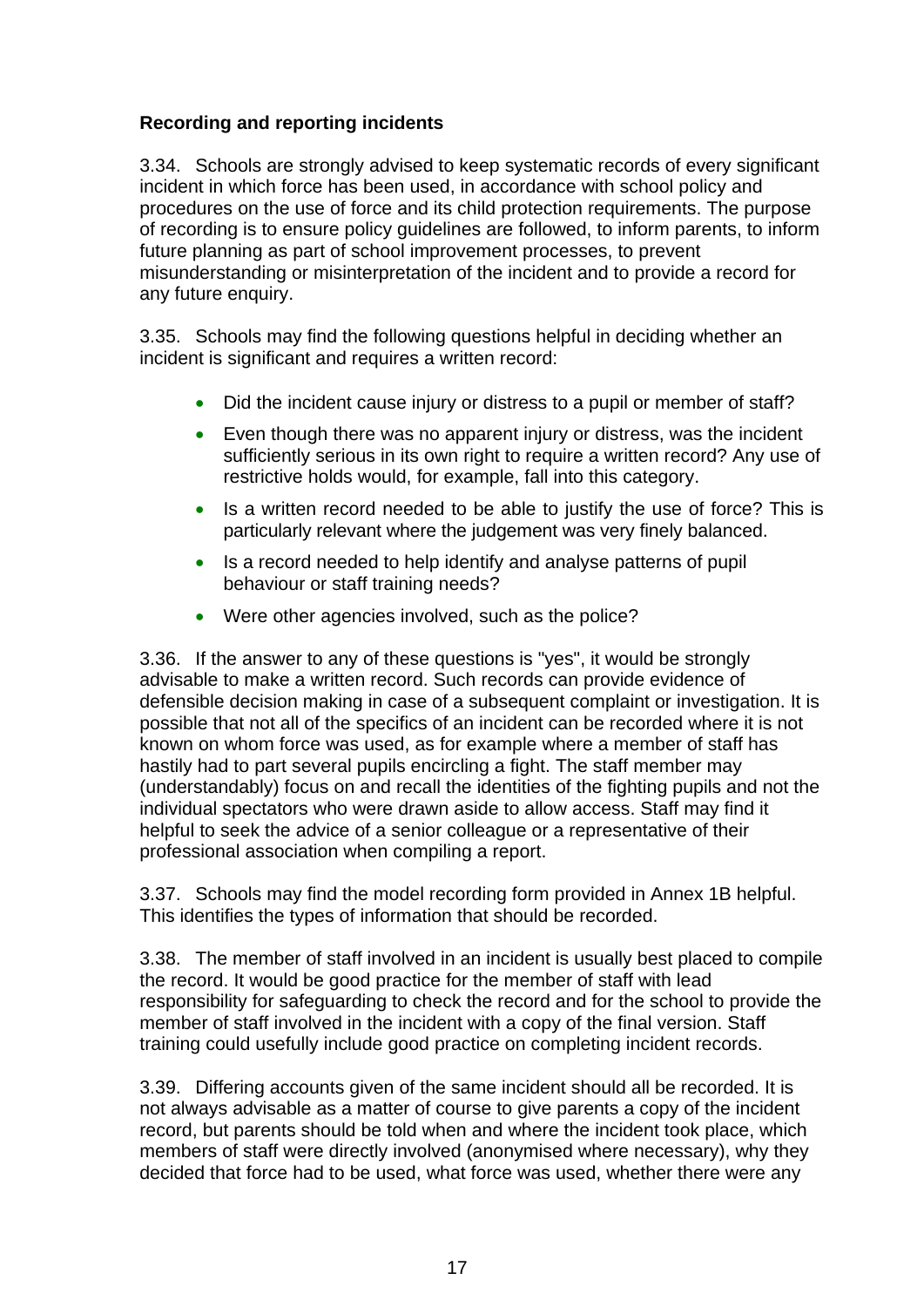injuries and what follow-up action (support and/or disciplinary) was being taken in relation to their child. It is advisable that the school's policy on making a record following such incidents is contained within its policy on the use of force and drawn to the attention of members of staff, parents and pupils, if these persons are not otherwise notified of the policy.

3.40. The record is likely to form part of the pupil's educational record as it is a record of information which is processed (obtained, recorded and held) by or on behalf of the Governing Body of the school (or teacher at the school, other than for personal use), relates to the pupil, and originated from or was supplied by a teacher employed by the Governing Body or the local authority.

3.41. Even if a copy of the incident record is not provided by the school as mentioned above the parent would be entitled to see the educational record free of charge, within 15 school days of receipt of the parent's written request. If a parent makes a written request for a copy of the record this must be provided, also within 15 school days of that request being received.

3.42. When schools comply with a request to see or to have a copy of a pupil's educational record there is some information that must not be disclosed. This is any information that the child him/herself could not lawfully be given under the Data Protection Act 1998, or to which s/he would have no right of access under that Act or by virtue of any order made under section 30(2) or section 38(1) of it. Further detail on what data contained in educational records may be disclosed is contained in the Welsh Government's guidance on Educational Records, School Reports and the Common Transfer System - the keeping, disposal, disclosure and transfer of pupil information, Circular 18/2006. When recording such incidents, staff should bear in mind that, if this information is later passed to the police, it may be included in a Criminal Records Bureau disclosure. Schools should retain records of such incidents until the member of staff involved has reached normal retirement age or for 10 years from the date of the allegation if that is longer.

3.43. After any recordable incident, parents should always be informed. Wherever possible, it is best to telephone parents as soon as possible after the incident before confirming details in writing. It is also good practice for parents to be given a copy of the school's policy on the use of force and information on post-incident support.

3.44. All injuries should be recorded in accordance with school procedures. The school should take action to report relevant injuries to staff or pupils to the Health and Safety Executive's Incident Contact Centre [www.hse.gov.uk/riddor/index.htm.](http://www.hse.gov.uk/riddor/index.htm)

3.45. It is good practice for governors to monitor incidents where force has been used. Head teachers have an important role in reporting such incidents to the Governing Body.

3.46. Members of staff who have been assaulted will wish to consider reporting that to the police.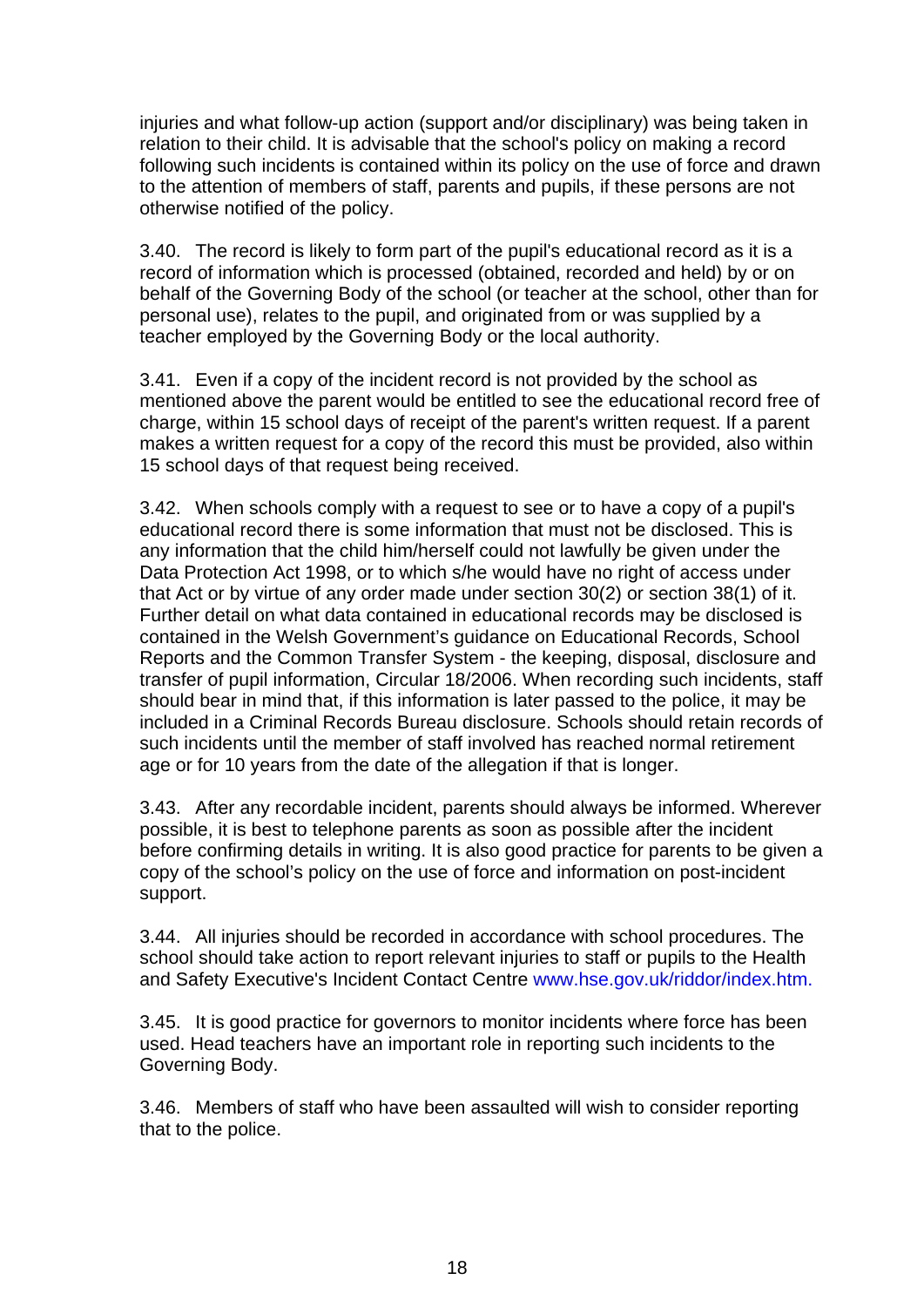### **Post-incident support**

3.47. Serious incidents that require use of force can be upsetting to all concerned and may result in injuries to the pupil or to staff. Immediate action should be taken to provide first aid for any injuries and to access medical help for any injuries that go beyond first aid. It is also important to ensure that staff and pupils are given emotional support.

3.48. The letter to parents informing them about the use of force can also be used to engage them in discussing the incident and for setting out subsequent actions and support. It is good practice for parents to be involved in agreeing appropriate support arrangements. For parents of pupils whose behaviour is associated with SEN and/or disabilities, it is advisable to agree an individual behaviour plan. Such plans would include strategies to prevent and deal with any recurrence of behaviour that could lead to the use of force.

3.49. Schools are also advised to:

- decide whether multi-agency partners need to be involved and, if so, which partners. This could include local authority children's services, Child and Adolescent Mental Health Services or the Youth Offending Team (if the pupil is already under their supervision or has been identified by the YOT as being at risk of becoming engaged in criminal or anti-social behaviour);
- where a pupil is responsible, hold the pupil to account so that he or she recognises the harm caused or which might have been caused. In addition to punishing the pupil, this may involve giving them the opportunity to repair the relationships with staff and pupils affected by the incident and/or to develop their social and emotional skills. In some cases, an incident might lead to a decision to exclude a pupil. In these circumstances head teachers must have regard to the Welsh Government's guidance on Exclusion from Schools and Pupil Referral Units, Guidance Document 081/2012;
- help the pupil and staff develop strategies to avoid such crisis points in future and inform relevant staff about these strategies and their roles;
- ensure that parents and pupils are aware of the school's complaints procedures;
- ensure that staff and pupils affected by an incident have continuing support for as long as necessary in respect of:
	- i) physical consequences:
	- ii) support to deal with any emotional stress or loss of confidence; and
	- iii) opportunity to analyse, reflect and learn from the incident.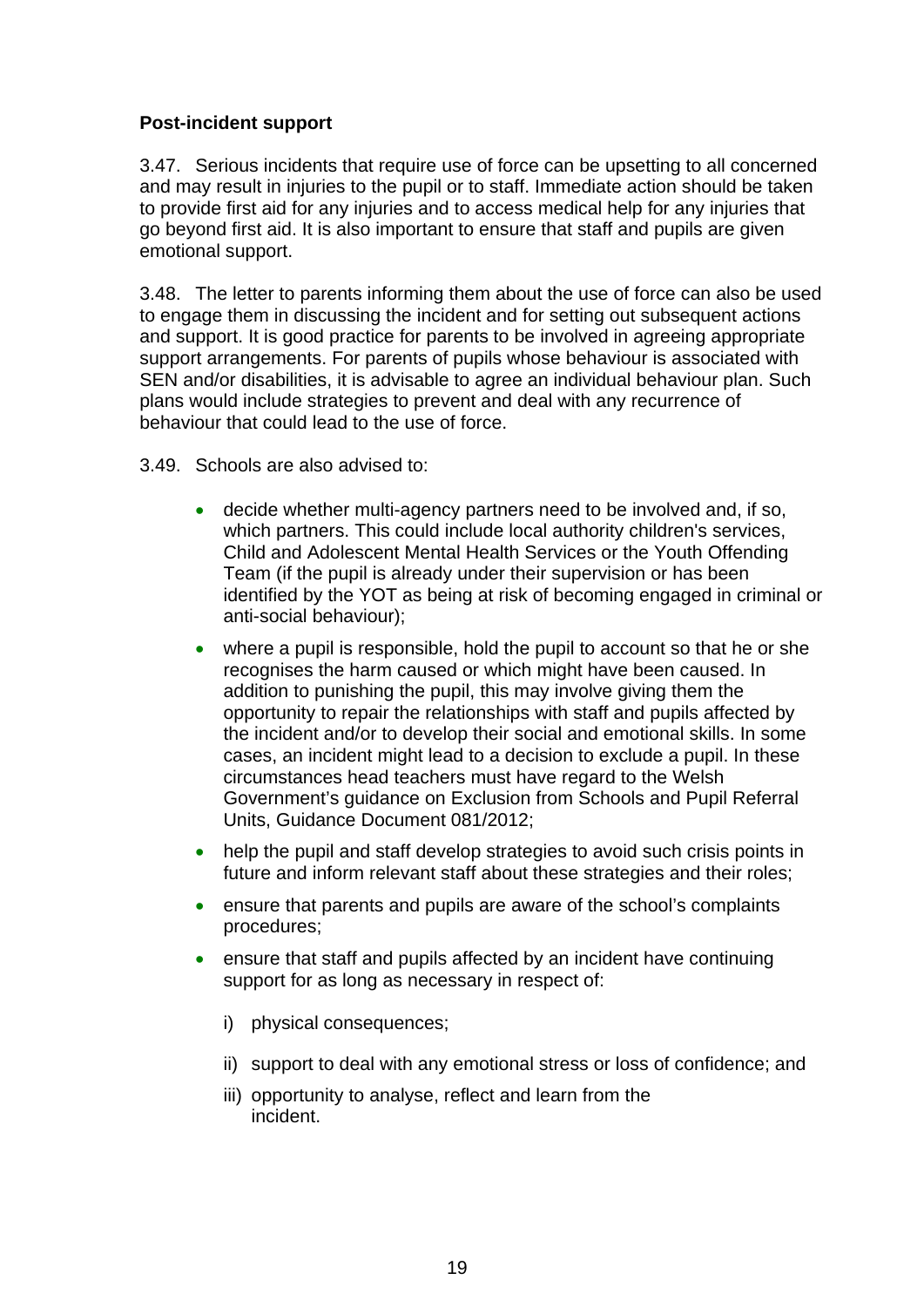### **Dealing with complaints and allegations**

3.50. Parents and pupils would have a right to complain about actions taken by school staff. This might include the use of force. Schools need to make that clear. If a specific allegation of abuse is made against a member of staff then the school needs to follow the guidance set out in the three Welsh Government letters about the independent investigation service, dated 9 November 2006, and 30 March and 31 August 2007. Also the guidance in Welsh Government Circular 45/2004 – 'Staff Disciplinary Procedures in Schools'. Other complaints should be dealt with under the school's complaints procedure which is normally set out in the school's published prospectus or website. The Welsh Government has also issued two guidance documents to schools on dealing with complaints. Circular 03/2004 'School Governing Bodies Complaints Procedures' and Circular 39/2006 'Guidance for School Governing Bodies on Procedures for Complaints Involving Pupils.

3.51. In such circumstances it would be for the head teacher to respond to the complaint in the light of school policy and procedure, unless the complaint was against the head teacher himself/herself. Parents may choose to appeal against the head teacher's response. At this point a panel of governors may be convened.

3.52. The full involvement of those with parental responsibility following the incident should minimise the chances of a complaint about use of force but it will not prevent all complaints or allegations. Allegations can be made from a variety of sources, not just from the parents or children involved.

3.53. A dispute might lead to an allegation against a member of staff, made to the school, other agencies or even the police. These should be dealt with in accordance with agreed policy and procedure for handling allegations against staff. Schools can find guidance on safeguarding children and on dealing with allegations of abuse against teachers and other staff in the Welsh Government letters and circulars listed in paragraph 3.43 above. The Welsh Government has also issued Guidance in Circular 05/2008 - Safeguarding Children in Education: The role of local authorities and governing bodies under the Education Act 2002.

3.54. The school policy on physical intervention and the degree to which it had been followed will be at the core of any investigation. Such complaints may also be investigated under the school's disciplinary procedure.

### **Physical contact with pupils in other circumstances**

3.55. There are occasions when physical contact with a pupil may be proper or necessary other than those covered by Section 93 of the Education and Inspections Act 2006. Some physical contact may be necessary to demonstrate exercises or techniques during physical education lessons, sports coaching or craft, design and technology or if a member of staff has to give first aid. Young children and those with SEN may need staff to provide physical prompts or help. Touching may also be appropriate where a pupil is being congratulated or praised, or where the pupil is in distress and needs comforting. Teachers will use their own professional judgement when they feel a pupil needs this kind of support.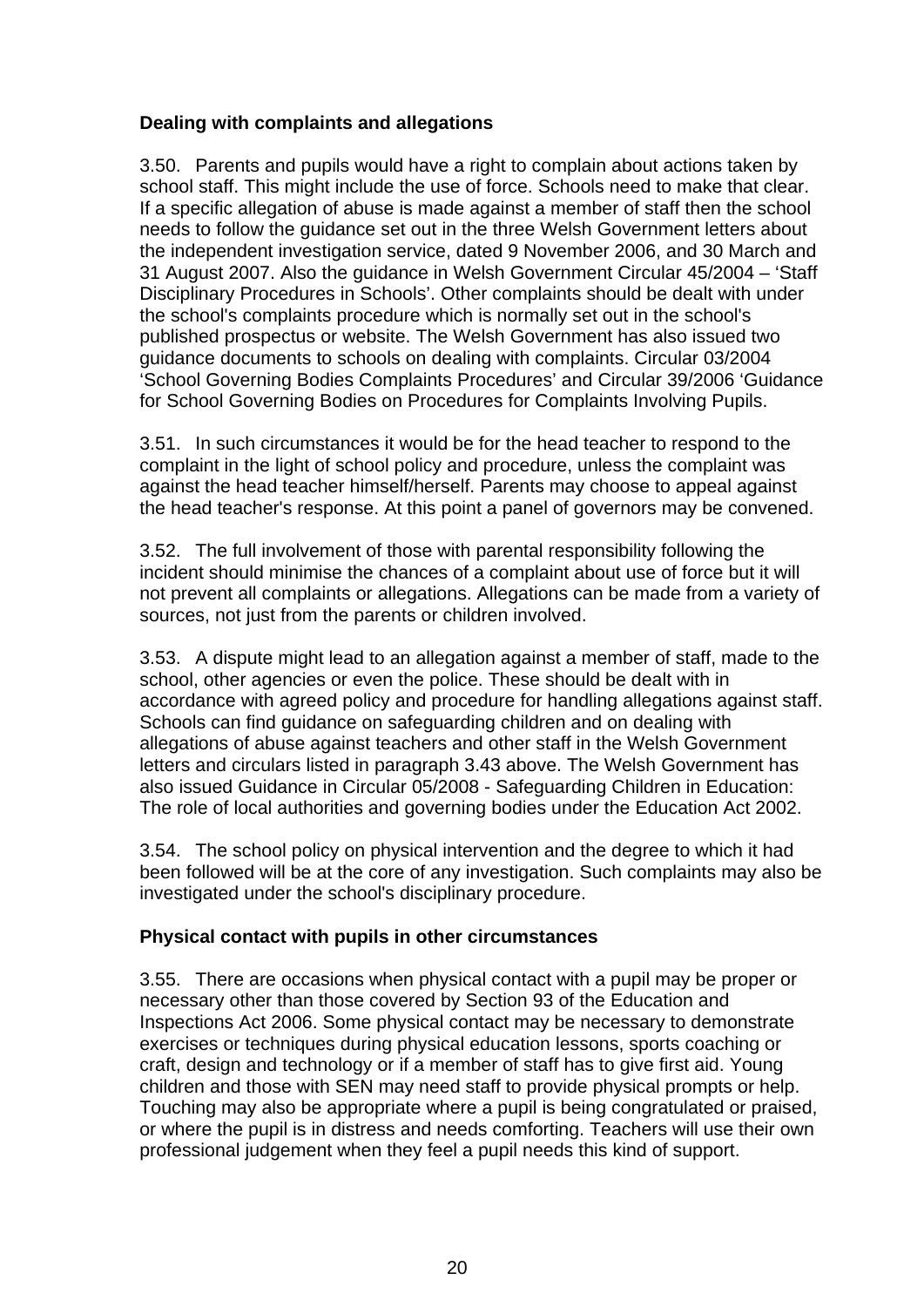3.56. There may be some pupils for whom touching is particularly unwelcome. For example, some pupils may be particularly sensitive to physical contact because of their cultural background or because they have been abused. It is important that staff who may come into contact with these pupils or groups of pupils should have the relevant information and that the school has a system for informing them. In addition, the school will need to develop clear common practice towards particular groups of pupils and events. There should be a common approach where staff and pupils are of different sexes. Physical contact with pupils becomes increasingly open to question as pupils reach and go through adolescence, and staff should also bear in mind that even innocent and well-intentioned physical contact can sometimes be misconstrued.

### **4. The use of restrictive physical interventions for pupils with severe behavioural difficulties**

### **Introduction**

4.1. The guidance in this Part is intended to provide clear, practical advice for LAs and schools on drawing up policies on the use of restrictive physical interventions for pupils with severe behavioural difficulties. In the main the guidance is intended primarily for special schools but may also be useful for mainstream schools with such pupils. The guidance is divided into three main areas:

- Model policy guidelines for local authorities.
- Model policy quidelines for special schools.
- Advice on risk assessment and a suggested risk assessment proforma.

4.2. These guidelines have been produced to assist LAs and, particularly, special schools to respond appropriately in situations where the management of pupil behaviour requires the use of restrictive physical interventions. The guidelines for model policies are designed to be helpful but are not intended to be followed rigidly. Rather, they are designed to provide a broad structure on which policies might be based and highlight some questions and issues to be explored or clarified. There might be other questions and considerations according to local circumstances.

4.3. Assessing and managing risk is central to the process of deciding whether to use restrictive physical intervention and ensuring that it is both reasonable and proportional to the circumstances. Where it is known that a pupil is likely to present severe behavioural difficulties, a formal risk assessment will assist staff in judging the benefits and risks of any proposed intervention for staff, the pupil concerned and others. This section offers a suggested format for a risk assessment proforma. This material has been developed in consultation with teachers and other professionals. Although not intended to cover all forms of challenging behaviour in all settings, LAs may wish to bring the principles set out in this guidance to the attention of mainstream schools in their areas.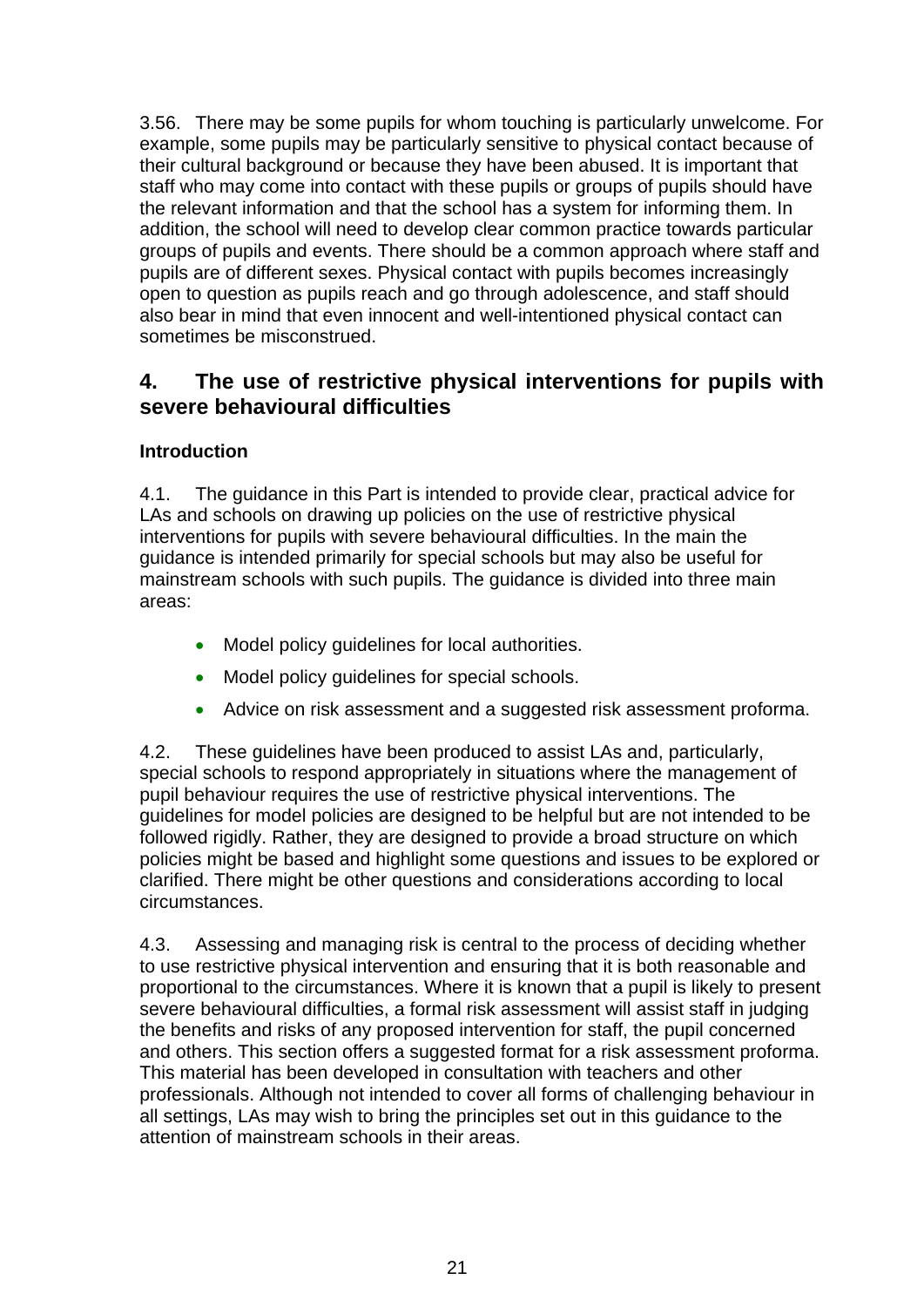### **Model policy guidelines for LAs**

4.4. The following guidelines are designed to help LAs draw up policies where they do not already exist, or to review them where they do. The LA policy on the use of restrictive physical interventions should reflect an ethos of respect, care and safety in schools. It should be designed to:

- provide, with the quidance, a framework within which schools an develop their own policies
- promote a coherent consistent and co-ordinated approach across different schools and, where appropriate, with other agencies
- form a basis for monitoring the implementation of policies in schools
- provide advice to schools on how to monitor and evaluate their own use of restrictive physical interventions so that practice is improved both locally and across the authority.

### **Formulating a policy**

4.5. It is important that the LA policy on use of restrictive physical interventions is developed in consultation with schools, other agencies and professional bodies including local safeguarding children boards. The LA should make clear the extent to which its own policy reflects collaboration within the local authority and with other agencies. The greater the degree of collaboration, the greater the sense of joint ownership and common purpose. At the heart of the policy should be the clearly stated expectation that the use of physical intervention in schools should be **reasonable** and **proportionate** in the circumstances.

4.6. The LA policy should identify one or more named contact points able to offer schools advice and information on physical intervention, both on a routine basis and in the event of specific incidents/emergencies.

### **Expectations of schools**

4.7. The LA policy should make explicit the issues and topics that it would like to see covered by schools making provision for pupils with extreme behaviour. These might include:

- the name of the person(s) responsible for implementing policy on restrictive physical interventions and monitoring and co-ordinating their use
- the balance required between the needs and rights of the pupils and the responsibilities of schools towards the rights and needs of staff.
- the measures to be put in place to ensure that, where physical intervention is used, it is reasonable and proportional to the circumstances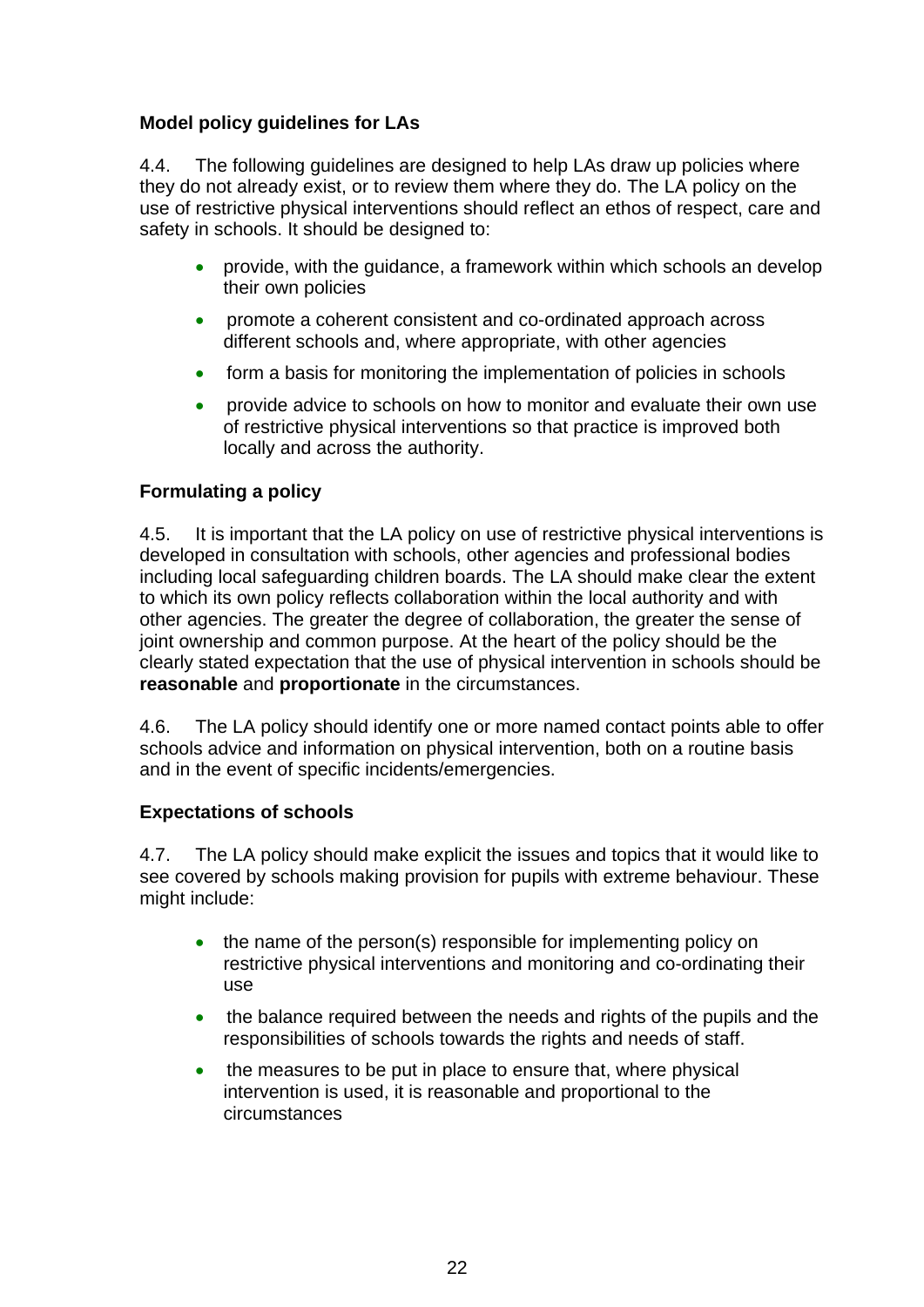- the relevance of Health and Safety legislation, including guidance on manual handling and violence reduction in relation to staff, pupils and visitors
- the way in which schools should integrate policies on using physical intervention with policies on more general aspects of improving behaviour /a whole-school approach to improving behaviour
- how schools should communicate with parents/carers and pupils about their policies on the use of physical intervention
- the procedures which the LA expects schools to follow when planning, implementing, monitoring, reviewing and revising their own policies.

### **Issues for the LA to address**

- How will the LA policy be introduced and disseminated to schools and relevant agencies?
- What procedures should schools follow when recording incidents? A consistent approach across the authority will be desirable and will aid training.
- What avenues should schools follow when reporting incidents to the LA?
- Are schools clear as to the circumstances in which they should report incidents?
- Ensuring that reporting and recording procedures for schools are straightforward in nature and kept to a manageable level.
- How should the LA respond to school policies and practice which are found to be at significant variance with the LA's own policy?
- How challenging children are managed outside the school, for example on school transport.

### **Supporting the policy**

4.8. It is important that structures exist to assure schools that they are not alone in dealing with pupils with severely challenging behaviour and potentially dangerous situations. As well as helping schools to draw up their own policies in the context of the LA policy, there are a number of areas where the LA can offer practical help.

### **Monitoring the implementation of policies and their impact upon practice**

4.9. Without imposing excessive administrative burdens on schools, it is important that LAs collect a range of information in order to identify issues and trends, evaluate the effectiveness of their approach to the use of physical intervention in special schools, and the effectiveness of policies adopted by individual schools. This might include:

• how schools put into practice their policies and who co-ordinates, monitors and evaluates the process;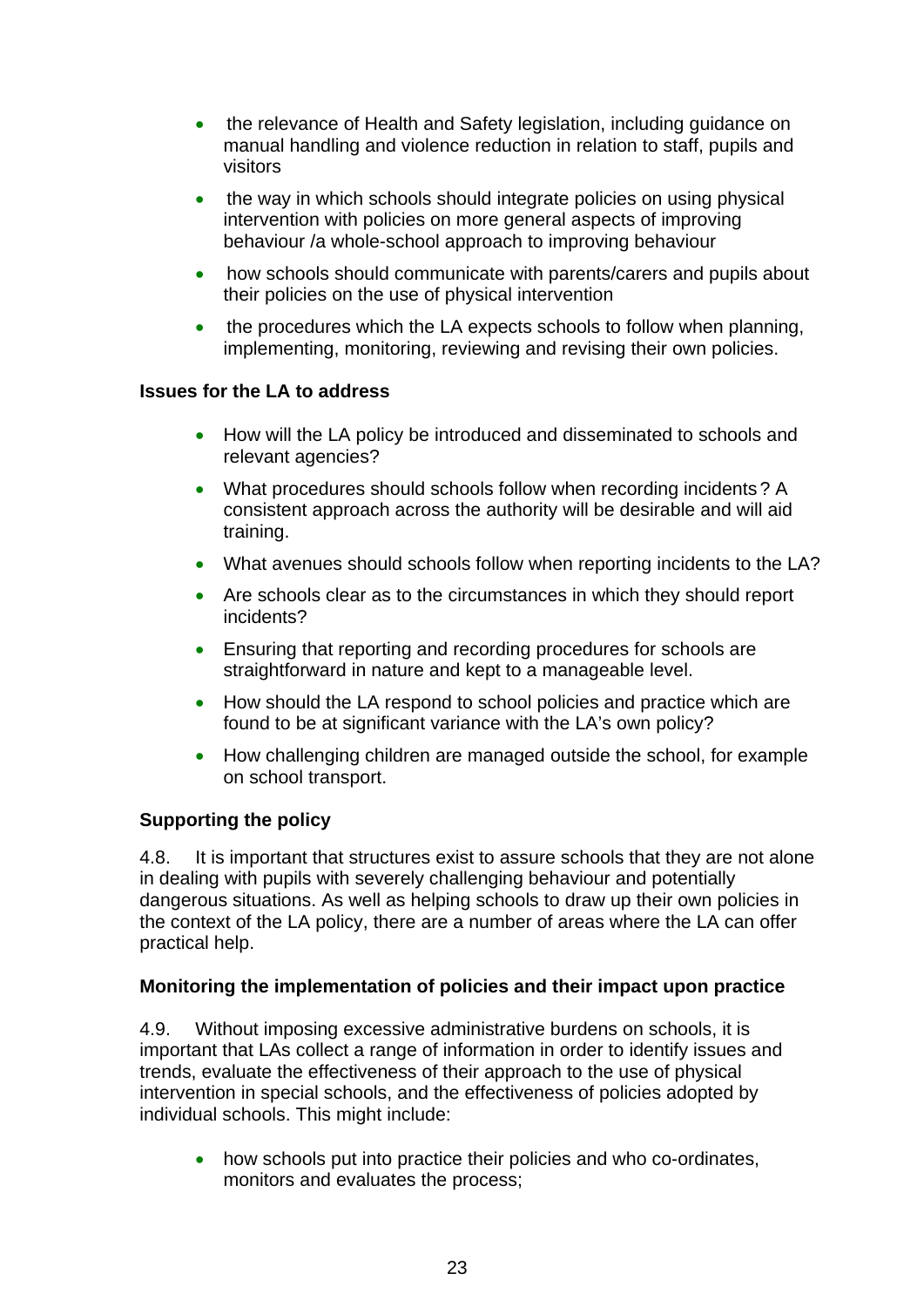- the extent to which schools' policies are consistent with the culture and practices the LA wishes them to achieve whilst allowing for differences which properly reflect to the individual needs of schools (and thus aid ownership);
- to what extent the LA policy and school policy have been shared with other providers, and the compatibility of policies on the use of restrictive physical interventions operated by other agencies;
- what role governors have in the formulation, evaluation and review of the school's policies and procedures

#### **Issues for the LA to address**

- What help will be available to schools to ensure that policies are effective, e.g. will the LA provide advice and support to schools after an incident involving the use of force?
- What steps can be taken to ensure that good practice is shared across the authority?
- What training and professional development is provided to school staff and to LA personnel dealing with incidents requiring physical intervention and/or their aftermath? How are such needs identified?
- What are the most appropriate ways of introducing parents/carers and pupils to new policies, or to revised versions of existing policies. This might occur at the time a pupil is admitted to the school or be ongoing during the placement.
- More generally, what steps can be taken to secure the active support of parents/carers for both the LA policy and the policies adopted by individual schools? Can parent partnership services help with this?
- To what extent there is an integrated approach to training staff in the use of restrictive physical interventions across the LA area how successfully schools respond to complaints.
- What criteria should schools use when evaluating their policies? Would schools find it helpful to have authority-wide criteria?
- Which agencies should be involved in working with schools, possibly through joint training, to review and evaluate policy and practice, for example the Local Safeguarding Children Board, parent partnership groups and social services departments?
- Are there opportunities for sharing good policies, for example by making them available to other schools, independent and non-maintained, as well as schools in adjacent areas?
- Similarly, is there scope for LAs in adjacent areas to develop common approaches to evaluation, share experience and perhaps collaborate, for example on training ?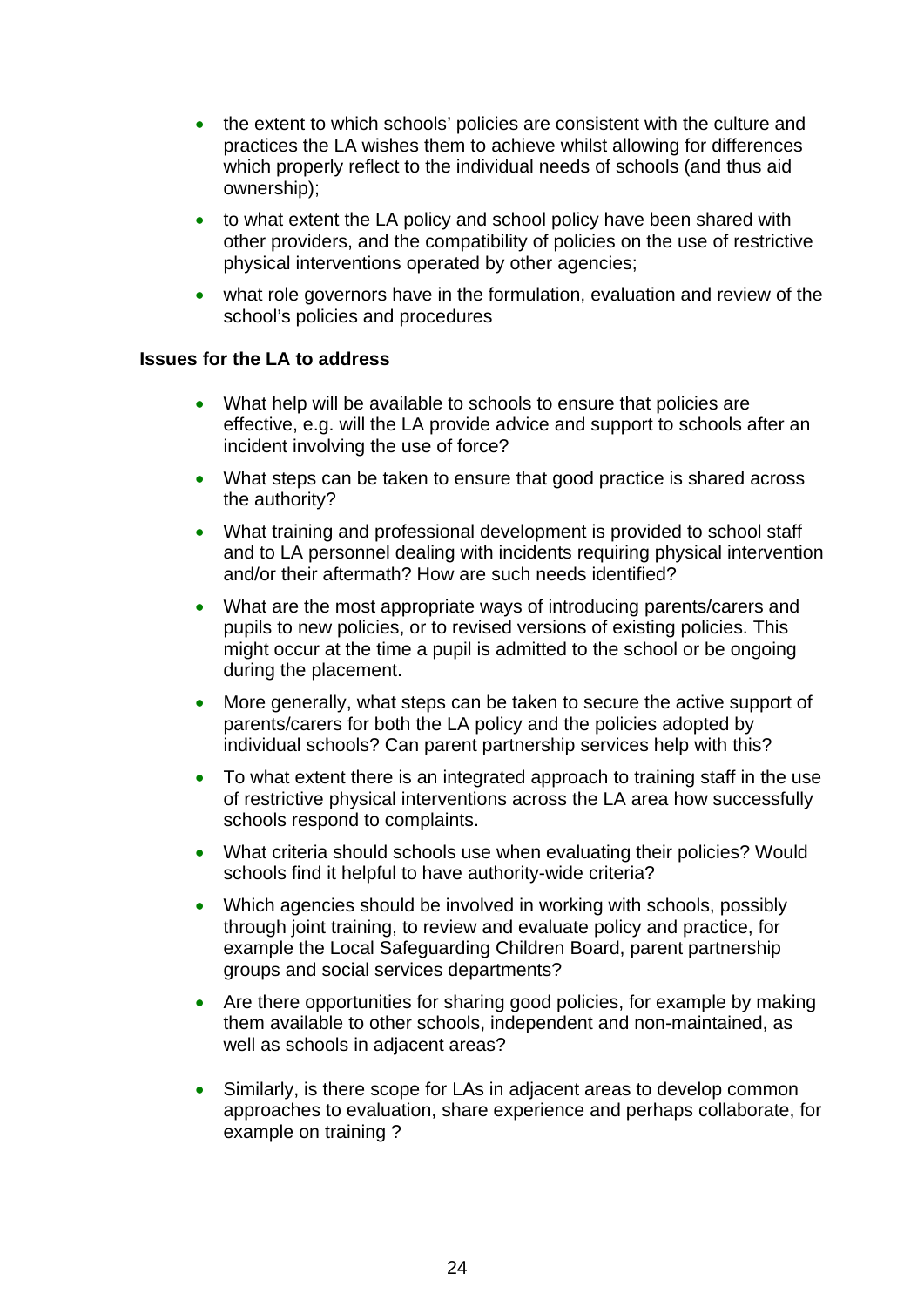- If changes to the LA policy are made, what are the implications for schools?
- What avenues do schools have to alert LAs of problems encountered in their use of physical intervention ?
- How are schools supported when discussions between an individual school and an LA point to the need for improvements ?

### **Model policy guidelines for special schools**

4.10. These guidelines are designed to help special schools to draw up policies covering the use of restrictive physical interventions with pupils with severe behavioural difficulties. A policy on restrictive physical interventions should be an integral but discrete element of the school's wider behaviour management policy. It is recommended that a policy should be organised into sections covering the following:

- Introduction:
- school expectations;
- positive behaviour management;
- risk assessment and planning for potential use of restrictive physical interventions;
- use of restrictive physical interventions in unforeseen and emergency situations;
- post-incident support;
- reporting and recording use of restrictive physical interventions;
- monitoring use of restrictive physical interventions;
- responding to complaints; and
- staff training.

4.11. Each of these are considered in turn in the sections below.

4.12. Each section points to good practice and identifies issues to be addressed. It is anticipated that the guidance will be of practical assistance to schools when examining current school practice and procedures, and developing a policy suited to local circumstances. It should be possible to draw wording for school policies directly from these guidelines (by, for example, changing "the school should" to "the school will").

4.13. In special schools there are children with severe behavioural difficulties who present behaviour that may necessitate the use of restrictive physical interventions to prevent injury, damage to property, or the breakdown of discipline. Section 93 of the Education and Inspections Act 2006 clarifies the position about use of restrictive physical interventions by teachers and others authorised by the head teacher to control or restrain pupils. Teachers and other authorised school staff are reminded that use of physical force must be reasonable and comply with: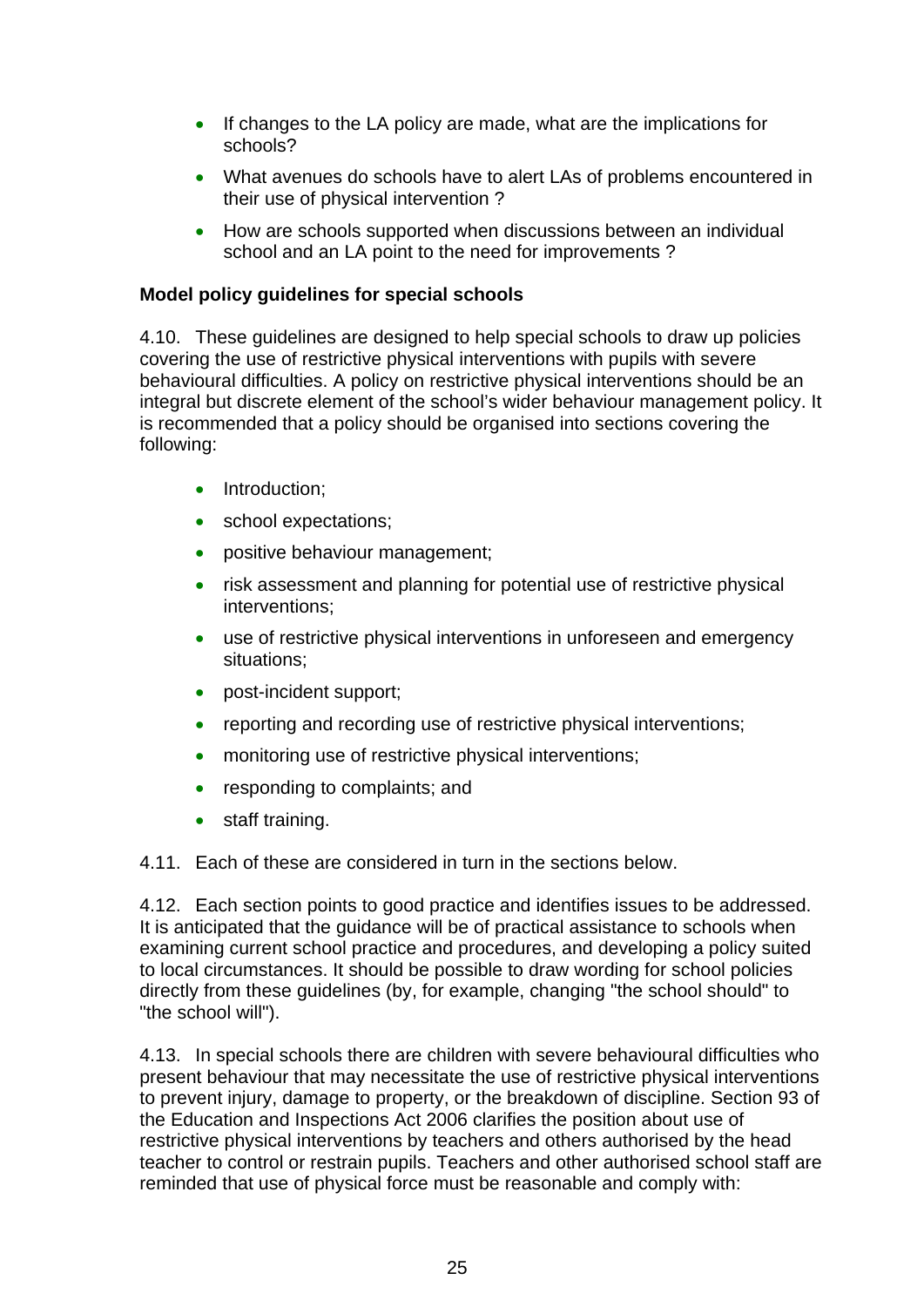- Local authority policies
- The Children and Young People's Plan
- School discipline and behaviour policies.

### **School expectations**

4.14. The use of restrictive physical interventions should always be considered within the wider context of other measures. These include establishing and maintaining good relationships with children and using diversion, diffusion and negotiation to respond to difficult situations. Use of physical force that is unwarranted, excessive or punitive is not acceptable. Failure to comply with this principle, when considering or using physical force, should be dealt with under school disciplinary procedures.

### **Issues for schools to address**

- Which staff other than teachers will be authorised to use restrictive physical interventions in your school?
- By what process will staff be selected and authorised to use restrictive physical interventions in your school?
- In what situations would the school consider it appropriate for teachers and other authorised school staff to use restrictive physical interventions?
- What kinds of actions would be viewed as using reasonable physical intervention in your school?
- What kind of actions involving use of physical intervention would be viewed as unwarranted, excessive or punitive in your school?
- What course of action will be taken in the event of staff failing to comply with this policy?

### **Positive behaviour management**

4.15. All staff should adopt a positive approach to improving behaviour in order to reward effort and application, and to build self-esteem. The school should work in partnership with those who know the child to help those concerned:

- find out why this child behaves as he or she does
- understand the factors that influence this child's behaviour
- identify early warning signs that indicate foreseeable behaviours are developing.

4.16. This approach will help to ensure that early and preventative intervention is the norm. It should reduce the incidence of extreme behaviours and make sure that the use of physical force is rare.

4.17. School staff should refer to the school's behaviour policy when developing and implementing behaviour management plans. All behaviour management plans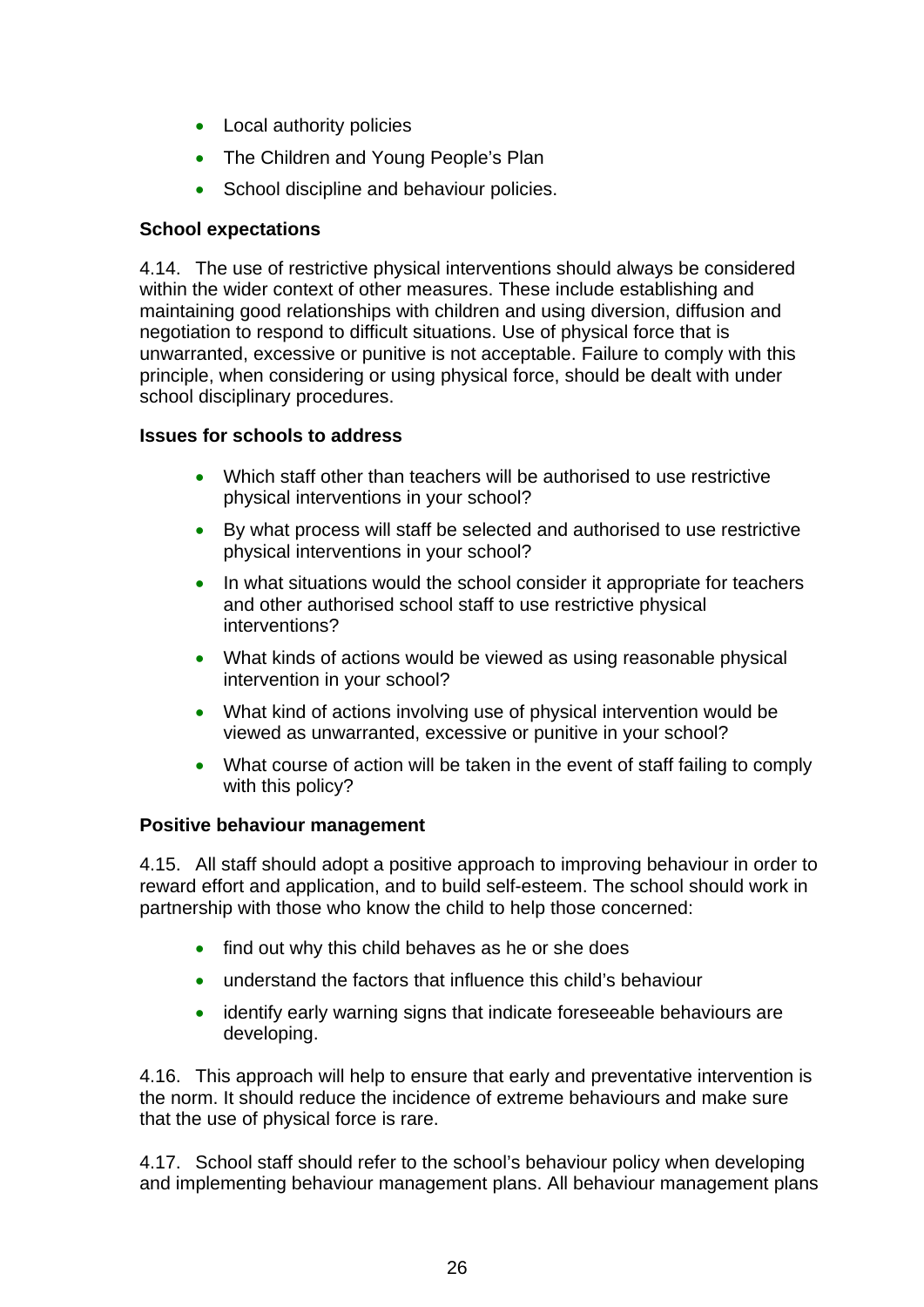should be formally agreed and ratified before implementing them in school. Plans should be formally recorded in accordance with school procedures and set out the action taken to:

- meet the pupil's needs;
- encourage the pupil to make positive choices and develop self-control;
- support the pupil in difficult situations; and
- safely manage crises if and when they occur.

### **Risk assessment and planning for use of restrictive physical interventions**

4.18. Schools should acknowledge that some children behave in ways that make it necessary to consider the use of restrictive physical intervention as part of a behaviour management plan. All identified behaviours necessitating use of physical intervention should be formally risk assessed: see para 4.28. The resulting risk management strategy must be compatible with a positive behaviour management approach.

### **Issues for schools to address**

- How will the school involve parents and others who know the child in the process of developing behaviour management plans?
- What process is to be used to agree and ratify behaviour management plans for use in school?
- How are behaviour management plans to be recorded?

4.19. Intervention must be clearly shown to be in keeping with the pupil's statement and his or her individual education plan. It should also be properly documented within school records. All staff should be aware of the distinction between physical contact or touch, used appropriately in everyday situations to support, encourage, guide or comfort a pupil, and the use of force to restrict movement or to disengage from pupils whose behaviour presents a clear risk of injury.

4.20. Techniques and methods for controlling and restraining pupils using restrictive physical interventions must be assessed to ensure they are safe, suitable and appropriate for use with the named pupil. They should be agreed in partnership with the pupil, his /her parents (or those with parental responsibility) and other statutory agencies working with the pupil. This is especially the case when children are looked after by the local authority, in respite care, or cared for by others with legal responsibility in order to ensure that there is a consistent approach to the use of physical intervention in and out of school. In the event of disputes over, or concerns about, techniques and methods being considered, an interim school strategy should be agreed and the matter referred to the LA. If necessary, adjudication might be offered by an independent officer nominated by the Local Safeguarding Children Boards.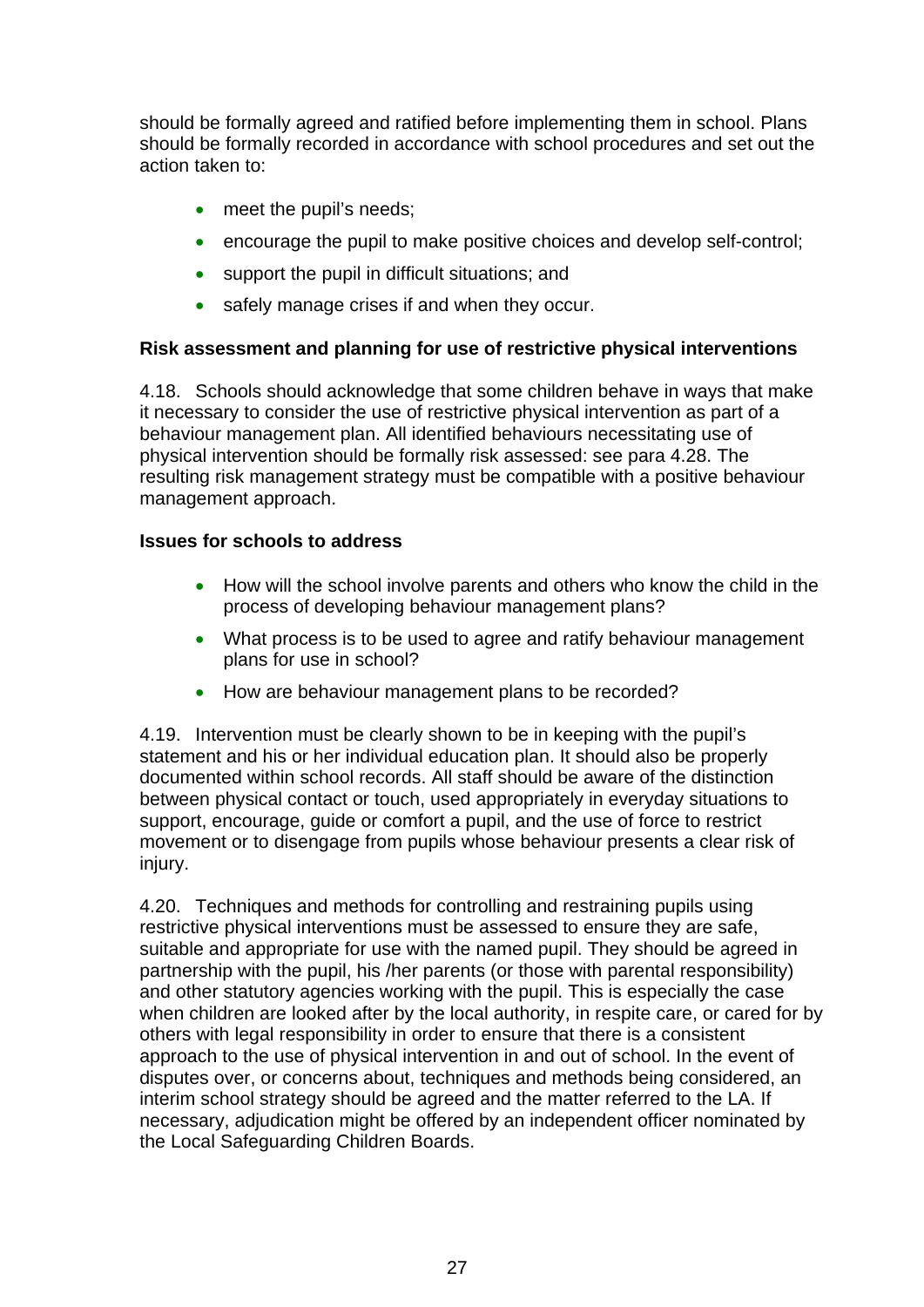### **Issues for schools to address**

- For what kinds of behaviours would the school view it necessary to consider planned use of physical intervention?
- What action does the school intend to take to assess and manage the risks
- What steps does the school take to ensure that all staff coming into contact with pupils who may represent a risk have necessary information on the pupil concerned?
- How will the school ensure that planned use of physical intervention is compatible with a positive approach to improving behaviour and in keeping with the pupil's statement and pastoral support plan?
- What action will the school take to assess techniques and methods for implementing planned use of physical intervention?
- Who will the school work in partnership with to agree the techniques and methods to be used to implement planned use of physical intervention?
- What process is in place for you to refer disputes or concerns to the LA?

### **Use of restrictive physical interventions in unforeseen and emergency situations**

4.21. Schools should acknowledge that, on occasion, staff may find themselves in unforeseen or emergency situations when they have no option but to use reasonable force to manage a crisis. It is recommended that:

- before using force staff attempt to use diversion or diffusion to manage the situation
- when using force staff must use techniques and methods with which they are familiar, confident and are permitted by the school
- in exceptional circumstances (where permitted techniques are ineffective or staff are unfamiliar with the action they should take) – staff manage the situation as best they can to comply with Section 93 of the Education and Inspection Act 2006.

4.22. Staff should always report and record use of physical force that occurs in unforeseen or emergency situations using school procedures.

### **Post-incident support**

4.23. Incidents that require use of restrictive physical interventions can be upsetting to all concerned and result in injuries to the child or staff. After incidents have subsided, it is important to ensure that staff and children are given emotional support and basic first aid treatment for any injuries. Immediate action should, of course, be taken to ensure that medical help is accessed for any injuries that require other than basic first aid. All injuries should be reported and recorded in accordance with school procedures. The school should take action to report any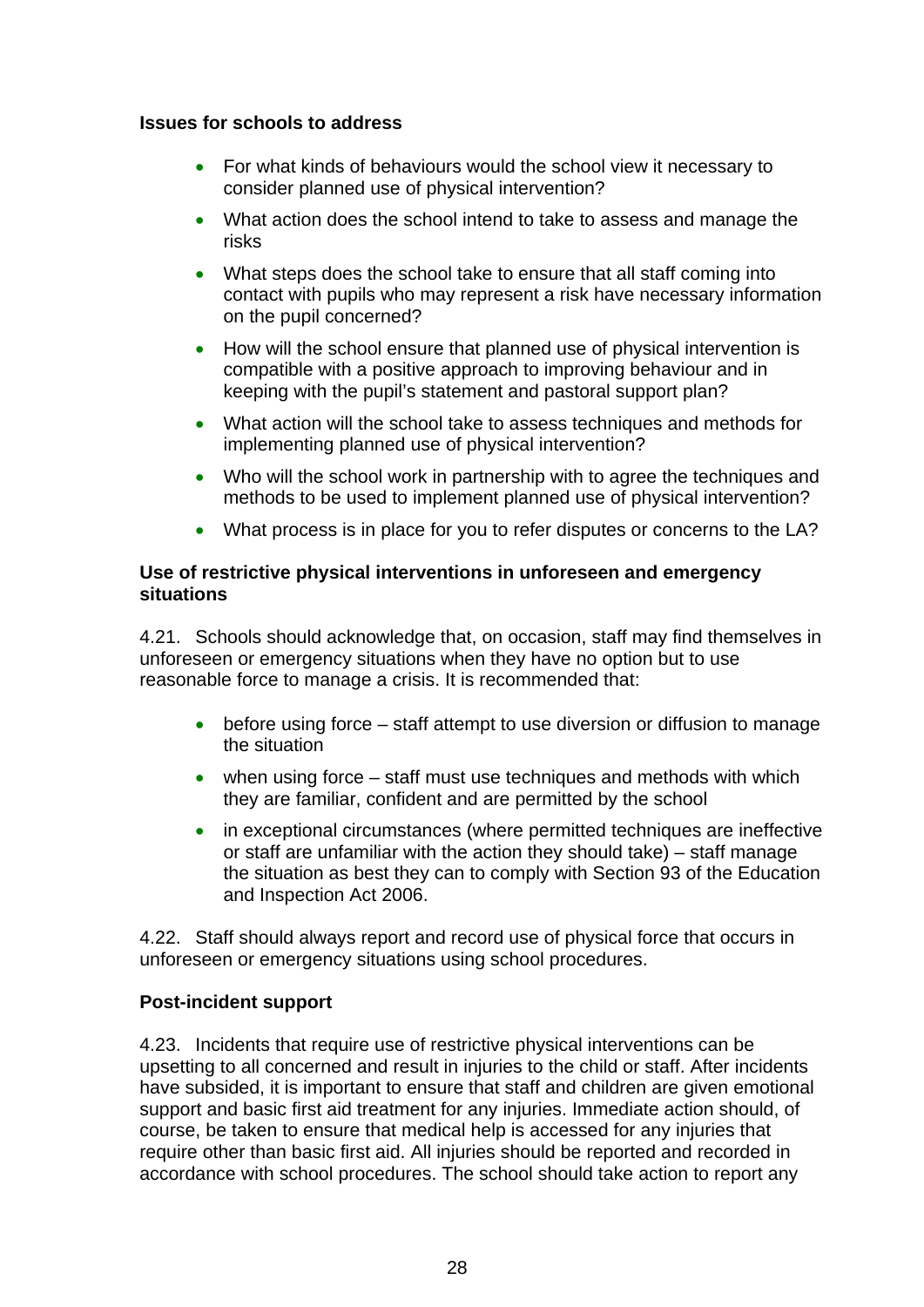injuries to staff or pupils in accordance with RIDDOR. (Reporting of Injuries, Diseases and Dangerous Occurrences Regulations 1995, HSE Books, PO Box 1999, Sudbury, Suffolk, CO10 6FS. HSE website: [www.hse.gov.uk](http://www.hse.gov.uk/). HSE information line: 0541 545500 (HSE Information Centre, Broad Lane, Sheffield, S3 7HQ)

### **Issues for schools to address**

- What kinds of unforeseen or emergency situations might staff find themselves in within your school?
- What techniques and methods for implementing use of physical force to control or restrain pupils will be acknowledged as suitable for use in typical emergencies?
- What actions are staff required to take to report and record use of physical force in unforeseen and emergency situations?
- Who will provide staff and children with support after incidents?
- Who will check for injuries, provide first aid and arrange for medical aid?
- Who will report injuries to HSE?

### **Reporting and recording use of restrictive physical interventions**

4.24. After incidents in which physical intervention is used, staff should report and record the matter in accordance with school procedures. All incidents requiring the use of physical intervention should be thoroughly and systematically documented within school records such as registers, logs, and incident books. The school should take action to ensure that parents and the local authority are informed about these incidents in accordance with agreed local procedures and time scales.

### **Issues for schools to address**

- How are incidents to be reported and recorded?
- What action will the school take to inform parents and the local authority about incidents?

### **Monitoring use of restrictive physical interventions**

4.25. Use of physical intervention in school should be monitored in order to help staff learn from experience, promote the well-being of children in their care, and provide a basis for appropriate support. The lessons learnt may provide a strategy for avoiding the use of physical intervention if similar incidents recur. Monitoring can help schools to determine what specialist help is needed for children and to assess the appropriateness of the child's placement at the school. Information on trends and emerging problems should be shared within the school using local procedures. Monitoring information should be reported on a regular basis to school governors.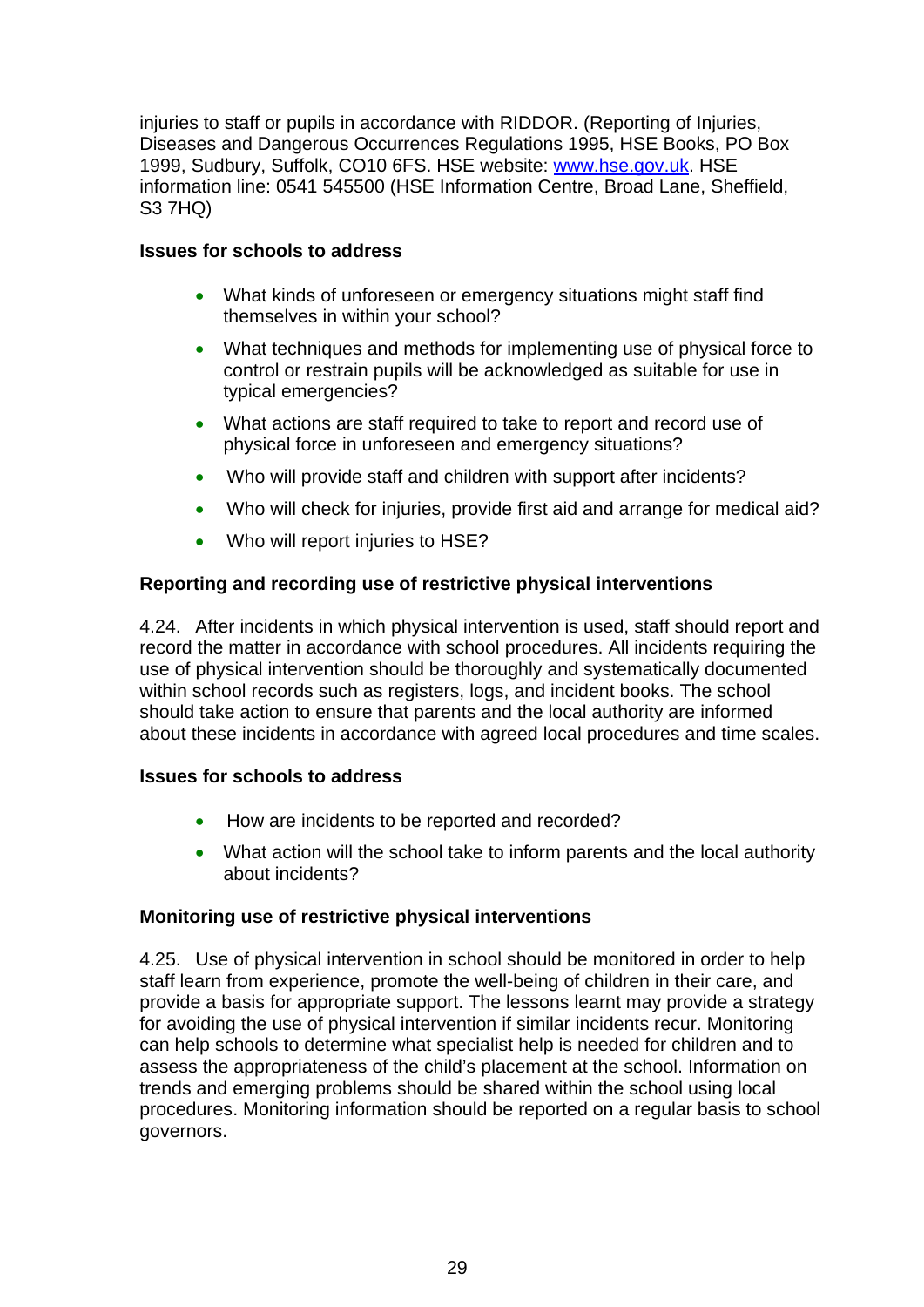### **Issues for schools to address**

- How will you monitor and evaluate the use of physical intervention?
- How will incident monitoring inform risk assessment and management?

### **Responding to complaints**

4.26. The use of restrictive physical intervention can lead to allegations of inappropriate or excessive use. In the event of a complaint being received by a school in relation to use of force by staff, the matter should be dealt with as set out earlier in paras 3.50 to 3.54 of this Section.

### **Issues for schools to address**

• How will complaints be investigated and by whom?

### **Staff training**

4.27. Training in physical intervention methods that are acceptable within the school is available and teachers and support staff should be encouraged to take up such opportunities.. This training is intended to help staff to link meeting children's needs with positive behaviour management. Staff involved in implementing planned use of physical intervention, as part of a behaviour management strategy within the school, should be provided with training in the range of intervention techniques they are expected to use in their day-to-day work. On successful completion of training, staff should be expected to practice their skills and periodically attend updates.

Issues for schools to address

- How will you choose training for your school and what is the training to include?
- How will staff be assessed and updated?

### **Assessing and managing risks for children who present challenging behaviours**

4.28. The risk assessment and management proforma included in this section has been designed to help teachers, learning support assistants and other adults working in special schools to improve practice in relation to the assessment and management of risk posed by pupils with severely challenging behaviour. The risk may be to the pupils themselves, other pupils, teachers, other adults or property.

### **What is meant by "risk" and "risk assessment"?**

4.29. The term "risk" refers to any circumstances which could lead to adverse outcomes for the child or others. Risks may arise in relation to a number of factors, such as the health care and social support arrangements for the child; interactions between the child and his or her environment; the direct impact of behaviour(s)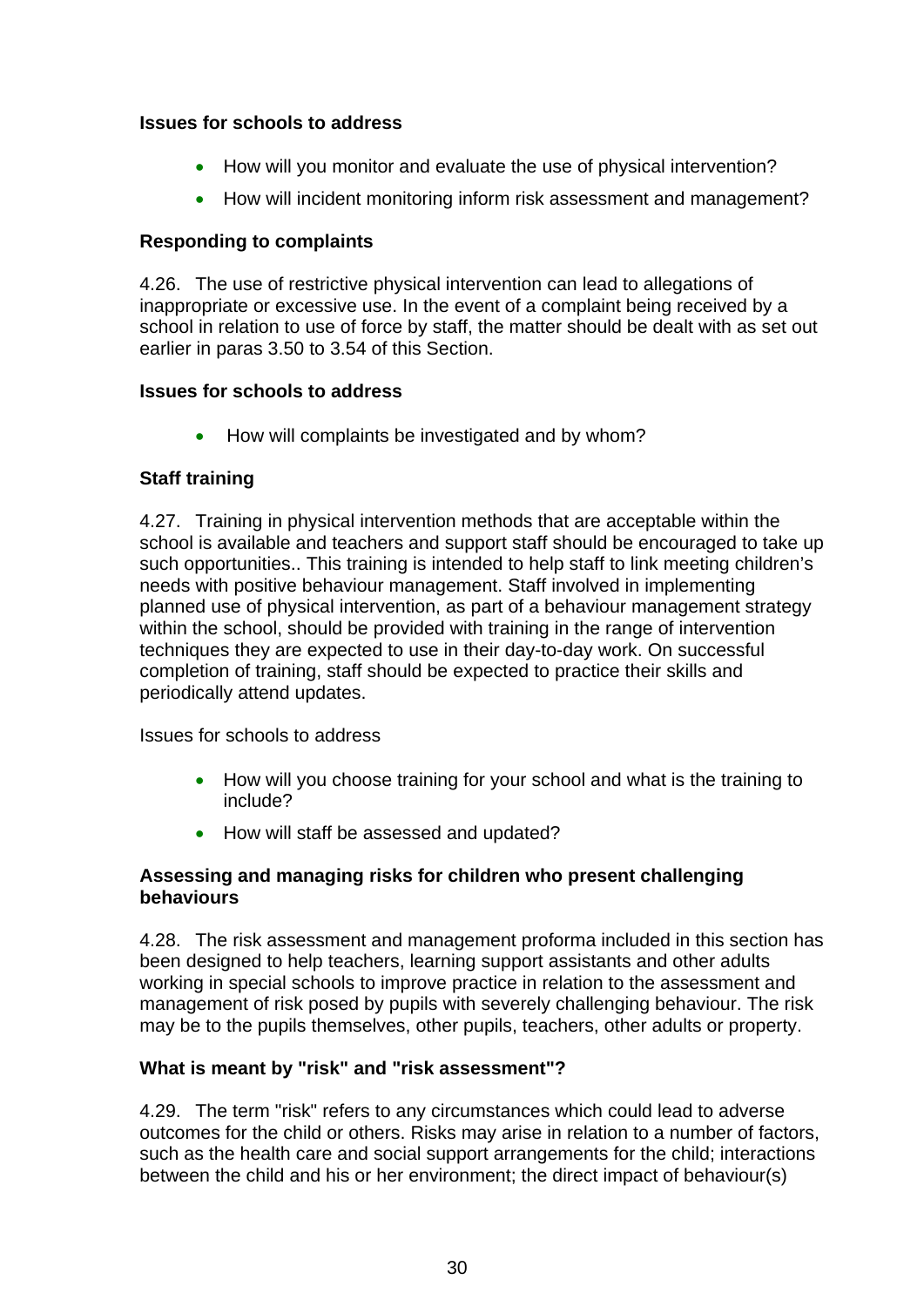presented by the child; measures and interventions employed to reduce, limit or manage the risks presented to the child and others. Risk assessment and management is a process that helps staff and others to consider risk issues, to act reasonably, and to learn from what happens in everyday practice. In the main, risk assessment and management involves:

- using what is known, in the light of experience, to make rational judgements about risk issues
- weighing up options and taking reasonable risks
- taking action to implement a range of approaches to support and safeguard children. By working in this way it is possible to make decisions and take actions to:
- limiting the level of inherent risk to which children and others are exposed
- taking calculated risks to broaden the child's experience and maximise his or her individual potential
- avoiding unreasonable risks for this child and others
- ensuring that strategies used to respond to challenging behaviour are reasonable, and proportionate to the risks presented by the behaviour.

4.30. Using a structured approach to risk assessment and management will help staff to make decisions about what can reasonably be done to limit risks. At the same time it will help prepare them for times when things go wrong. Challenging behaviours are often foreseeable, even though it may be difficult to predict exactly when they will occur or the degree of challenge they will pose. As a general rule, schools should:

- explore why children behave in ways that pose a risk
- try to understand the factors that influence the behaviour
- recognise the early warning signs that indicate that the child's behaviour is beginning to emerge, and
- develop the skills to manage difficult situations competently and sensitively. The measures agreed for managing identified risks should be set out in an agreed behaviour management plan for the individual child. Risk assessment and management can also be used in emergency situations when unforeseen risks occur.

### **Assessing the risk**

4.31. Risk assessment involves a consideration of potential and actual risk. Key steps are:

• **assessing the context for risk** – trying to predict the situations in which risks do/may occur. For example, situations where pupils might feel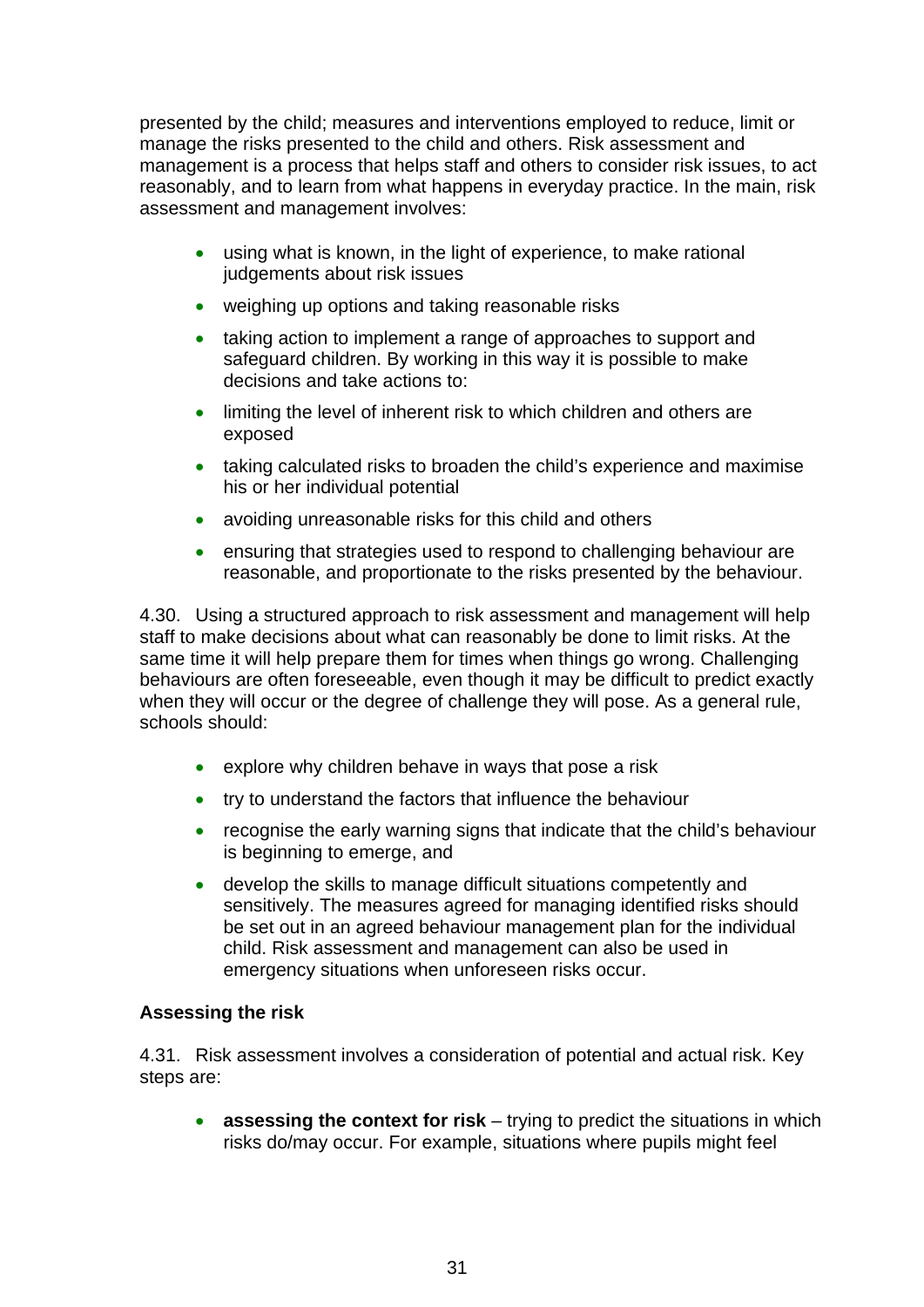frustrated, pupils being near open roads, on transport or in crowded places;

- **assessing probability** trying to estimate how likely it is that the risk situation will occur and whether any injury or harm is very likely to occur, likely to occur, or unlikely to occur
- **assessing seriousness**  trying to gauge the kind of injury and harm that could result. For example: choking, bruises, bleeding, sprains, broken bones, stress, burnout, panic attacks, nervous breakdowns and post traumatic stress disorder.

4.32. In this part, it is assumed that the school will apply the risk assessment and management proforma. For some pupils, it will be appropriate for the LA to conduct the initial assessment, followed by updating by the school.

4.33. When assessed, all risks should be recorded in accordance with relevant requirements such as LA or school policies. In the event that risks are thought to be serious for the child or others, the school may need to use formal risk assessment frameworks and tools, such as the Health and Safety Executive's "Five steps to Risk Assessment".

### **Exploring risk reduction options**

4.34. Risk reduction involves an examination of risk management options and consideration of the benefits and drawbacks of each option for the child, staff and others concerned. After weighing up the options available, some may be discarded as unsuitable. This will usually be because they have insufficient impact on the risk or have too many drawbacks. A record should be kept of risk reduction options examined and discounted as well as those adopted for each pupil. Risk reduction should include:

- proactive measures to support the child effectively and prevent difficulties emerging;
- early interventions to help the child in difficult situations and avert problems; and
- planned measures to manage the child and others safely, when unavoidable difficulties arise.

4.35. In circumstances where there are concerns that the risk reduction options being considered may themselves give rise to risk to the pupil or others, it would be prudent for schools to seek advice from other bodies. These may include:

- the Local Safeguarding Children Board (LSCB) for concerns in relation to children;
- the Health and Safety Executive for concerns in relation to school staff and others;
- medical advisers;
- legal advisers; or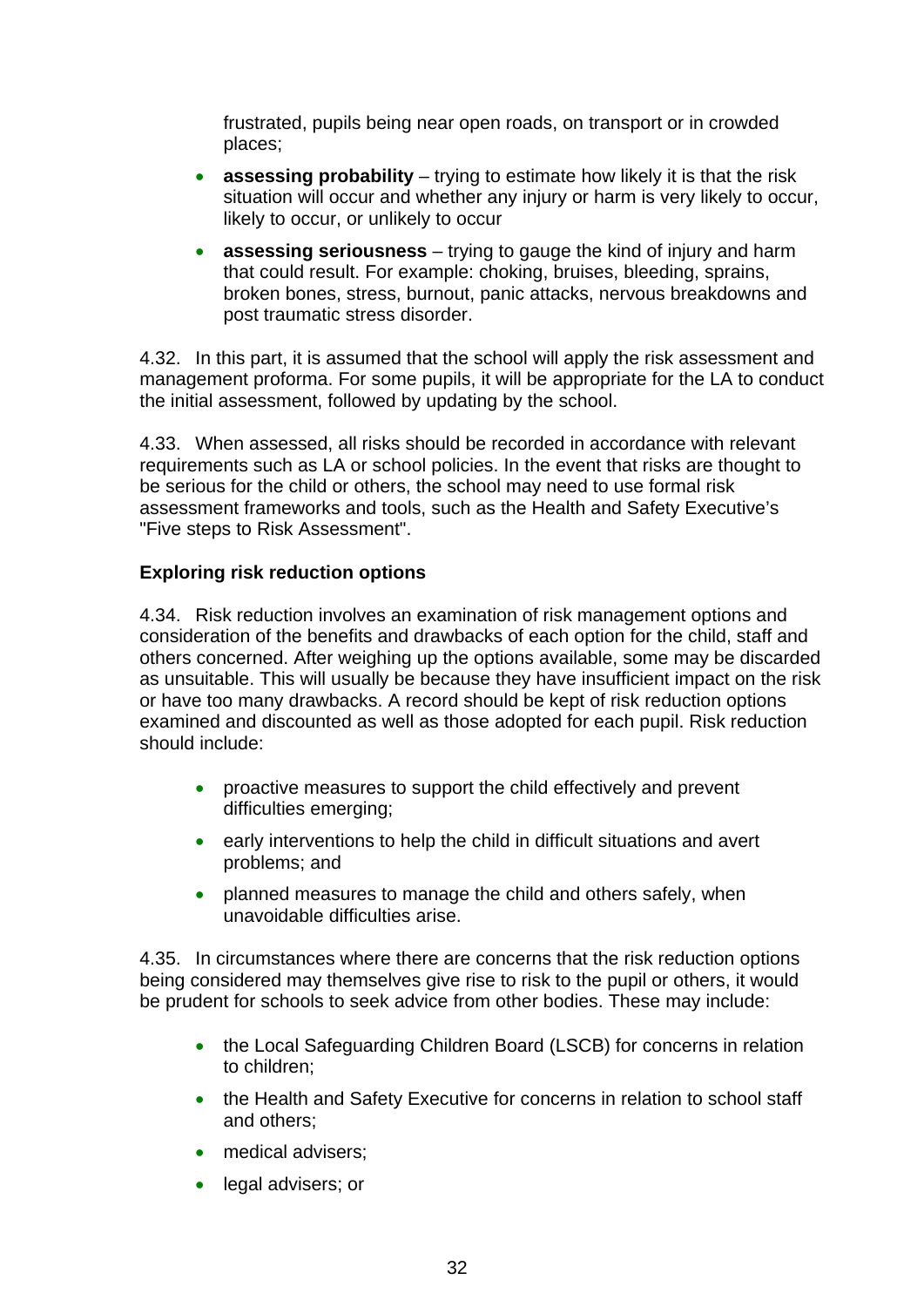• the LA education and/or social services.

### **Deciding risk management measures**

4.36. The measures selected to prevent risks occurring, manage risks that arise and respond to injuries and harm that occur should be based upon a full appraisal of all the risk management options. In agreeing the risk management strategy, it is important to be explicit about inherent risks that continue to exist, even when the strategy is fully implemented; risks that can be reduced by implementing the strategy; and the risks that can be prevented by implementing the strategy, and any risks inherent in the strategy.

4.37. The agreed risk management measures should form the basis of the child's behaviour management plan and the school's risk management strategy. All decisions made about risk management options should be recorded in accordance with school procedures. When selecting risk management procedures for the child's behaviour management plan and the school risk management strategy, schools should involve parents, or those with parental responsibility. Both sides benefit from such an approach; parents can examine measures for supporting their child within a broader context, while schools find out things that might otherwise be overlooked.

4.38. Professionals from other agencies should also be consulted in the process of deciding the best options to eliminate, reduce or limit the risk, without placing unreasonable restrictions on the child, children, school staff or others, or putting others at unreasonable risk. Accommodation and resources will influence the strategy employed. In the event that there are disputes or concerns about the measures employed, it would be prudent for schools to seek advice from the people or bodies listed in the preceding section.

### **Sharing and communicating an agreed approach**

4.39. Once agreed, the behaviour management plan and risk management strategy should be shared with all those responsible for implementing or monitoring the impact of the plan. This is important as it will help to ensure that those concerned know how children are to be supported and why, which behaviours are to be managed and how they are to be managed; and which risk reduction measures are to be employed and when. The risk management strategy can be shared through discussion groups, meetings and circulating information. Those who should be informed include:

- the child:
- his/her parents or those with parental responsibility;
- members of the teaching team and other school staff; and
- other professionals involved with the child, child protection teams and other agencies. Schools should keep a record of those informed about the strategy.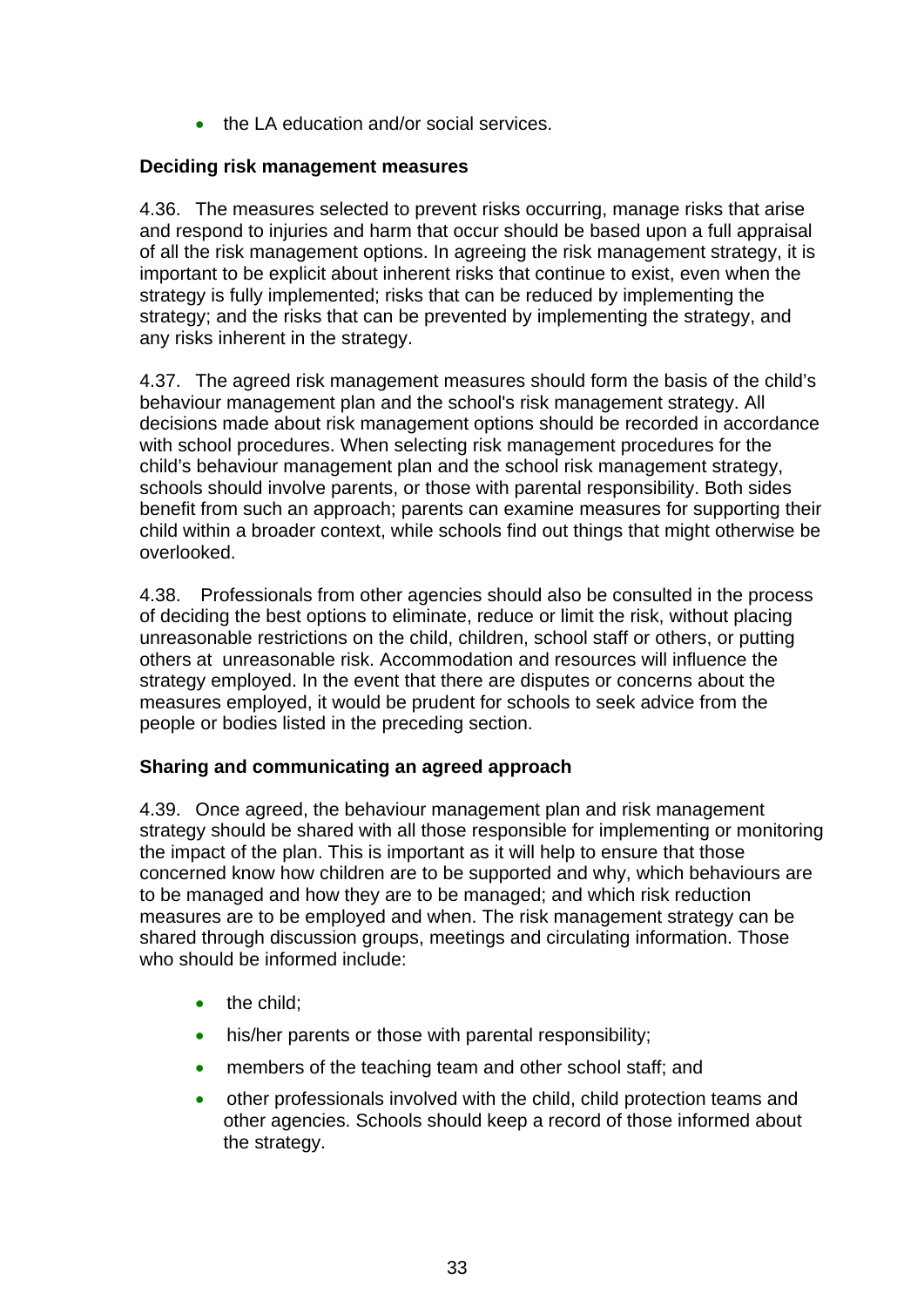### **Staff training**

4.40. Once the plan and risk management strategy have been shared with those who work with and support the child, consideration should be given to the ability of staff to implement the strategy. In particular, steps should be taken to determine what training may be required prior to implementation. This is key, because successful implementation will be dependent on staff competence and expertise. School records should show training needs identified as a result of the strategy and how training was provided to enable staff to implement it. Where it is apparent that there are staff with significant training needs, implementation of the risk management strategy should be modified until relevant staff training has been provided. In some instances, staff training will be required as a matter of urgency so that implementation can take place without delay.

### **Evaluating impact and effectiveness**

4.41. Along with other aspects of their approach to restrictive physical intervention, schools should regularly review risk assessment and management measures. All evaluations of plans and strategies should be reported using school procedures and recorded in school records. These will make an important contribution to informing future planning and improving day-to-day practice.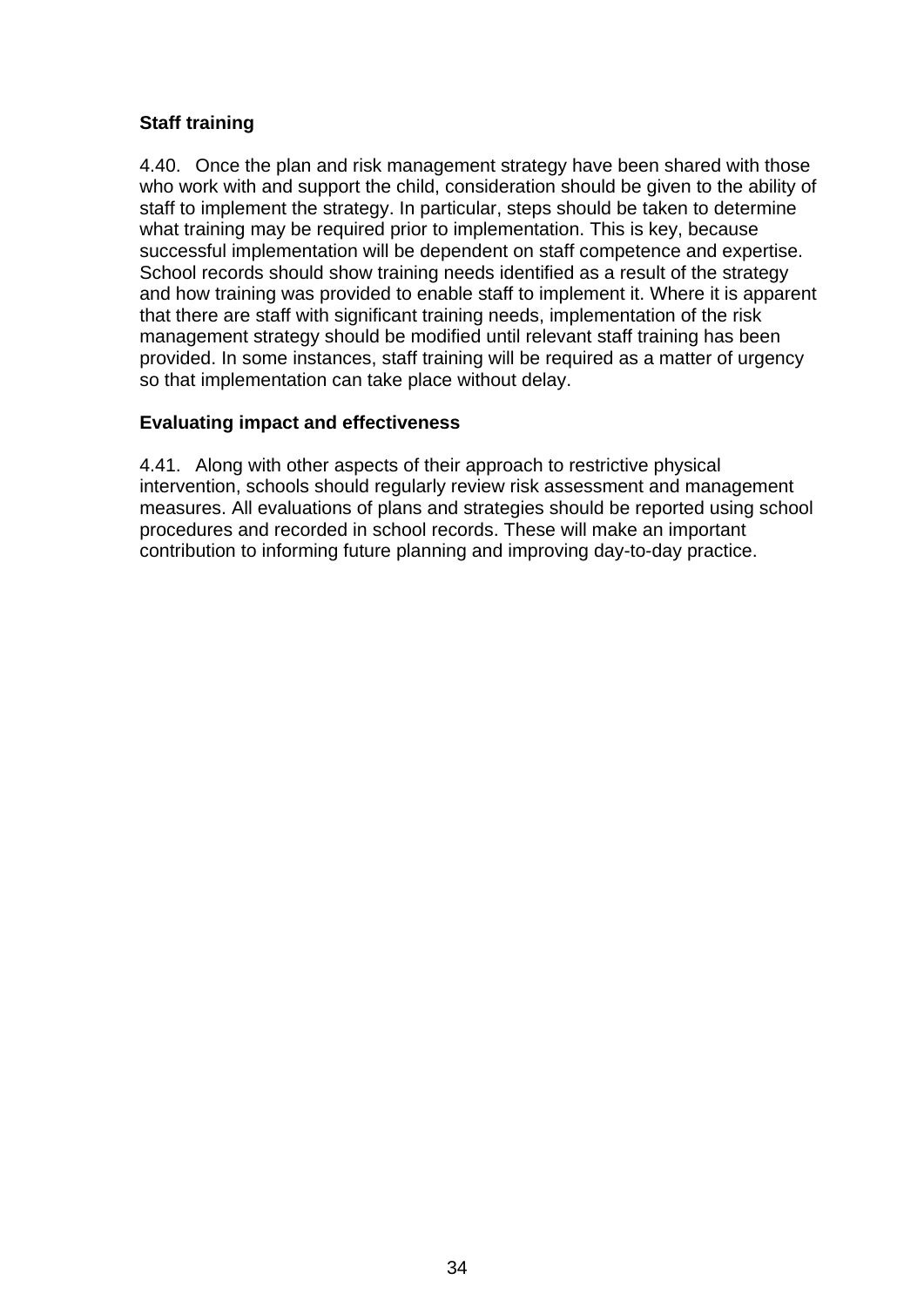### **Annex 1A**: **School policies – suggested framework**

Situations involving decisions about whether to use force can occur in any school. Both using force and deciding not to can entail significant risks for pupils and staff. Establishing a clear school policy on the use of force by staff is an important part of minimising these risks.

Each school needs to develop a policy tailored to its particular circumstances. It is good practice to do this in consultation with governors, staff, parents and pupils. Schools may find the framework below helpful in developing or reviewing their own policies.

### **School Policy on the Use of Force by Staff to Control or Restrain Pupils**

### **Objectives**

These could include statements about:

- the key objective of maintaining the safety of pupils and staff:
- preventing serious breaches of school discipline;
- preventing serious damage to property; and
- the need to preserve children and young people's rights.

### **Minimising the need to use force**

This section could include material about:

- creating a calm environment that minimises the risk of incidents that might require using force arising;
- using social and emotional well-being approaches to teach pupils how to manage conflict and strong feelings;
- de-escalating incidents if they do arise;
- only using force when the risks involved in doing so are outweighed by the risks involved in not using force; and
- risk assessments and positive handling plans for individual pupils.

### **Staff authorised to use force**

- This section could deal with both permanent and temporary authorisation.
- On permanent authorisation, it could make clear that all teachers and staff the head has authorised to have control or charge of pupils automatically have the statutory power to use force and identify which categories of staff this covers.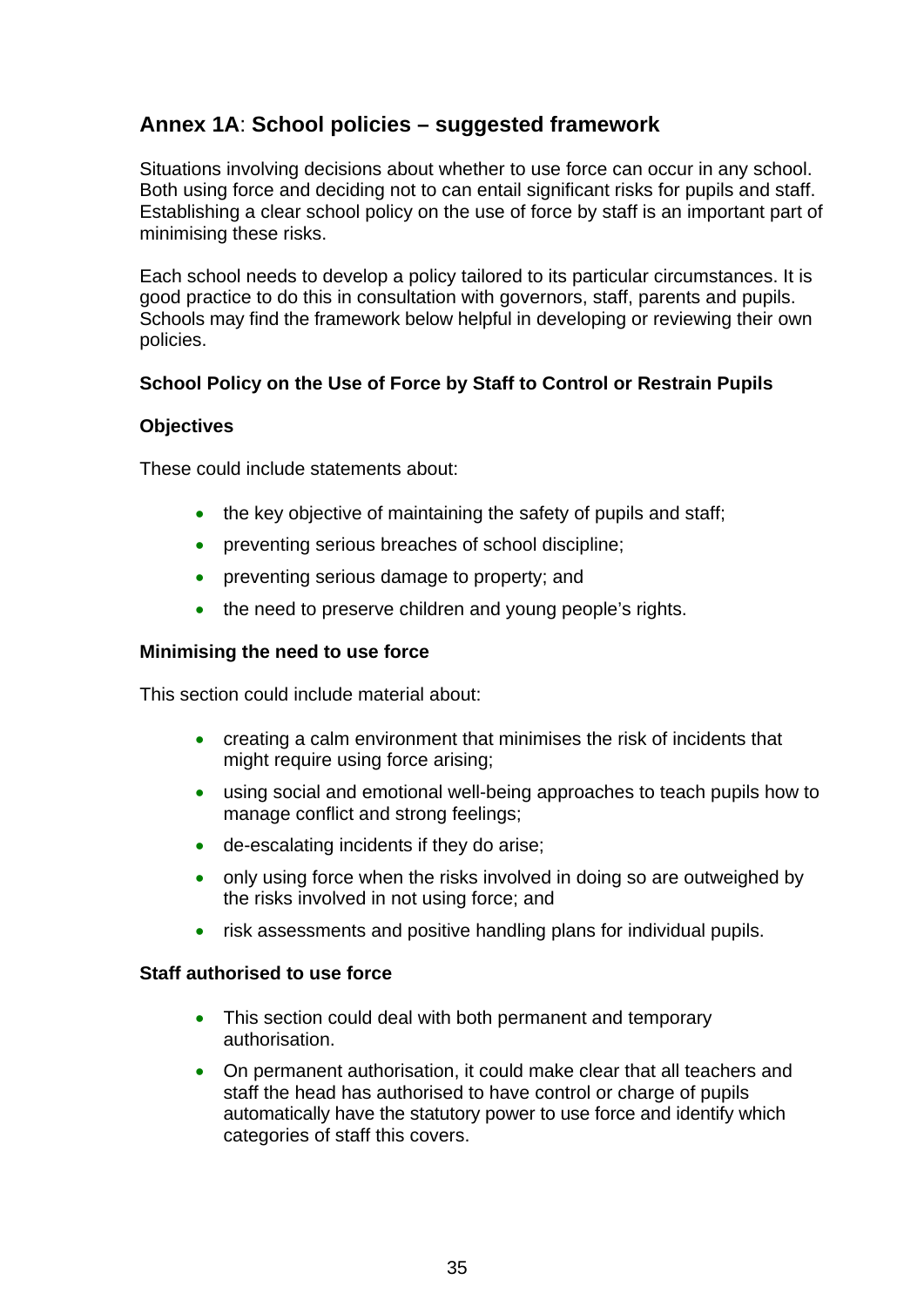• On temporary authorisation, it could explain:

the circumstances in which staff whose jobs did not normally involve supervising pupils and volunteers working with pupils will be authorised to be in control or charge of pupils and therefore have statutory power to use force; and how teachers and other staff with permanent authorisation will know who has temporary authorisation.

#### **Deciding whether to use force**

- This section could set out quidelines to help staff decide whether or not to use force in particular circumstances. For example, it could suggest that staff should only use force when:
	- the potential consequences of not intervening were sufficiently serious to justify considering use of force;
	- the chances of achieving the desired result by other means were low; and
	- the risk associated with not using force outweighed those of using force.
- This section could also make clear
	- how staff (including people with temporary authorisation to have charge or control of pupils) will be kept informed about and advised how to deal with pupils who present particular risks to themselves or others (as a result of SEN and/or disabilities and/or other personal circumstances, such as domestic violence); and
	- how staff should minimise the highest risks, for example by calling the police if a pupil suspected of having a weapon seems likely to resist a search.

### **Using force**

- This section could emphasise the importance of only using the minimum force necessary to achieve the desired result.
- The section could also:
	- advise giving a clear oral warning to the pupil that force may have to be used;
	- suggest types of force that could be used, making it clear that any form of restraint that is likely to injure a pupil (particularly anything that could constrict breathing) should only be used in extreme emergencies and where there was no viable alternative; and
	- advise staff that, as far as possible, they should not use force unless or until another responsible adult is present to support, observe and call for assistance.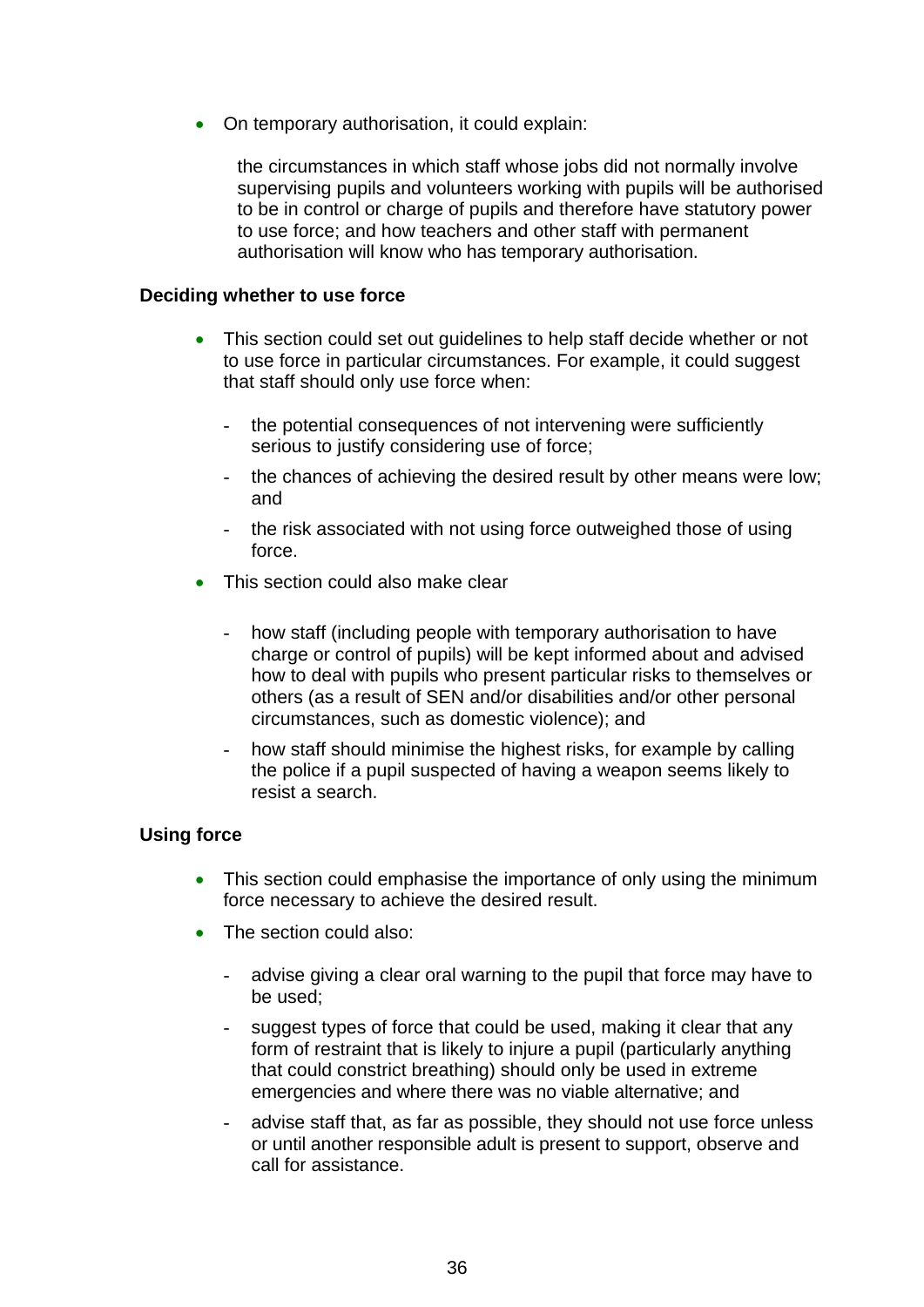### **Staff training**

- This section could deal with:
	- how decisions about training are made; and
	- how training is provided.

#### **Recording incidents**

- This section could set out the school's arrangements for deciding which incidents to record and how to record them.
- Schools may wish to use their own version of the attached incident recording form (Annex 1B)

### **Reporting incidents**

- This section could set out the school's arrangements for reporting recordable incidents to parents.
- It could also deal with reporting to external agencies such as other local authority children's services, the local Children's Safeguarding Board, the Health and Safety Executive, youth offending teams and the police.

### **Post-incident support**

• This section could set out arrangements for supporting staff and pupils involved in incidents, including meeting immediate physical needs and rebuilding relationships, and ensuring that lessons are learned from the incident.

### **Complaints and allegations**

• This section could set out the school's arrangements for dealing with complaints and allegations of misconduct arising from incidents.

### **Monitoring and review**

• This section could set out the school's arrangements for monitoring the impact of its policy on use of force and for reviewing and developing the policy, including the roles of senior leaders and governors.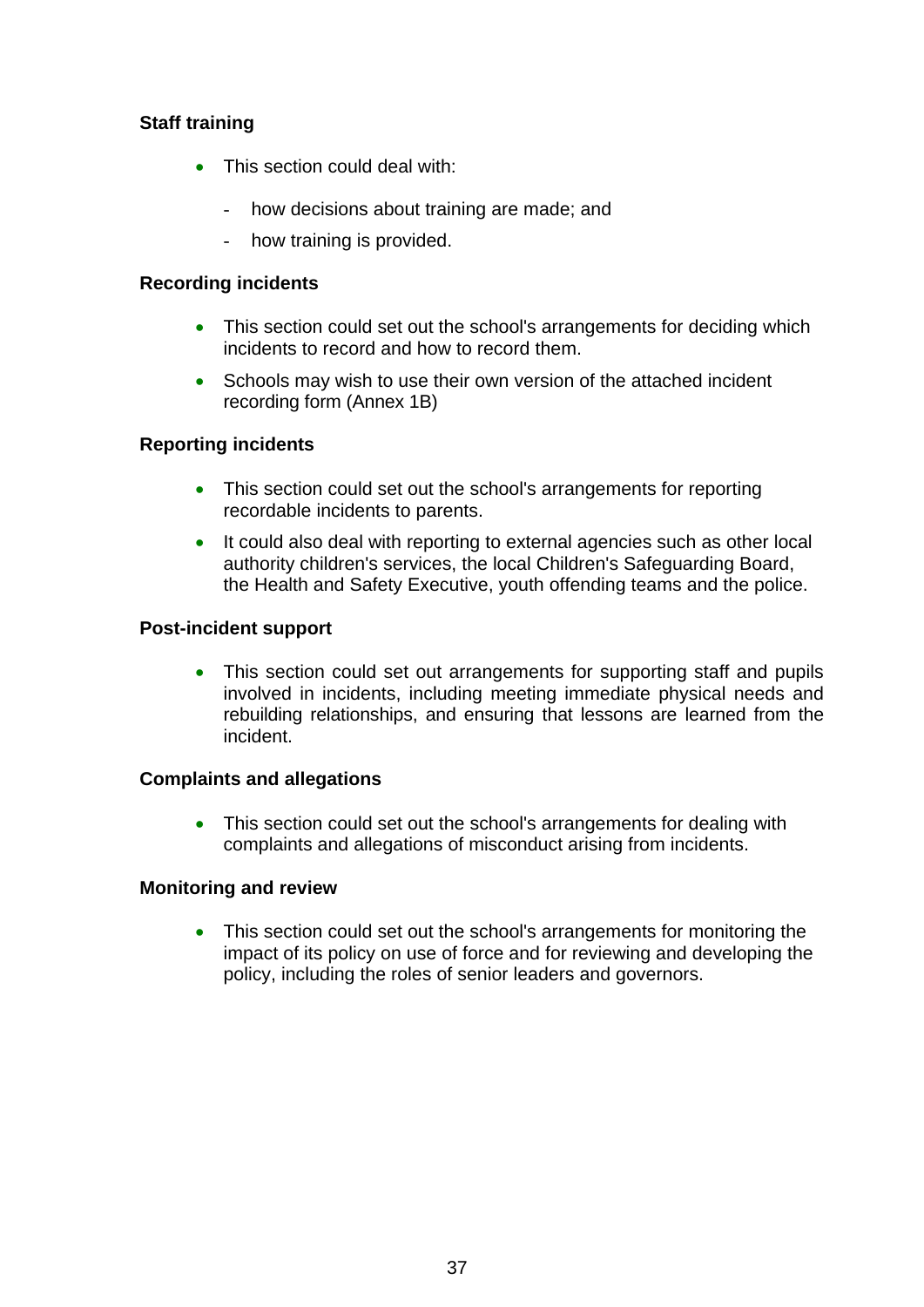### **Annex 1B: Use of force to control or restrain pupils: incident record form**

Details of pupil or pupils on whom force was used by a member of staff (name, class)

Date, time and location of incident

Names of staff involved (directly or as witnesses)

Details of other pupils involved (directly or as witnesses), including whether any of the pupils involved were vulnerable for SEN, disability, medical or social reasons.

Description of incident by the staff involved, including any attempts to de-escalate and warnings given that force might be used.

Reason for using force and description of force used.

Any injury suffered by staff or pupils and any first aid and/or medical attention required

Reasons for making a record of the incident

Follow up, including post-incident support and any disciplinary action against pupils

Any information about the incident shared with staff not involved in it and external agencies

When and how those with parental responsibility were informed about the incident and any views they have expressed

Has any complaint been lodged (details should not be recorded here)?

Name and role: Name and role: Signature: Signature: Signature Signature Date: **Date:** Date: **Date: Date: Date:** 

Report compiled by: Report countersigned by: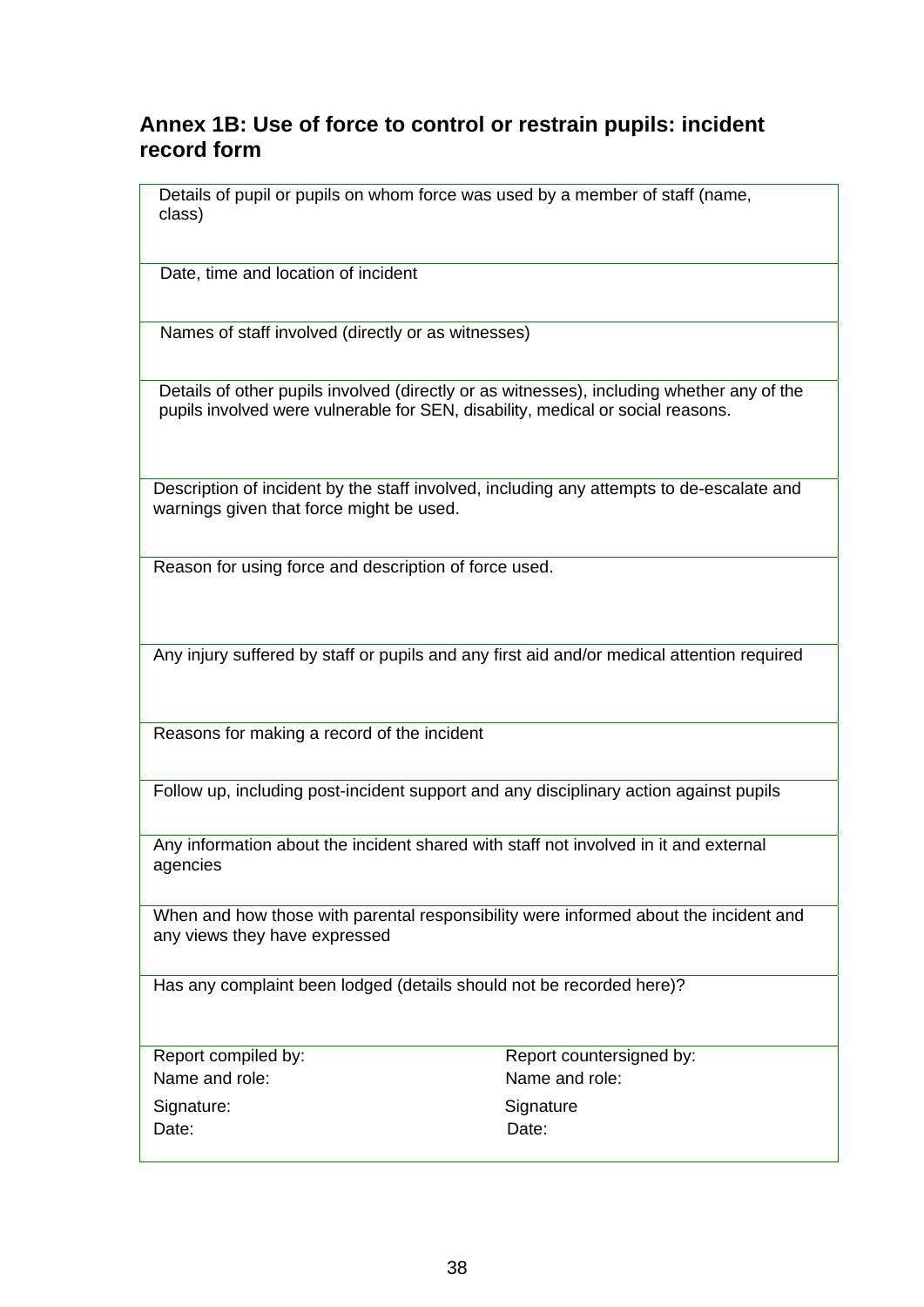### **Annex 1C: Proforma for assessing and managing foreseeable risks for children who present challenging behaviours – developing a Behaviour Management Plan**

| <b>Identification of Risk</b>              |  |
|--------------------------------------------|--|
|                                            |  |
| Describe the foreseeable risk              |  |
| Is the risk potential or actual? (Has      |  |
| there already been an incident?)           |  |
| List who is potentially affected by the    |  |
| risk.                                      |  |
| <b>Assessment of Risk</b>                  |  |
|                                            |  |
| In which situations does the risk          |  |
|                                            |  |
| usually occur?                             |  |
| How likely it is that the risk will arise? |  |
| If the risk arises, who is likely to be    |  |
| injured or hurt?                           |  |
| What kinds of injuries or harm are         |  |
| likely to occur?                           |  |
| How serious are the adverse                |  |
| outcomes?                                  |  |

### **Assessment completed by:**

Print Name …………………………………….. . . . . . . . . . . .

Signature . . . . . . . . . . . . . . . . . . . . . . . . . . . . . . . . . . . . . . . . . . . . . . . . . . . Date . . . . . . . . . . . . . . .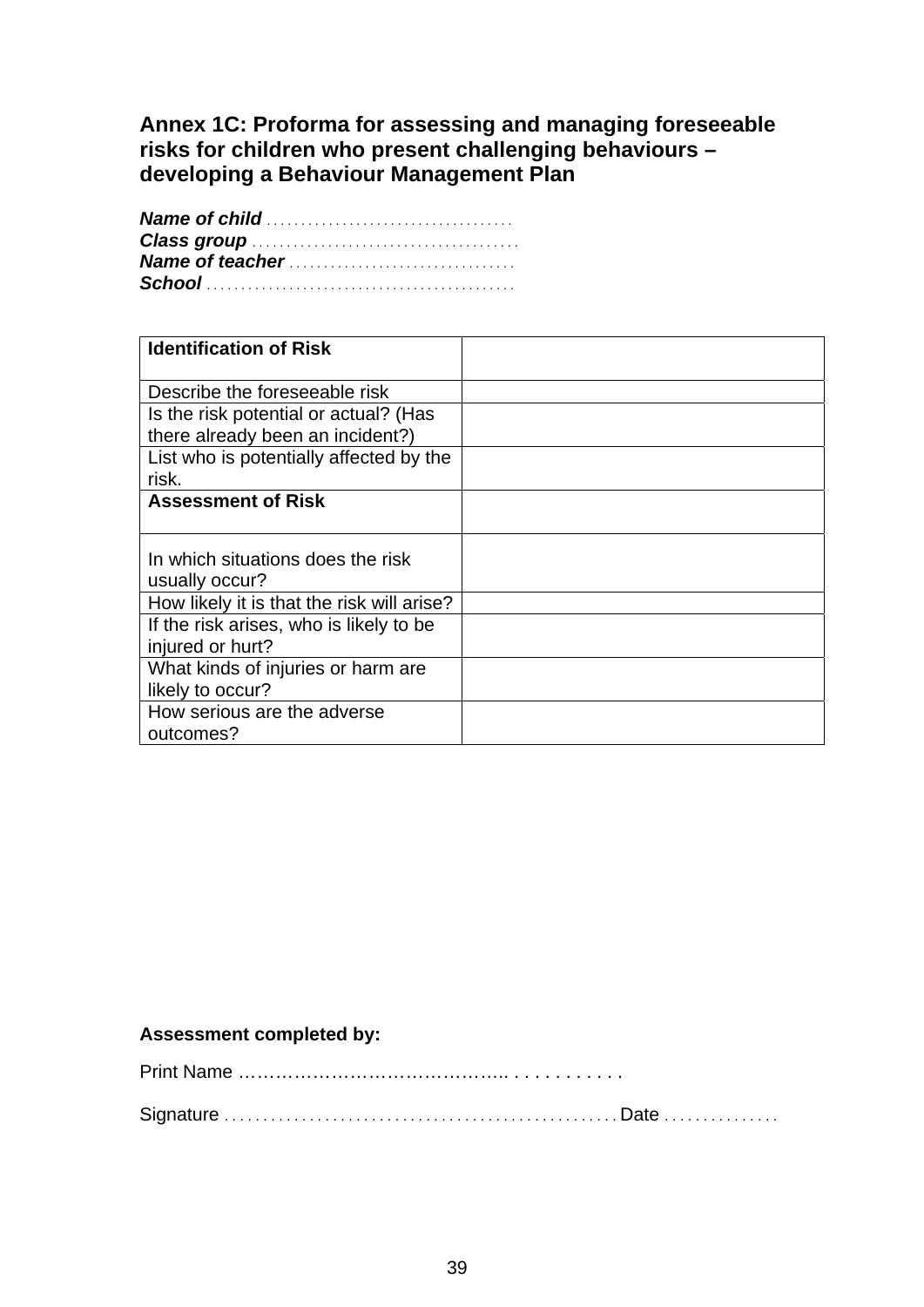# **Annex 1C (continued)**

| <b>Risk Reduction Options</b>                                     |                            |                 |                  |  |
|-------------------------------------------------------------------|----------------------------|-----------------|------------------|--|
| <b>Measures</b>                                                   | <b>Possible</b><br>options | <b>Benefits</b> | <b>Drawbacks</b> |  |
| Proactive<br>interventions to<br>prevent risk                     |                            |                 |                  |  |
| Early<br>interventions to<br>manage risk                          |                            |                 |                  |  |
| Reactive<br>interventions to<br>respond to<br>adverse<br>outcomes |                            |                 |                  |  |

| Agreed Behaviour Management Plan and School Risk Management Strategy |                                   |                      |  |  |
|----------------------------------------------------------------------|-----------------------------------|----------------------|--|--|
| <b>Focus of</b><br><b>Measures</b>                                   | <b>Measures to be</b><br>employed | <b>Level of Risk</b> |  |  |
| Proactive                                                            |                                   |                      |  |  |
| interventions to                                                     |                                   |                      |  |  |
| prevent risk                                                         |                                   |                      |  |  |
| Early                                                                |                                   |                      |  |  |
| interventions to                                                     |                                   |                      |  |  |
| manage risk                                                          |                                   |                      |  |  |
| Reactive                                                             |                                   |                      |  |  |
| interventions to                                                     |                                   |                      |  |  |
| respond to                                                           |                                   |                      |  |  |
| adverse                                                              |                                   |                      |  |  |
| outcomes                                                             |                                   |                      |  |  |

Agreed by: **Agreed by: Relationship to child** 

. . . . . . . . . . . . . . . . . . . . . . . . . . . . . . . . . . . . . . . . . . . . . . . . . . . . . . . . . . . . . . . . . . . . . . . . . . . .

Date:

. . . . . . . . . . . . . . . . . . . . . . . . . . . . . . .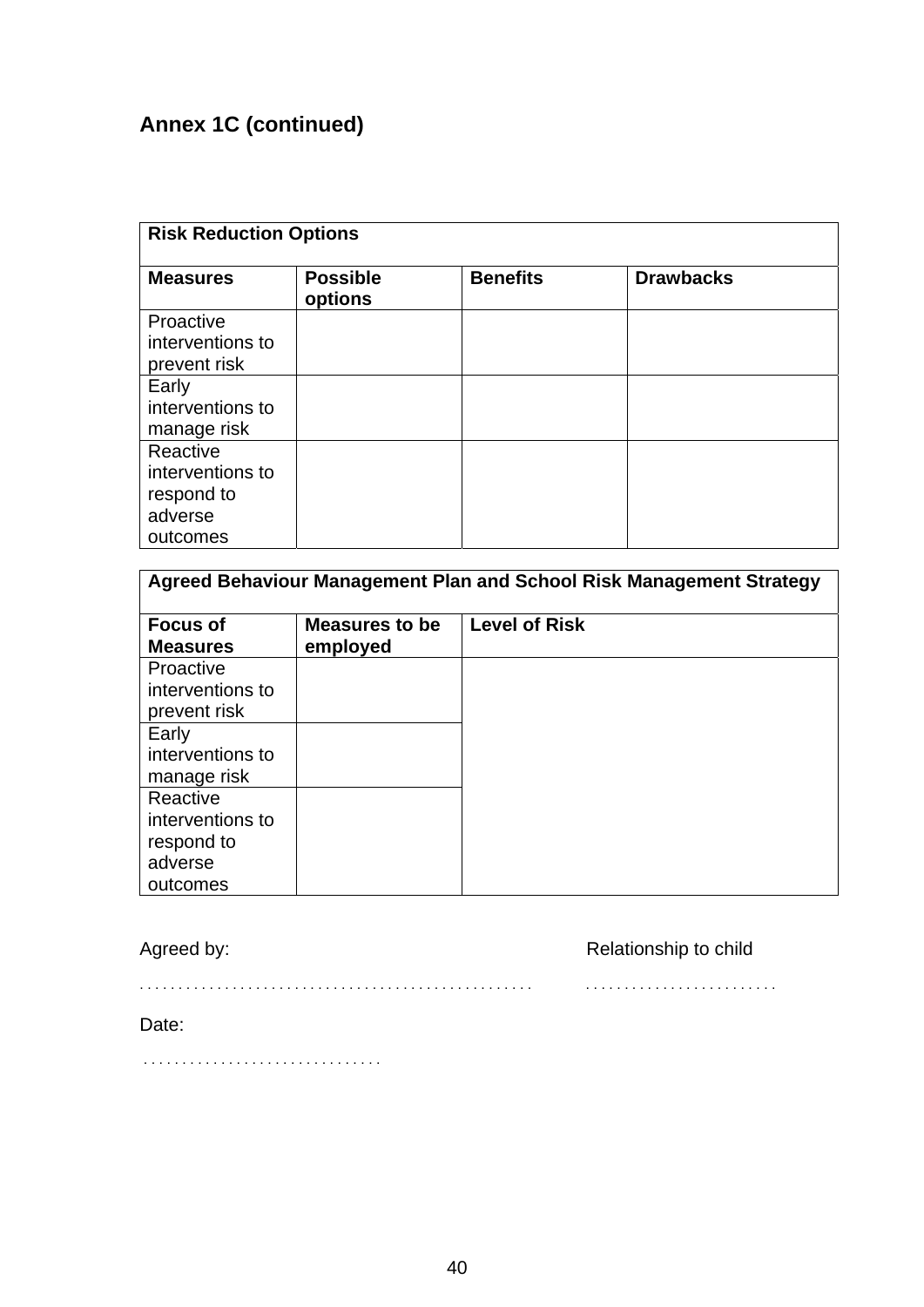# **Annex 1C (continued)**

| <b>Communication of Behaviour Management Plan and</b><br><b>School Risk Management Strategy</b> |                                      |  |  |
|-------------------------------------------------------------------------------------------------|--------------------------------------|--|--|
| Plans and strategies<br>shared with                                                             | Communication Method   Date Actioned |  |  |
|                                                                                                 |                                      |  |  |
|                                                                                                 |                                      |  |  |
|                                                                                                 |                                      |  |  |
|                                                                                                 |                                      |  |  |
|                                                                                                 |                                      |  |  |
|                                                                                                 |                                      |  |  |
|                                                                                                 |                                      |  |  |

| <b>Staff Training Issues</b>        |                                           |                                   |  |
|-------------------------------------|-------------------------------------------|-----------------------------------|--|
| <b>Identified training</b><br>needs | <b>Training provided to</b><br>meet needs | <b>Date training</b><br>completed |  |
|                                     |                                           |                                   |  |
|                                     |                                           |                                   |  |
|                                     |                                           |                                   |  |
|                                     |                                           |                                   |  |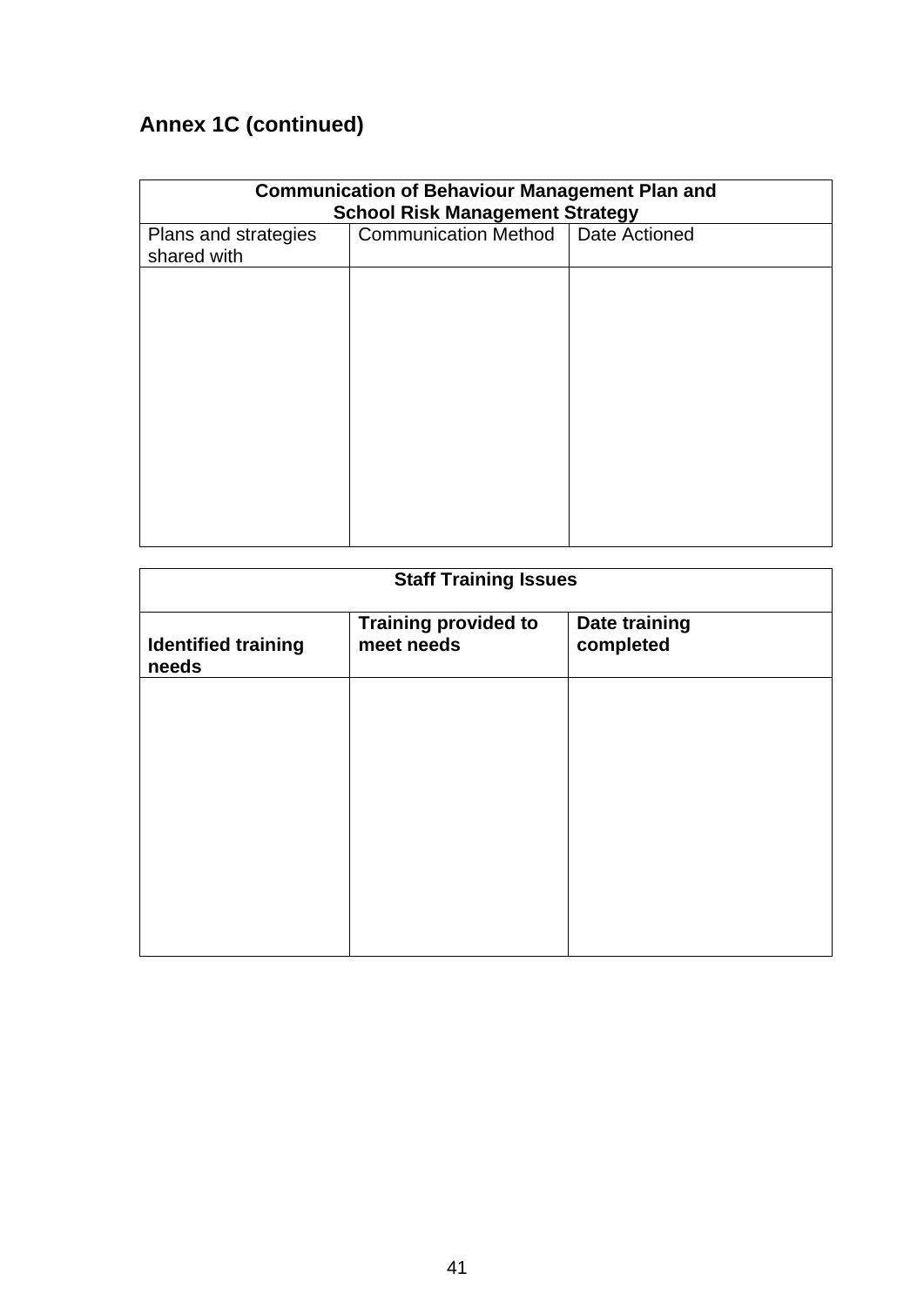# **Annex 1C (continued)**

| <b>Evaluation of Behaviour Management Plan and</b><br><b>School Risk Management Strategy</b> |                                                 |                |  |
|----------------------------------------------------------------------------------------------|-------------------------------------------------|----------------|--|
| <b>Measures set out</b>                                                                      | <b>Effectiveness in</b><br>supporting the child | Impact on risk |  |
| Proactive interventions<br>to prevent risks                                                  |                                                 |                |  |
| Early interventions to<br>manage risks                                                       |                                                 |                |  |
| Reactive interventions<br>to respond to adverse<br>outcomes                                  |                                                 |                |  |
| <b>ACTIONS FOR THE FUTURE</b>                                                                |                                                 |                |  |

Plans and strategies evaluated by: Relationship to child

. . . . . . . . . . . . . . . . . . . . . . . . . . . . . . . . . . . . . . . . . . . . . . . . . . . . . . . . . . . . . . . . . . . . . . . . . . . . . .

Date:

. . . . . . . . . . . . . . . . . . . . . . . . . . . . .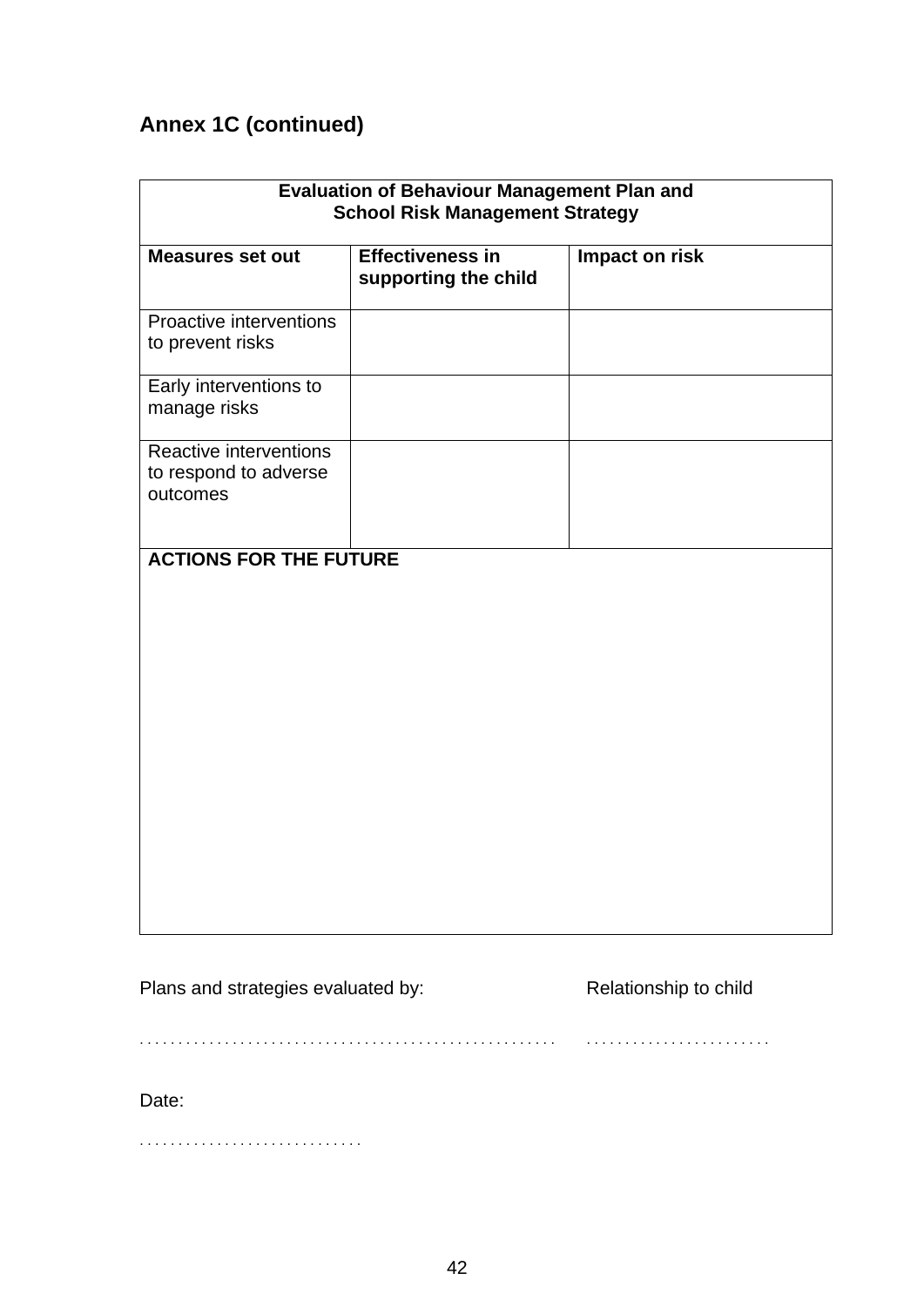# **Section 2: Screening and searching of pupils for weapons**

### **1. Introduction**

1.1. The Welsh Government, as part of its measures to reduce violent crime and to maintain safety in schools, has introduced a power, contained in Section 45 of the Violent Crime Reduction Act 2006 which allows schools in Wales to be able to screen any pupil for a knife or other weapon, and search pupils suspected of carrying a weapon. The guidance in this Section accompanies the commencement of that power.

1.2. The main ways to keep knives out of schools continue to be educating young people in better behaviour and in the dangers of illegally carrying a knife. A range of activities should contribute: programmes in school on improving behaviour; curriculum opportunities for learning about responsibility, conflict, and safety; police school liaison officers are a key source of help. The powers to screen and to search fit with these programmes, and are two more options which schools can use.

1.3. Schools generally remain safe places. Only a small percentage of children, at any time, wrongly carry knives or other weapons in school. It is already a criminal offence to bring a knife or other weapon to school. School staff can already search a pupil, with consent, as part of their authority to discipline. The power to screen without suspicion will help to deter pupils from carrying a weapon in the first place. The new statutory search power, under education law, allows schools to search without consent, though within a range of safeguards: it will help schools remove weapons from the small minority who break the law. It is not intended that the power will be something which a large number of schools will be expected to or wish to use but it is an extra option which might be useful in some schools to help prevent a serious incident and support the efforts of the police to reduce crime by and against young people on the streets around schools.

1.4. Schools are not compelled to use these powers – a power is just that, it is not a duty. The power to search on suspicion adds another option which schools can choose when they suspect a knife or other weapon may have been carried onto the premises or may be carried on an off-site educational visit. It has the advantage of immediacy. But schools retain the option of calling the police, who may decide to conduct a search.

- 1.5. This section advises schools in Wales on:
	- the power to screen pupils for weapons without suspicion; and
	- the statutory power (it is not a legal duty) for head teachers, and staff they authorise, to search pupils without consent, when they have reasonable grounds for suspecting that a pupil has a knife or other weapon. They can search a pupil on school premises or anywhere else where pupils are under the charge of the member of staff conducting the search, such as during an off-site educational visit. When school staff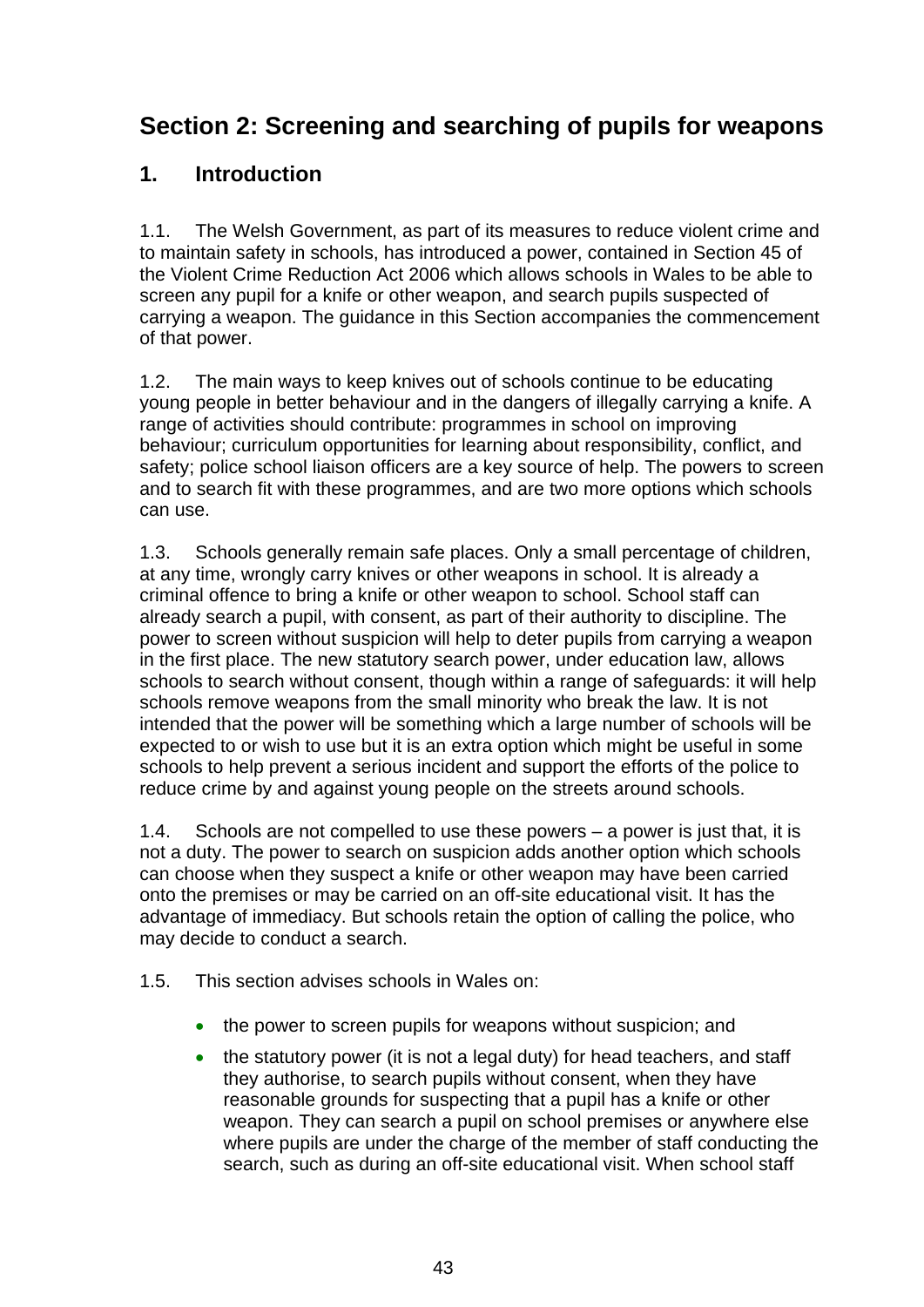decide to conduct a search under this power, they *must* comply with conditions specified in the statutory power.

1.6. This guidance is primarily aimed at all maintained schools, including pupil referral units, and will help other schools, including independent schools, when they consider whether or not to screen pupils or to use the new search power, or both. It will also help schools to comply with the law and follow good practice if they decide to search pupils on suspicion and without consent. This section explains:

- what schools can do to screen pupils;
- what schools *must* do if and when choosing to search a pupil or the pupil's possessions for a knife or other weapon without consent;
- what schools must not do: and
- good practice that can help a school to comply with the law and make a search effective

### **Consultation with pupils**

1.7. The introduction of screening and searching is intended to safeguard pupils (UNCRC Article 19). At the same time, care must be taken to avoid arbitrary or unlawful infringement of the right to privacy (UNCRC Article 16). In introducing these measures schools should gather the views of children and young people in a school community. Particular care should be taken to ensure that pupils are given as much information as possible in a manner which is impartial, and in a form which is accessible to them. They should also have the opportunity to understand and discuss any ramifications and impacts which the introduction of such procedures would have on them.

### **2. Scope of powers**

### **No-contact or low-contact Screening**

2.1. Schools can require pupils to undergo screening for weapons without suspicion and without consent, by a walk-through or hand-held metal detector (arch or wand) which is "no-contact" or "low-contact" – it does not involve "patting down", though it may involve minimal contact of the wand with the pupil's clothing. A requirement for such screening can be imposed under a school's statutory power to make rules on behaviour policy and the school employer's duties to manage the safety of staff, pupils and visitors.

- 2.2. Where a school decides that screening would be useful, it is recommended:
	- occasional screening of randomly-selected pupils while on the premises – for example, a class or a year-group – should normally be enough to deter and prevent;
	- screening all pupils on entry only in exceptional circumstances and/or for limited periods.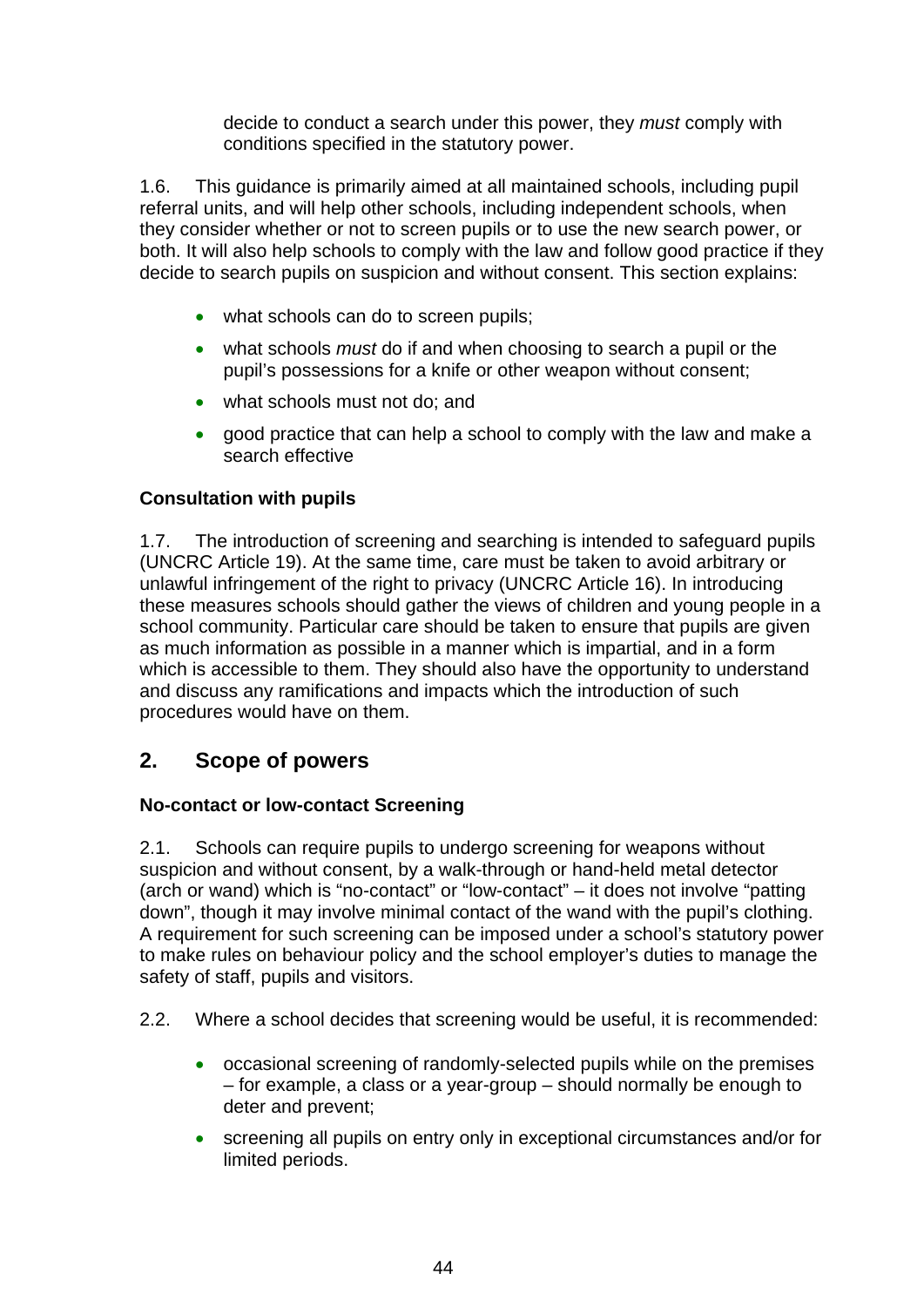2.3. If a pupil refuses to be screened, the school may refuse to have the pupil on the premises or on an off-site educational visit. The school has a statutory power to make reasonable rules as a condition of admission. If the pupil fails to comply, and the school does not let the pupil in, it is unauthorised absence: the school has not excluded the pupil. The pupil's duty is to comply with the rules, and attend. Any refusal to attend should be investigated by the welfare officer in the same way as any other unauthorised absence. If the pupil continues to refuse to be screened the head teacher may wish to consider the use of exclusion on the basis that this is a persistent and open defiance of the school's behaviour policy.

2.4. Non-contact screening is not subject to the same conditions as with-suspicion searches under the statutory power to search. Schools can screen in view of other pupils. Schools should still take care to conduct screening reasonably, and should obtain training in the use of arches and wands (see Part 6, Training, below). Authorisation of staff, required for no-consent searches, would not be required for screening. Staff should require pupils to remove from their pockets, before screening, any metallic object that could cause a 'beep'. Wands are relatively low-cost, and can be as little as £30.

2.5. Searches on suspicion and without consent can also start by screening. If a wand or arch "beeps", showing it has detected metal, after a pupil has initially said that no metallic objects remain in their pockets, then this detection might help the searcher to gain consent, cooperation, or surrender of the object.

### **Without-consent search**

2.6. The statutory power to search applies where there are reasonable grounds for suspecting that a pupil has with him or in his possessions any of the following:

- anything referred to in this guidance as a 'knife'  $-$  to be precise, any article which has a blade or is sharply pointed. The definition does not include a folding pocket knife other than one whose cutting edge exceeds three inches or one which is not readily foldable at all times (such as a locking knife). This definition is taken from section 139 of the Criminal Justice Act 1988;
- an object referred to in this guidance as an offensive weapon  $-$  to be precise, any article made or adapted to injure a person, or any article which is intended by the person carrying the article for such use by him or by another person. This is taken from section 1 of the Prevention of Crime Act 1953. Three types of article are covered:
- a weapon made for causing injury, such as a gun;
- an article adapted for causing injury, such as a bottle broken deliberately for the purpose; and
- an article not made or adapted for causing injury but which the person who has it intends to be used for the purpose of causing injury, eg a baseball bat.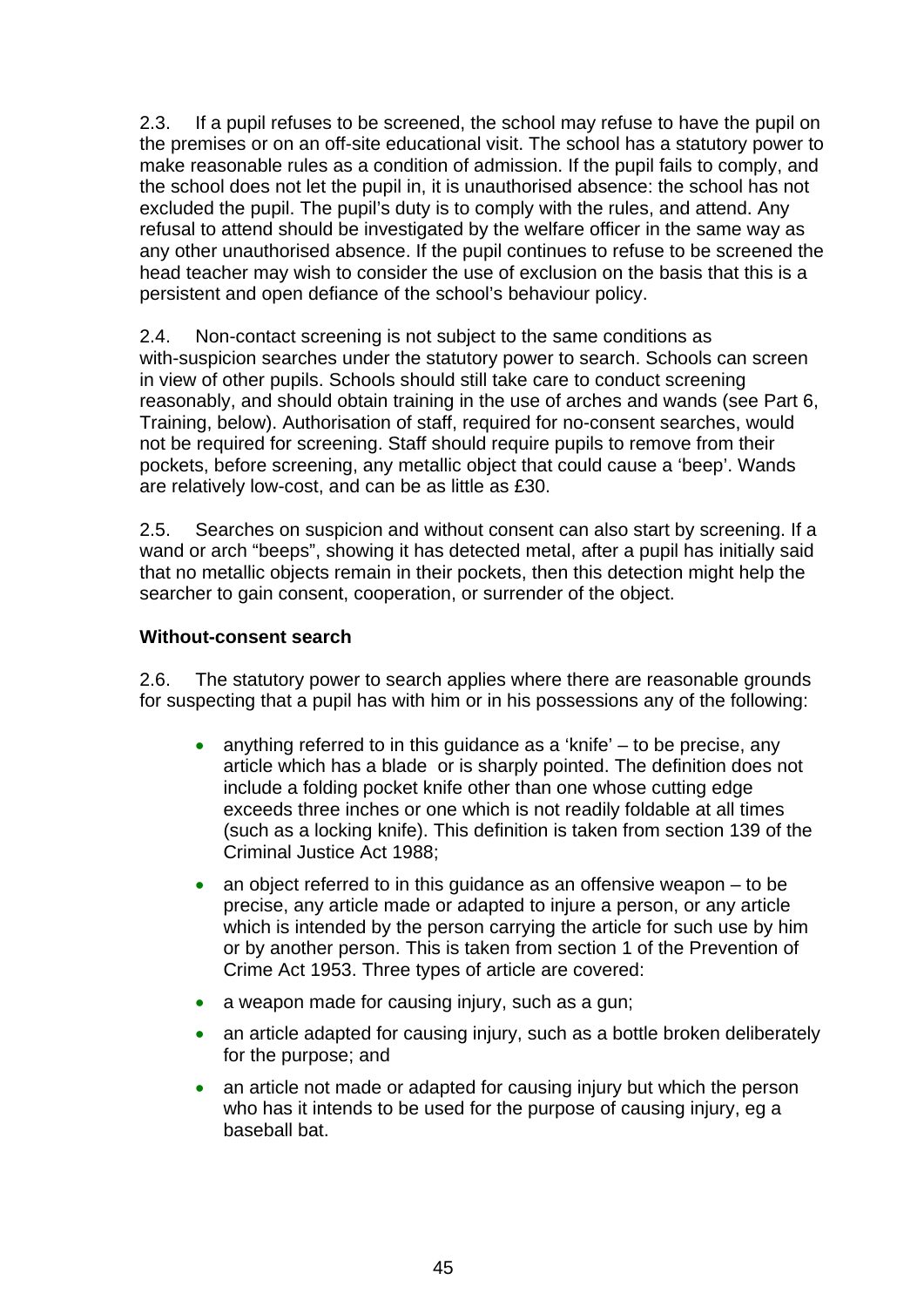2.7. The power includes a power to search where there are reasonable grounds to suspect that a pupil is in innocent possession of a weapon. The power does not allow without-suspicion (whether random or blanket) searches, but see also the separate section in this guidance on "screening".

**Note: It is a criminal offence to have a knife or offensive weapon on school premises. It is a defence to be carrying one for an educational or other lawful purpose.** 

### **Human Rights Act 1998**

2.8. We believe that the exercise of these powers is unlikely to engage any of the Convention rights within the meaning of the Human Rights Act 1998. If such rights are engaged, any interference is capable of being justified for the purpose of keeping pupils and staff safe at school.

### **3. Role of school employer: school statement of policy**

### **Managing Safety**

3.1. School employers must ensure, so far as is reasonably practicable, the health and safety of pupils and staff in their schools; and head teachers of maintained schools must determine measures to ensure acceptable behaviour by pupils. The employer must provide guidance, training and policy on health and safety matters. For example, an employer could instruct a head teacher to direct authorised security staff to search pupils whenever the security staff have a reasonable suspicion of a weapon being carried.

### **School policy**

3.2. If a head teacher plans to use the power to screen or the statutory power to search, the head teacher should take the views of, for example, the employer, governing body and staff. The school's profile should include relevant information about these school security measures in the narrative section about health and safety. The head teacher can present the information as a school policy which sits alongside, and complements, a school's policies on behaviour and on the use of force (a head teacher has the option of using powers to screen or search in support of measures to ensure acceptable behaviour by pupils). The policy should:

- remind pupils and parents that it is a criminal offence to have a knife or offensive weapon in school and that the penalties for a pupil on conviction can be severe ;
- include how, when a pupil is suspected of carrying a weapon but school staff choose in this particular instance to call the police instead of using the power to search, school staff will manage the pupil in order to keep other pupils and staff reasonably safe while the police are not present.

3.3. If the local authority chooses to draw up a model policy, maintained schools should refer to it, and it might be helpful to other schools, as might advice from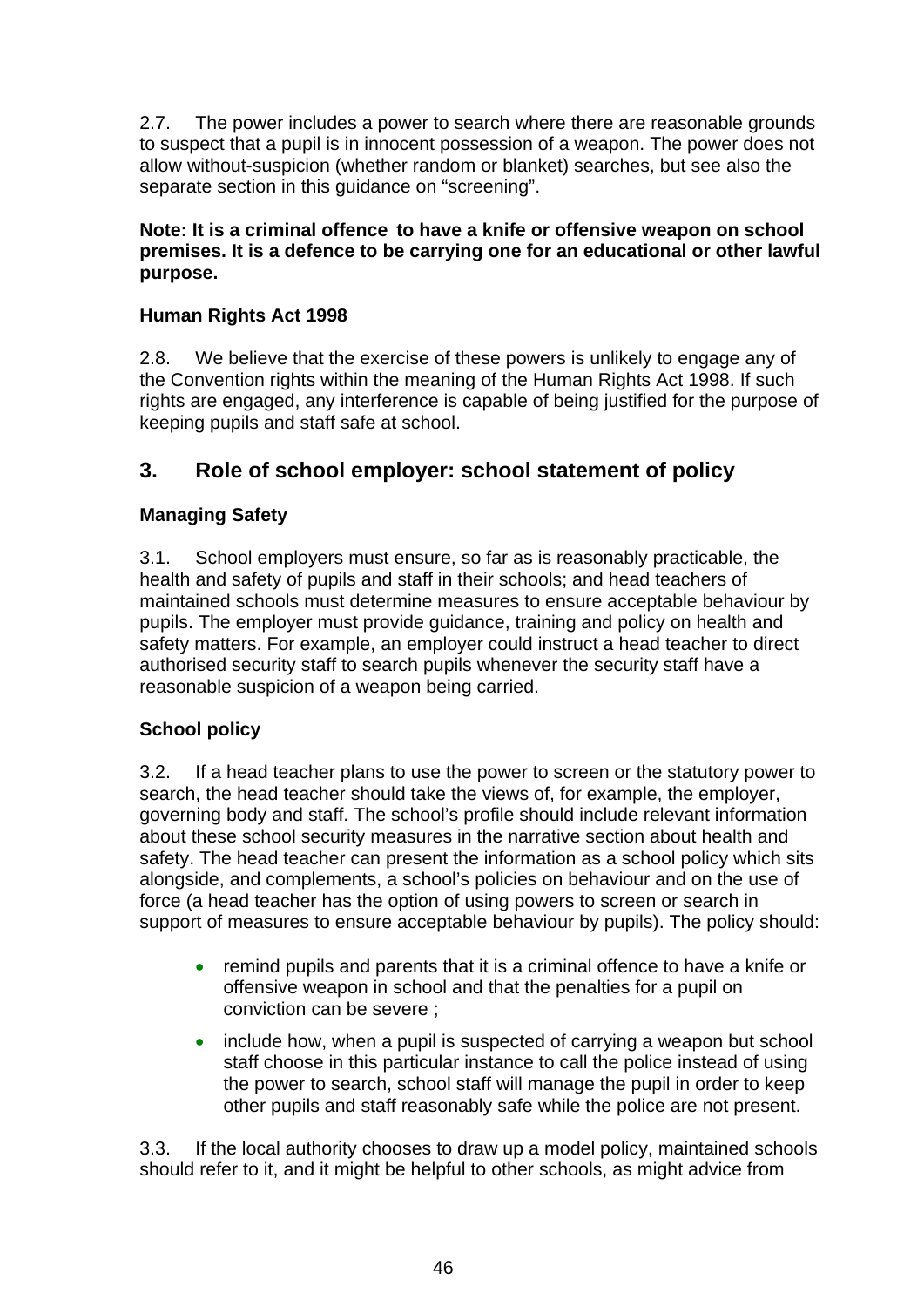professional associations. The policy should be based on safety management, including risk assessment. It should include advice given by trainers on, for example, weapons awareness, searching, likely scenarios and control measures.

3.4. Some schools might feel reluctant to publicise an intention to screen or search, if they feel it implies admitting a problem which could reduce admissions; but if some pupils are carrying weapons then parents probably already know, and will give credit to the school for acting to stop it. Publicity could also deter pupils from bringing a weapon to school.

3.5. As part of school rules, schools can also ban folding penknives, which could be used to cause harm. Schools can screen pupils for these but cannot search pupils without consent on suspicion that they are carrying a folding penknife as these are not classified as weapons under the Act.

### **4. Options before a without-consent search**

4.1. Schools normally should use the power of without-consent search only if they have first exhausted other options:

- a. the main way to persuade pupils not to carry a weapon is educating them in how to behave well, how to resolve conflicts without violence, and about the dangers as well as the illegality of, and penalties for, carrying a weapon, whether in school or elsewhere. In particular:
- b. Police school liaison officers have a key role to play in helping schools devise and implement alternative approaches.
- c.where staff suspect a pupil is carrying a weapon, they can seek to confirm or allay their suspicion by questioning the pupil;
- d. if questioning confirms suspicion, staff should ask the pupil to surrender the weapon, reminding the pupil about key points of the school policy and school rules and that it is a criminal offence, with severe penalties, to carry a weapon in school. As from 12 February 2007 the penalty for carrying a knife or offensive weapon is up to 4 years imprisonment and/or a fine. Comparable youth penalties are based on, among other factors, carrying a knife being classified as a crime of medium seriousness.
- e. if suspicion remains and the pupil does not surrender the weapon, staff should ask the pupil to consent to a search. In a with-consent search, the statutory constraints on a without-consent search do not apply, but we recommend that a school follow them.

In (c)–(e), staff should use "talking down" techniques to calm the pupil and prevent or reduce any risk of their exchange escalating.

f. A member of school staff may have reasonable grounds to suspect that a pupil is in innocent possession of a weapon (eg the pupil is unaware that it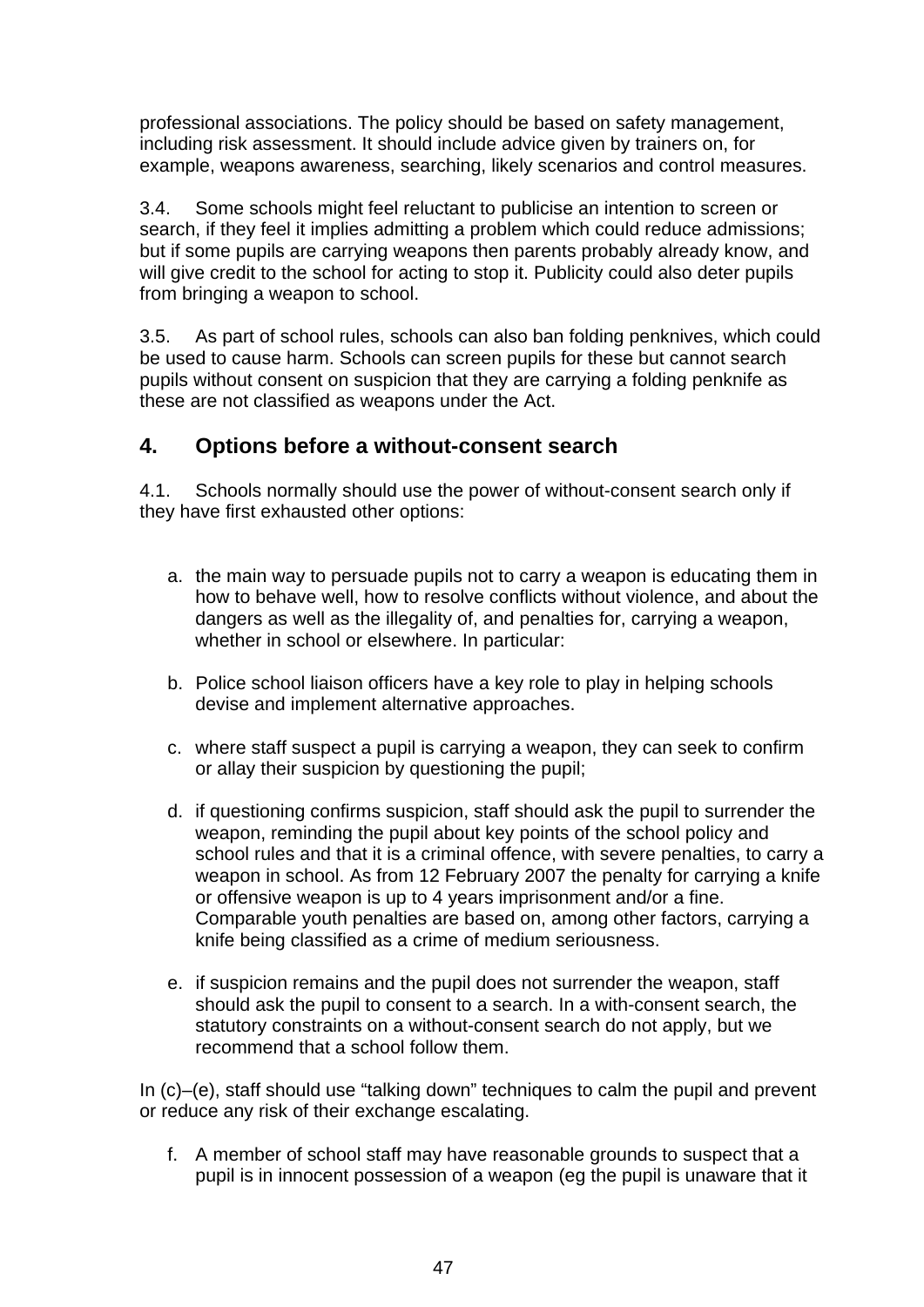has been "planted" on him): in that case the pupil may be searched, but is most likely to surrender the weapon willingly if asked.

- g. **if a school decides a search would not be safe, they should call the police.** As this guidance emphasises, the power to search is not a duty: it should only be used where school staff judge that it is safe to do so. In particular, if members of staff believe that a pupil is carrying a weapon and is likely to resist a search physically, they should call the police rather than try to overcome him. Other factors that school staff can consider in deciding whether they judge that a search would be safe include:
	- school staff, especially senior managers, are highly skilled and experienced in managing the behaviour of young people in their charge. This includes the ability to resolve difficult confrontations;
	- the law requires a second adult to be present for a search;
	- this guidance recommends training before any staff do a search.

4.2. A suspected pupil might not stay to be searched and might flee the scene. If staff believe that the pupil's running away indicates he would physically resist a search, then whether or not he stays on school premises, and whether or not a weapon has been found, staff should call the police at once and seek to identify the pupil's whereabouts, rather than look for the pupil themselves

### . **5. During a search: practical aspects**

### **Staff**

5.1. As mentioned above, the power to search should be used only as a last resort. It is not a duty. A head teacher cannot require anyone other than a member of the security staff to carry out a search where they have reasonable grounds for suspecting that a pupil has a knife or offensive weapon with him or in his possessions. Security staff are staff employed entirely or mainly for school security purposes. (such staff, on the payroll of the school or local authority, are not licensable, as are contracted security guards, but head teachers or employers can check licensability issues with the Security Industry Association at [http://www.the](http://www.the-sia.org.uk/home/licensing/)[sia.org.uk/home/licensing/.](http://www.the-sia.org.uk/home/licensing/)

5.2. A head can if it is reasonable in the circumstances, direct a member of staff to be present at a search. It is recommended that this "second person present" should be someone already authorised and trained to search.

5.3. On training, insurance, and managing safety, it is recommended that:

- training for searchers should include how to reduce any search-related risk to the searcher, as well as to others;
- before undertaking a search or authorising staff to do so, the head teacher should check that the employer's Employers' Liability insurance covers any possible claims by staff in the event of any injury to staff as a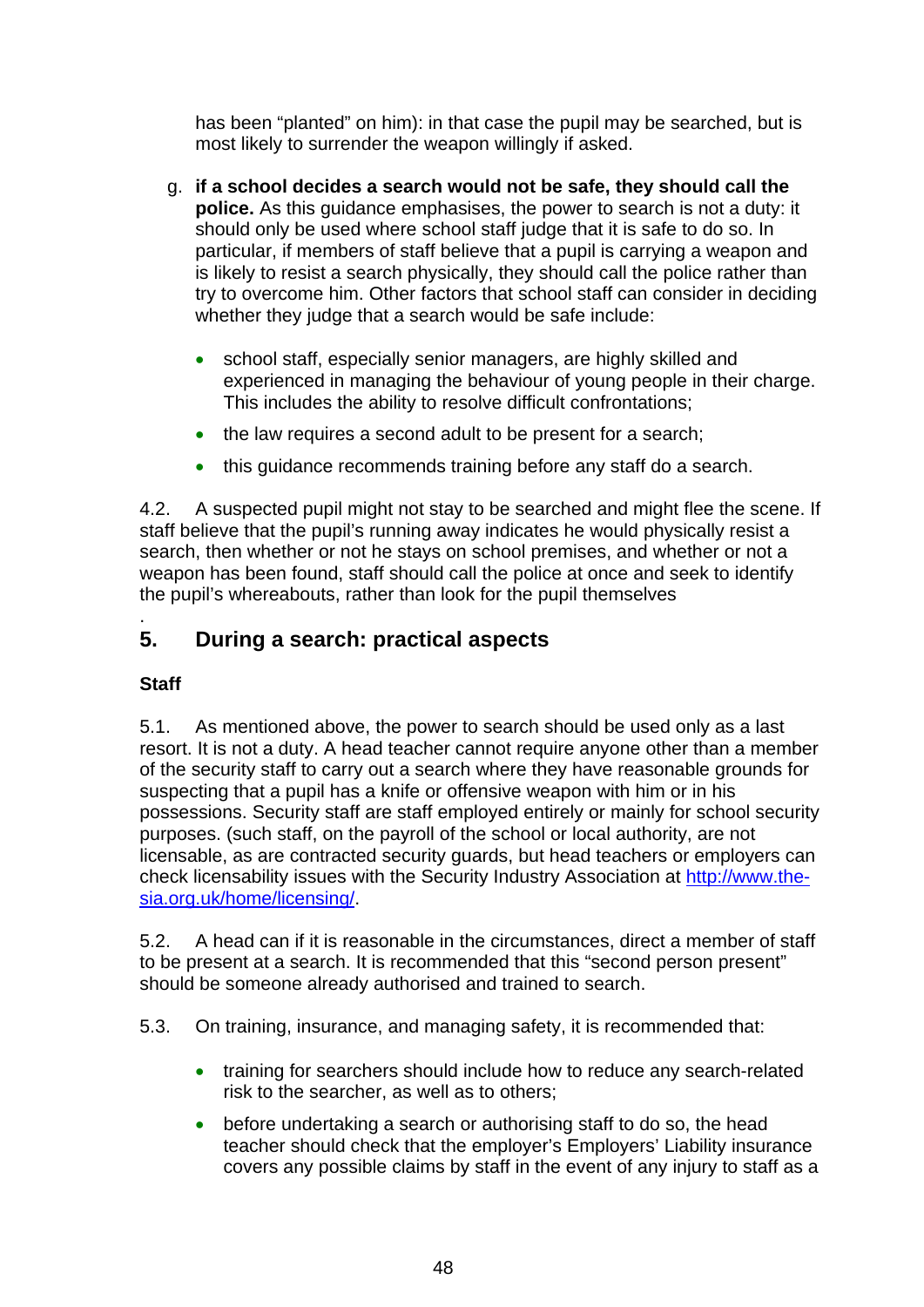result of their work in searching a pupil for a weapon; should only proceed if it does cover this; and should inform any authorised staff of this cover. A local authority school employer may self insure if it wishes, but any other employer must take out Employers' Liability insurance;

- if school staff decide it is not safe for them to search, but they still suspect a weapon is present, they should not search and should call the police – especially if they believe that pupils or staff are at serious risk;
- staff who undertake a search according to the law and who follow their employer's guidelines are protected by the law. Staff in practice are not sued, because the employer is "vicariously" liable when their actions are "in the course of employment", which is usually the case where staff follow their employer's guidance.

5.4. Two members of staff must be present at a without-consent search of a pupil or his possessions (even where the search is conducted by the head teacher, who is then one of the two).

5.5. During a weapons search of a pupil without consent, the searcher and the required "second person present" must be of the same sex as the pupil searched. This means that a school without two male staff must not search male pupils without consent, and should instead call the police if it does not have a security contractor immediately available. A pupil's possessions can be searched without consent (and the search witnessed) by staff of the opposite sex to the pupil; the pupil must be present.

5.6. For a weapons search without consent, the "second person present" must be a member of the school staff, defined as any teacher who works at the school or anyone who, by the authority of the head teacher, has lawful control or charge of the pupils.

5.7. School staff can search a pupil outside the school premises where the pupil is under their lawful control or charge, e.g. during an offsite educational visit. On school visits, staff should normally rely on calling the police rather than seek to have a member of staff authorised to search on every visit where suspicion might arise.

5.8. While the law on the power to search would not explicitly prevent more than two persons being present at a search, we recommend that only in exceptional circumstances should a school allow more staff to be present than the two who must be present. For example, searching a pupil with particular Special Educational Needs might be helped by support from a further adult with expertise on the pupil's needs; or, where particular religious or cultural sensitivities might apply, an adult with knowledge of those aspects might help.

5.9. Some searches might be helped by a parent's presence where that is practicable. A search can in principle be conducted with other persons present (that is, as well as the pupil and two members of staff of the same sex), though the pupil's privacy and dignity should be safeguarded. In some cases it might be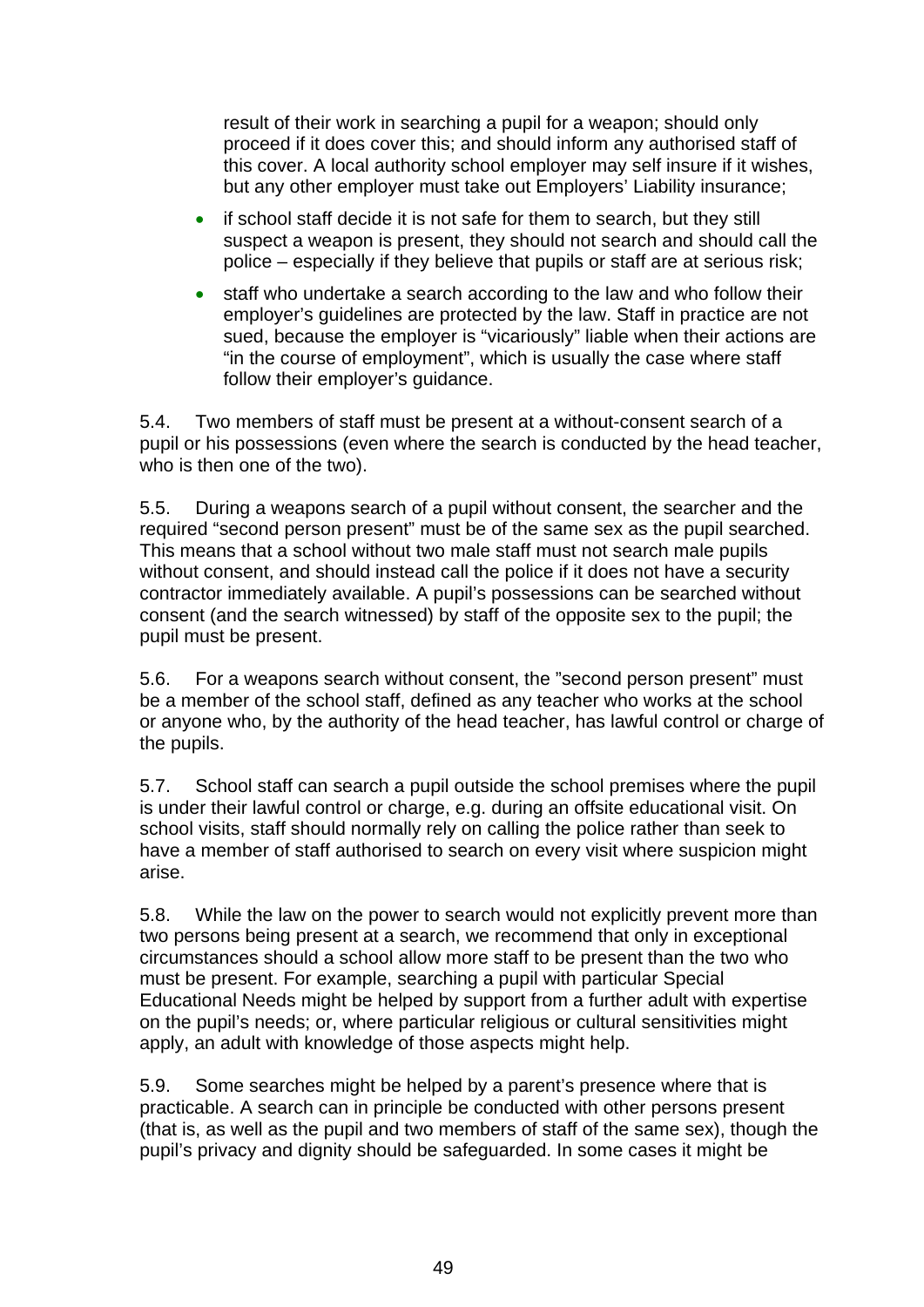advisable to take the pupil to a separate room, for example if the pupil is to be asked to remove a religious head covering.

# **6. Training for school staff**

6.1. The head teacher should undertake training if intending to search pupils for a weapon on suspicion and without consent, and should arrange training (including refresher training) for any school staff whom the head teacher will authorise to search. No-one should do a search before being trained.

6.2. Members of school staff voluntarily undertaking a search of pupils in their own school are not required to hold a licence under the Private Security Industry Act 2001. So a full 'door supervision' course of 30 hours would not be appropriate. That said, training should be wide enough to cover all topics in this guidance, and should include, for example, awareness of what constitutes a weapon; the issue of any protective clothing for searchers; recording an evidence trail; confiscation of illegal items; and detaining a pupil after a weapon is found.

6.3. Local trainers in weapons-awareness and search techniques could help to assess a school's needs and arrange suitable training with a head teacher, or with a group of heads and relevant staff. Such training can take into account the school environment and circumstances. It can also build on staff knowledge of the pupils and their existing disciplinary and talking-down skills. Some providers charge per trainee. Others charge by the day for any number of trainees (a typical charge could be £250-£400 per day for a whole group). Head teachers seeking training for themselves and staff could in the first place contact [http://www.skillsforsecurity.org.uk](http://www.skillsforsecurity.org.uk/) for advice and the names of trainers listed under Products and Services – Basic Weapons Awareness. About 40 trainers, accessible through Skills for Security, hold a Skills for Security certificate and adhere to a code of practice agreed with the Association of Chief Police Officers. Head teachers seeking training from other training providers should check credentials

and the contents of the course advertised. 6.4. Training should include questions to ask of, and information to give to, the searched pupil; e.g. the searcher should explain the reason for the search, what

the power entitles the searcher to do, and what will or could happen during the search.

6.5. When staff decide to call the police, they should implement the procedures in the school's policy (see above) on how to deal with a suspected pupil while the police are not present.

# **7. Liaison between the school and local police**

7.1. Whether or not schools use the new power to search without consent, school and local police should mutually establish and develop strong partnerships. This could result in better and more cost-effective search arrangements and security procedures. The Police School Liaison Officers can help develop an effective mechanism for ensuring structured joint working between schools, police and other local agencies.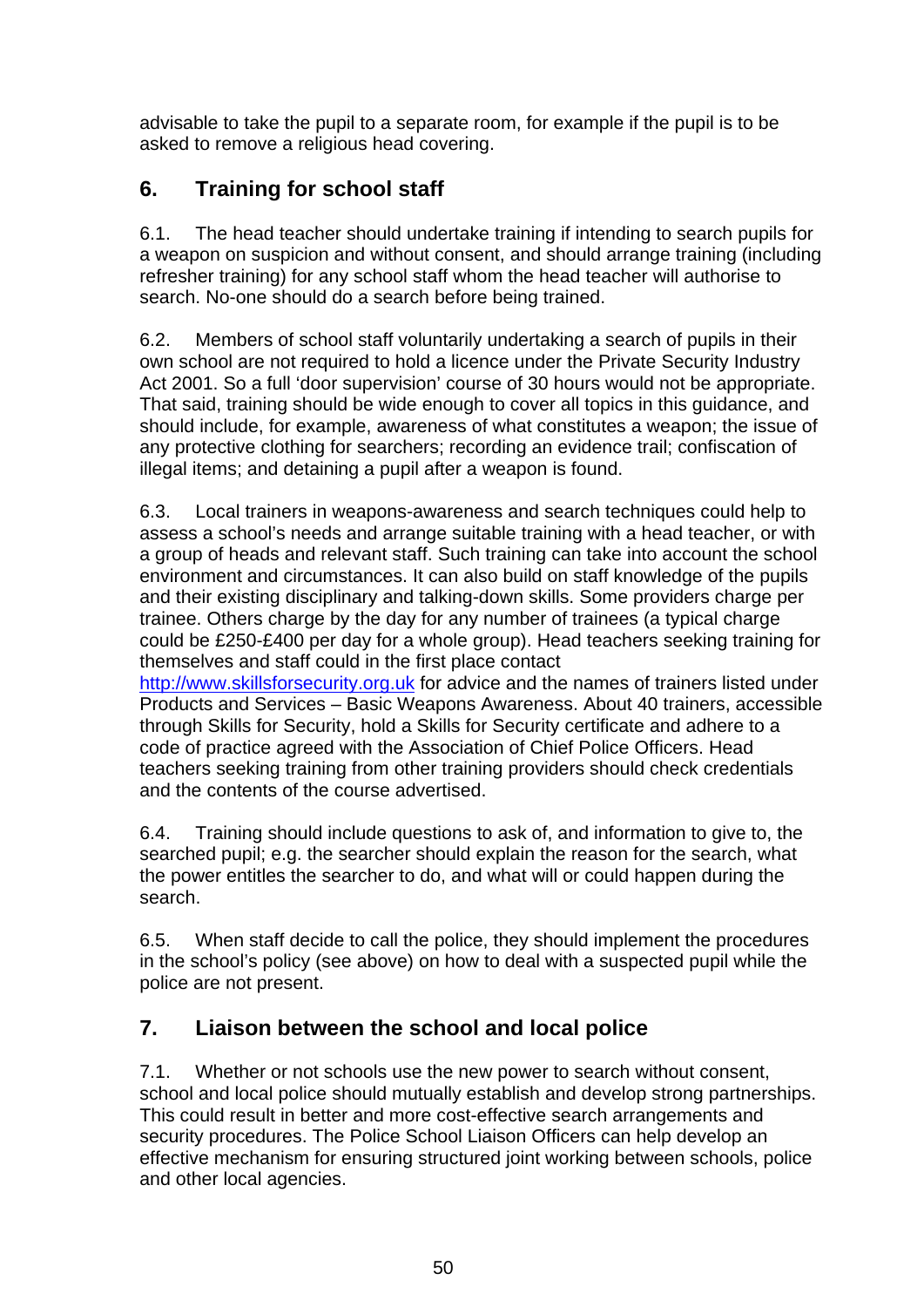# **8. Use of staff from security firms**

8.1. It is recommended that, where a school wishes to use a security firm, screening without suspicion in order to deter and prevent is the more cost-effective way. That is likely to provide better value for money than paying a firm to keep trained staff permanently on call to attend at short notice to conduct with-suspicion searches – which would require the head teacher to give them lawful charge of the searched pupils, and authorise them to search.

8.2. If, despite the above (or in conjunction with no-suspicion screening), a school's managers decide that it would be cost-effective for staff of a security firm to search pupils on suspicion, then:

- the head teacher should give written lawful control or charge of pupils, for the purposes of a search, to any security guard they will authorise to search, as part of the contract between the security firm and the school;
- if a security firm employee searches a pupil, it is recommended that the second person who must be present should be a permanent member of the school staff (who is authorised to search), because security-firm staff are likely to be less familiar with the school and its pupils;

8.3. Some schools or local authorities might already pay a firm to supplement or provide security services – eg mobile patrols at night-time. By law, security guards must have a licence to operate from the Security Industry Authority (SIA). A licence means that the guard has a formal qualification with (for front-line security guards) training in personal searches and coping with conflict and risk, though not necessarily in working with children. The SIA states that licence–holders will have had their identity and probity (mental health and non-criminality) checked. Further information is on<http://www.the-sia.org.uk/home>which carries a register of licence-holders.

8.4. Schools can find information on firms offering security guards from national or local advertising or from the British Security Industry Association (whose 500 plus members do over 70% of security business in the UK), at: <http://www.bsia.co.uk/companyfinder>. The SIA also has a register of security service providers who have achieved the Approved Contractor Scheme at [http://www.the-sia.org.uk/home/acs/roac\\_intro.htm](http://www.the-sia.org.uk/home/acs/roac_intro.htm).

### **9. Authorisation**

9.1 A head teacher needs no authorisation to conduct a weapons search without consent. Other school staff must be authorised by their head teacher before they can do so. Authorisation may be on a long term or permanent basis, or for a stated shorter period, and should be in writing.

9.2 It is advised that the "second person present" at a search should be authorised and trained to search, because while they are witnessing the propriety of a search, the member of staff conducting the search might ask the member of staff witnessing to help more actively. They *must* be authorised if they join the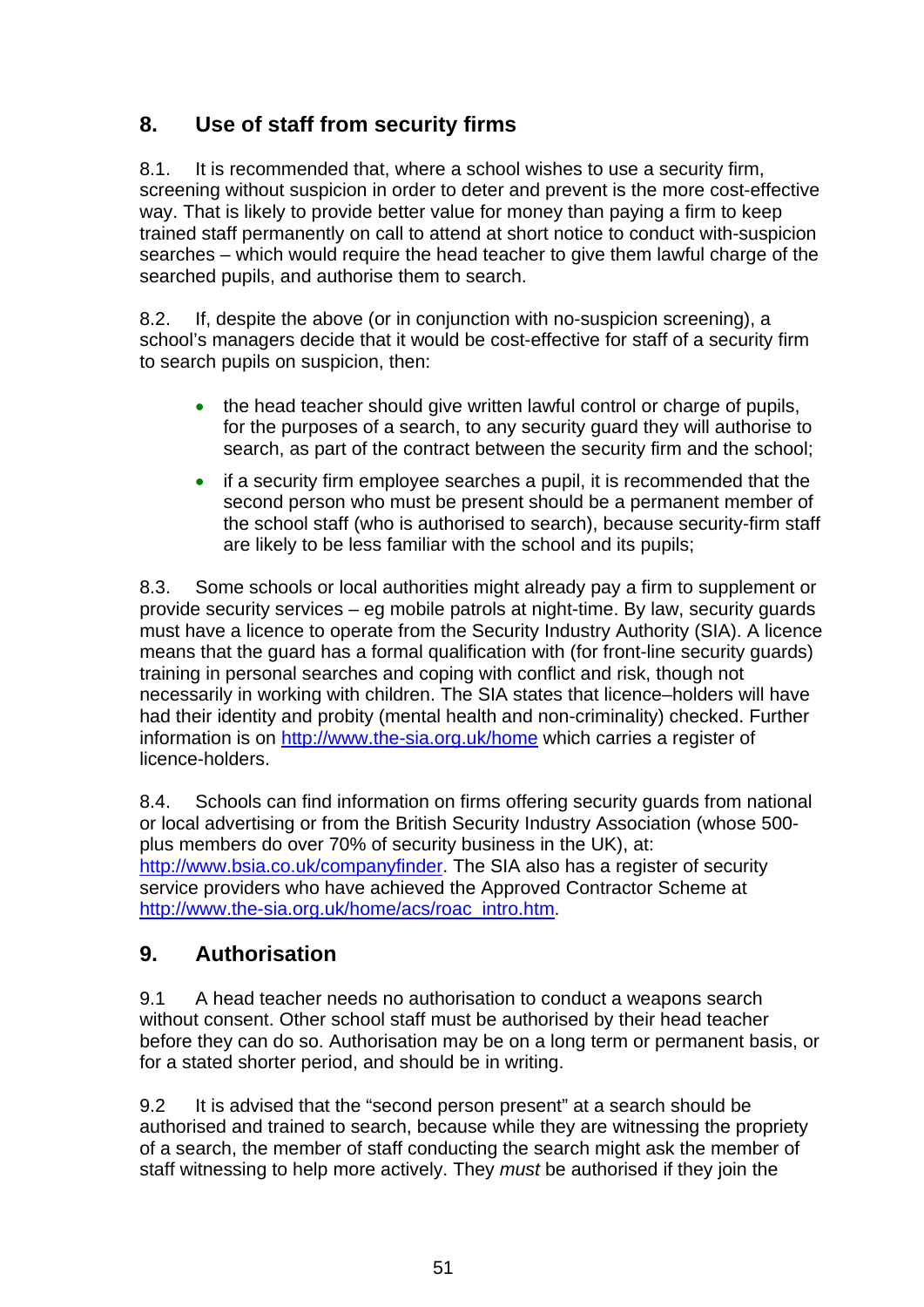search. The second person can use reasonable force to restrain a pupil if the pupil unexpectedly seeks to assault the person undertaking the search, though such instances would be rare; the statutory power of members of staff to use force applies (see Section 13 below).

9.3 Head teachers who choose to authorise staff should usually authorise staff generally, to allow a search at any time, at short notice, of any suspected pupil. Authorising just for a particular search could only be done at the time when suspicion arises, which could unhelpfully delay the search. A head teacher could decide to authorise a member of staff to conduct a particular type of search, e.g. during an offsite educational visit (though for practical reasons this might be rare), or for a group of pupils whom the staff member knows well. Head teachers should consider carefully whether to authorise short-term staff or others, especially volunteers, who may not know pupils so well as permanent staff do. School staff not authorised to conduct a search and who suspect the presence of a weapon should tell the head teacher or an authorised colleague, or call the police.

9.4 Heads should keep a log of staff authorised, type of authorisation (general, particular type of search, or a particular search) and training achieved.

9.5 When the head teacher is not on the premises, if there is an acting head teacher (who may be a deputy head teacher in some instances), then they can take over the head's powers to conduct a search or authorise another member of staff to conduct a search.

9.6 An authorised member of staff of a 'host' school can search pupils from another school who are engaged in learning at the host school.

### **10. Reasonable suspicion (which allows a search to take place)**

10.1 If authorised staff suspect a weapon is somewhere in a school or on an offsite educational visit, they can search any of their school's pupils if they have reasonable grounds for suspecting that s/he has the weapon with him/her or in his/her possessions. This is a legal standard and not a subjective one; the searcher must assess what constitutes, in each particular case, reasonable grounds for suspicion that a pupil may have a weapon with him/her or in his/her possessions. The searcher should, in reaching a decision, take account of the following factors.

- a. No-contact or low-contact screening with a wand or arch might establish suspicion.
- b. Suspicion should be based on facts relevant to the likelihood of finding a weapon. Reasonable suspicion will rarely be supported on the basis of personal factors alone, without reliable supporting intelligence or information about some specific behaviour by the pupil to be searched. For example, a pupil's race, age, appearance, or any isolated instance of misbehaviour in the distant past must not be used alone or in combination with each other as the reason for suspecting that pupil. Reasonable suspicion cannot be based on generalisations or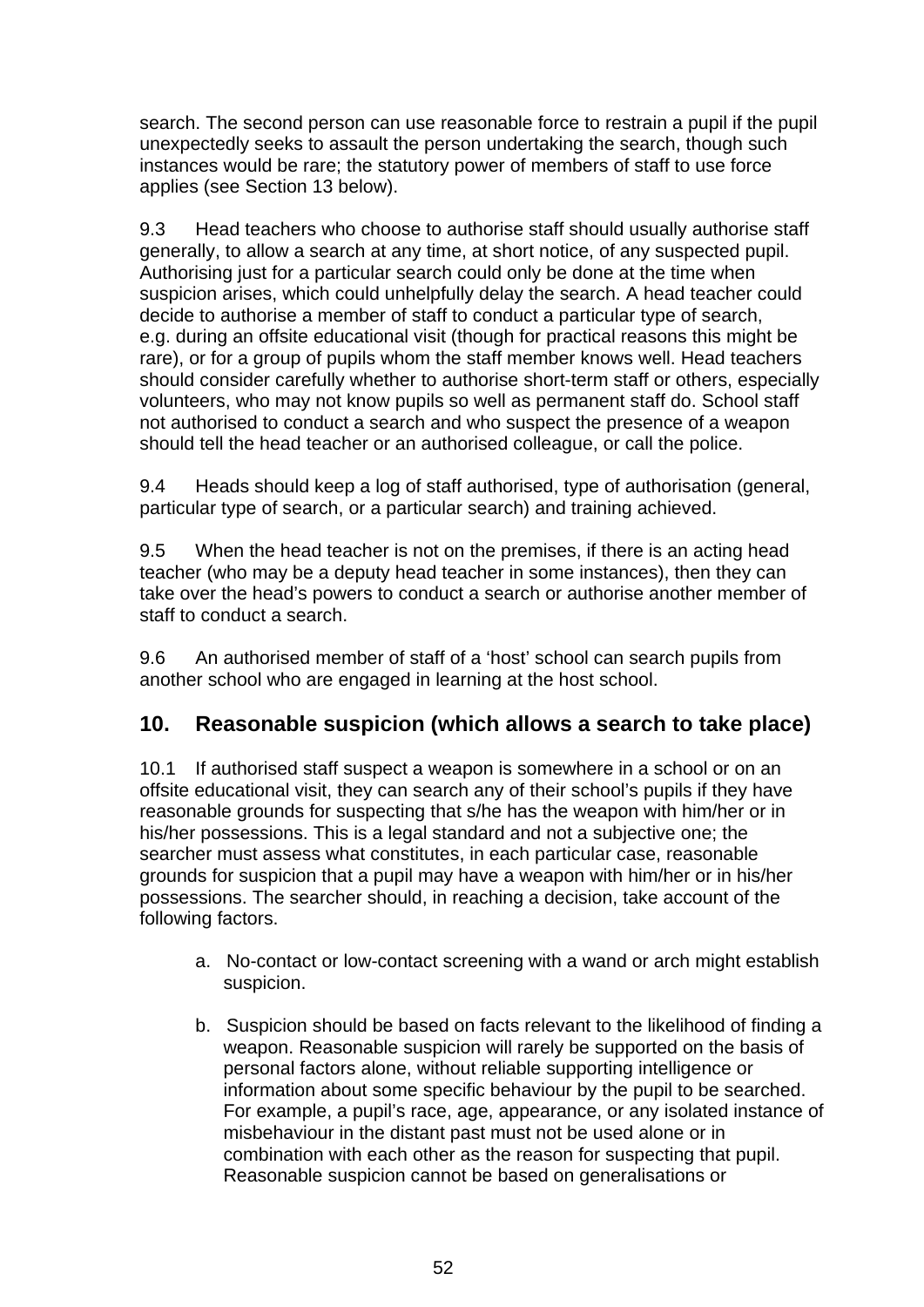stereotypical images of certain groups or categories of pupils as more likely to be in possession of a weapon. However, schools will normally be able to make reasonable decisions, based on their knowledge of pupils and their past habitual behaviour.

- c. Where a member of staff reasonably suspects a knife is somewhere on the premises, though one has not yet been found, then suspicion may move from initially more suspect pupils to initially less suspect ones to the suspicion (who may, for example, have been bullied into 'storing' a knife).
- d. As a result of questioning, the reasonable grounds for suspicion may be confirmed or be eliminated. Questioning may also reveal reasonable grounds to suspect the possession of a different kind of unlawful article from that originally suspected. But while staff who suspect a pupil can, before searching, question the pupil (and as a result confirm or eliminate their reasonable grounds for suspicion), staff would not use the result of a search to provide grounds for suspicion retrospectively.

See below on suspicion about objects found during a search.

### **11. Location**

11.1 While pupils can be screened in a public part of the school, we recommend that schools do what they can to conduct a no-consent, on-suspicion search in a private place - that is, out of view of other persons than those who must or may be present. Where this is not possible – for example because the pupil refuses to co-operate – the police should be called. See Part 4[g].

### **12. Extent of search – clothes and possessions**

12.1 The power to search on suspicion and without consent enables a personal search, involving removal of outer clothing and searching of pockets; but not an intimate search going further than that, which only a person with more extensive powers (e.g. a police officer) can do.

12.2 The searcher can pat down a person's clothing, without directly touching the body. If patting down finds an object in, for example, a trouser pocket, the pupil can be asked to bring out and show the object. If this is refused, the searcher can search the pocket. A pocket should not be searched when the member of school staff believes the pupil may interpret the search as an assault. The police should be called instead.

12.3 The searcher can require the pupil to remove outer clothing (eg a coat, jacket or pullover - see also the definition and examples of outer clothing in the legislation) if it is necessary for the search. If the pupil refuses, the searcher can use reasonable force to remove outer clothing (see Part 13). If reasonable force is not enough to remove the outer clothing and staff still suspect a weapon, they should call the police. This option is always available: the school can stop the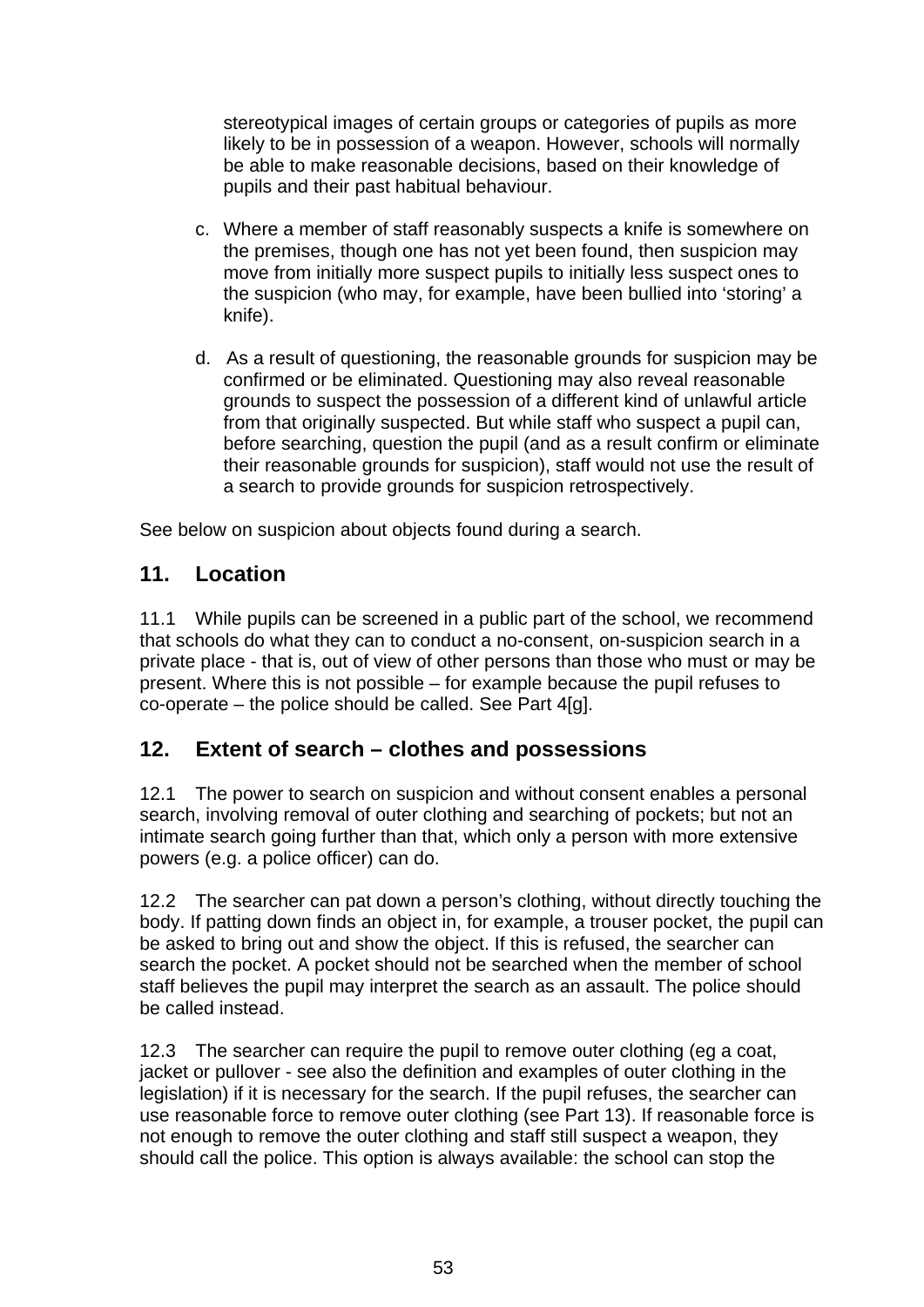search at any point and call the police instead. (Resisting a police search can be a criminal offence.)

12.4 Staff must not require a searched pupil to remove, and must not themselves remove, clothes beneath outerwear: eg trousers, skirt, sari, shirt, blouse, shalwar-kameeze (tunic and trousers), socks, and tights. Nor should staff seek the voluntary removal of such clothes. Pupils volunteering to remove such clothes should be required not to do so. Staff must be careful not to touch or hold a pupil indecently.

12.5 When schools search they should take reasonable steps to preserve the dignity and privacy of any searched pupil:

- some of these safeguards are required by the new law: the person who carries out a search of a pupil and the other person who must be present at a search must be of the same sex as the pupil being searched (see above). Failure to take proportionate steps to preserve the dignity and privacy of any searched pupil may lead to a breach of the pupil's rights under the Human Rights Act. The advice below deals with the issues involved:
- as stated under **Location**, we recommend searching out of sight of other pupils or staff passing by – though privacy may not always be possible, e.g where school staff decide to search a line of pupils waiting to board a coach;
- searchers should be sensitive to issues of race, culture or religion, eg where a pupil's customary head covering or other outer clothing has religious or cultural associations. In this respect, the previous two steps should help. See also Section 14 on Special Educational/Medical Needs;
- boys who are Sikhs might carry, as a religious duty, a ceremonial knife (kirpan). Since this is a legitimate item, school staff should ask a Sikh pupil to declare it before being screened or searched in the same way as other legitimate metallic objects (eg keys or coins) should be declared.

12.6 A pupil's possessions include any goods over which the pupil has or appears to have control, eg a bicycle, panniers, motorbike, car (including family car). A school can already search a pupil's locker, since lockers or other storage facilities are school. The new power expressly preserves existing powers.

### **13. Use of force**

13.1 The power of school staff to use reasonable force to prevent a pupil committing an offence, injuring themselves or others, damaging property, or prejudicing the maintenance of good order and discipline applies to a search without consent. While it is legally permissible to use force, we advise that when a pupil suspected of carrying a weapon is likely to physically resist, school staff call the police rather than using force to continue a search (see section 4[f] above). See also Section 9 on when the second person present can use reasonable force (to oppose an unexpected assault on the searcher).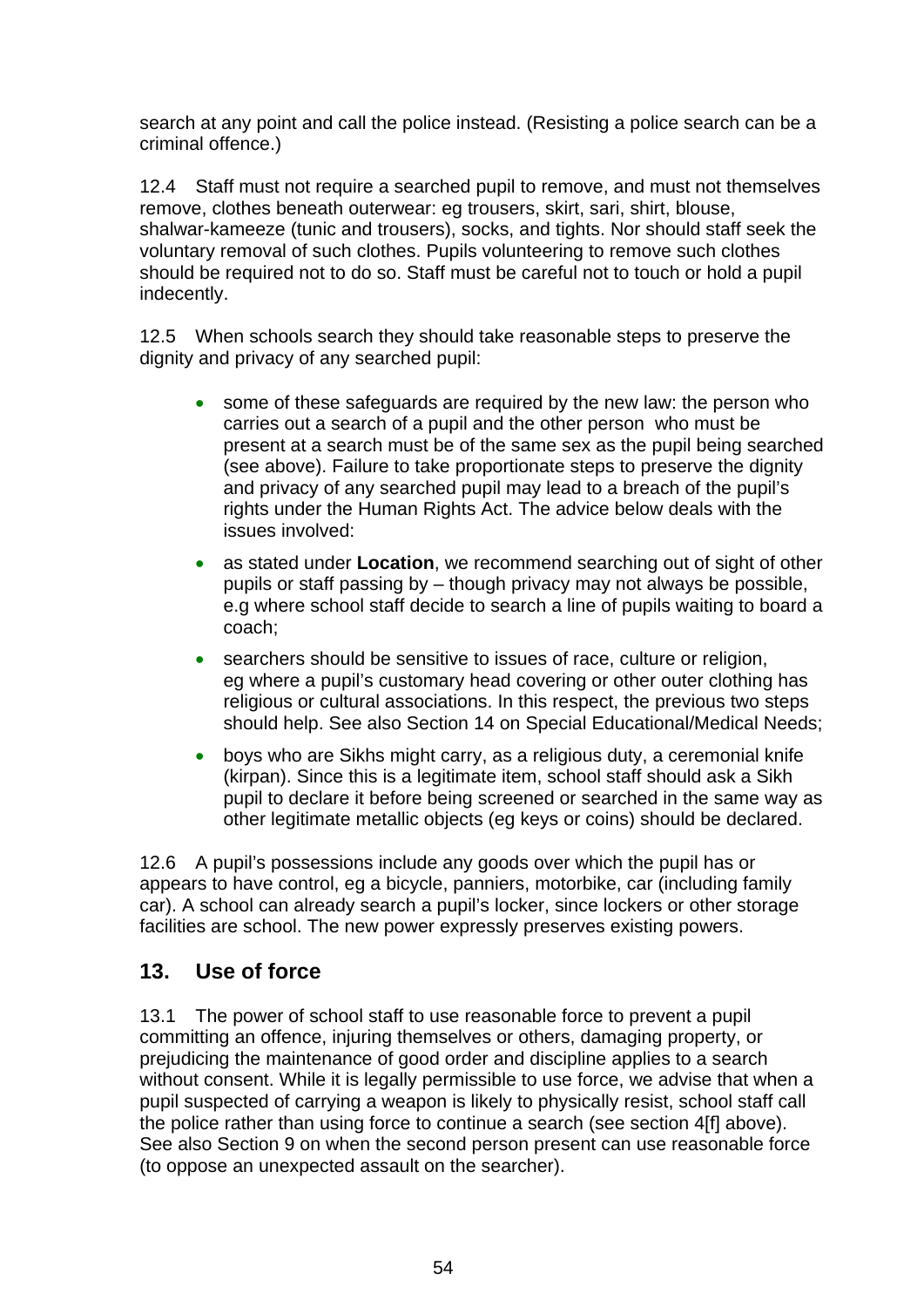### **14. Special educational needs/medical needs**

14.1 Any pupil may be upset by being searched without consent. Some pupils with behavioural problems might react strongly to being searched or confined in a private room. School staff should take account guidance on use of restrictive physical interventions for pupils with severe behavioural difficulties (see Section 2, Part 4 of this document). Schools should not conduct a search themselves, but should call the police, when they expect a pupil may violently resist being searched.

14.2 Head teachers and other staff should not normally exempt pupils from a search solely on grounds of their special educational or medical needs. However, schools should take account of any additional sensitivities, e.g. by spending more time discussing their suspicion with a child with learning difficulties or medical needs, before a search, and should involve the special educational needs co-ordinator. Any 1-to-1 supervisor of a pupil being searched should also be present at the search.

### **15. Consequences**

### **After the Search**

15.1 If no weapon is discovered by a search, the school can decide to take no further action, but should still:

- briefly record the outcomes;
- inform the pupil's parent; and
- inform the school's governing body annually of how many searches or screenings took place under the school's policy, and the results.

### **a. power to seize**

The searcher can seize:

- any knife or offensive weapon or anything that could be used as an offensive weapon. See below on storing and surrendering;
- any knife or other weapon found 'accidentally' when, for example, a mobile phone is being confiscated. It should be treated as if it has been sought;
- anything which provides reasonable grounds for suspecting that an offence has been committed – for example, an offence relating to drugs or to stolen property. See below on found items other than suspected weapons;
- when school staff find and seize a knife which they suspect is illegal, they should promptly inform the police. Since staff must pass the seized knife to the police, they should ask if the police are willing to collect it from the school. The police, when they learn of the alleged offence,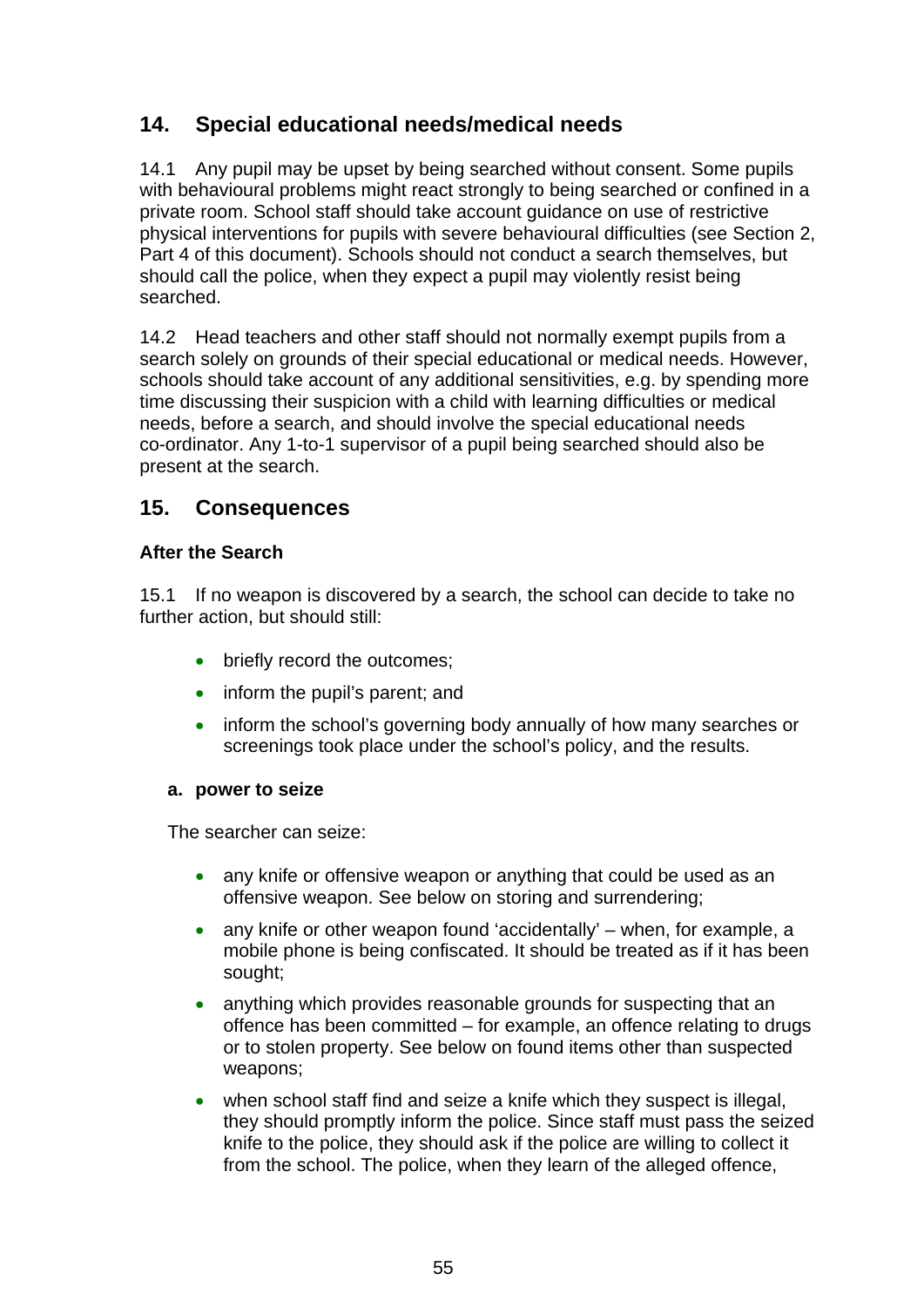might also wish to come to the school to question the pupil from whom the knife was seized;

• when the authorised member of staff has seized a suspected illegal knife or other weapon found on a pupil's person, he and the second person present should arrange for someone to call the police. If the police say they will come to the school to question the pupil, staff should guard the pupil with reasonable force as necessary until the police arrive. Staff should similarly guard a pupil when they have called the police to attend in order to search that pupil.

### **b. storing and surrendering a confiscated weapon**

If a suspected illegal weapon is seized it *must* be delivered to the police as soon as is reasonably practicable. This would usually happen at the school, if the police come in response to the school's call. It is lawful for staff to keep a seized weapon (we recommend securing it in a locked cupboard) until delivering it to the police. The head teacher should also arrange for a written note to the police recording delivery of a seized item.

### **c. other found items**

A weapon search might find items on the pupil that are against school rules or even illegal such as drugs or stolen property, which the searcher can seize – see power to seize, above. For general powers for schools to draw up and enforce disciplinary measures, which could include confiscation powers, see Section 1, Part 7 of this document. Anything which the searcher suspects is evidence in relation to an offence and seizes must, as with weapons, be delivered to the police.

### **Records**

15.2 Given that a pupil holding an illegal knife or other weapon on school premises is committing an offence, it is possible that the pupil will be arrested by the police, and that members of staff involved in the search will be called as witnesses in a criminal prosecution. The head teacher should require authorised staff to make and keep a written or electronic record of any search as soon as possible, e.g. in an incident book. It may help prevent any misunderstanding or later misrepresentation. Such records, together with evidence trails, could be of use to the courts. Schools can decide how long to retain a file for the purpose of discerning trends. The record should include:

- name, year, sex, ethnicity of every pupil searched
- grounds of suspicion
- time and place
- who searched
- who else was present
- what if any reasonable force was used, and if so why
- how the search began and progressed